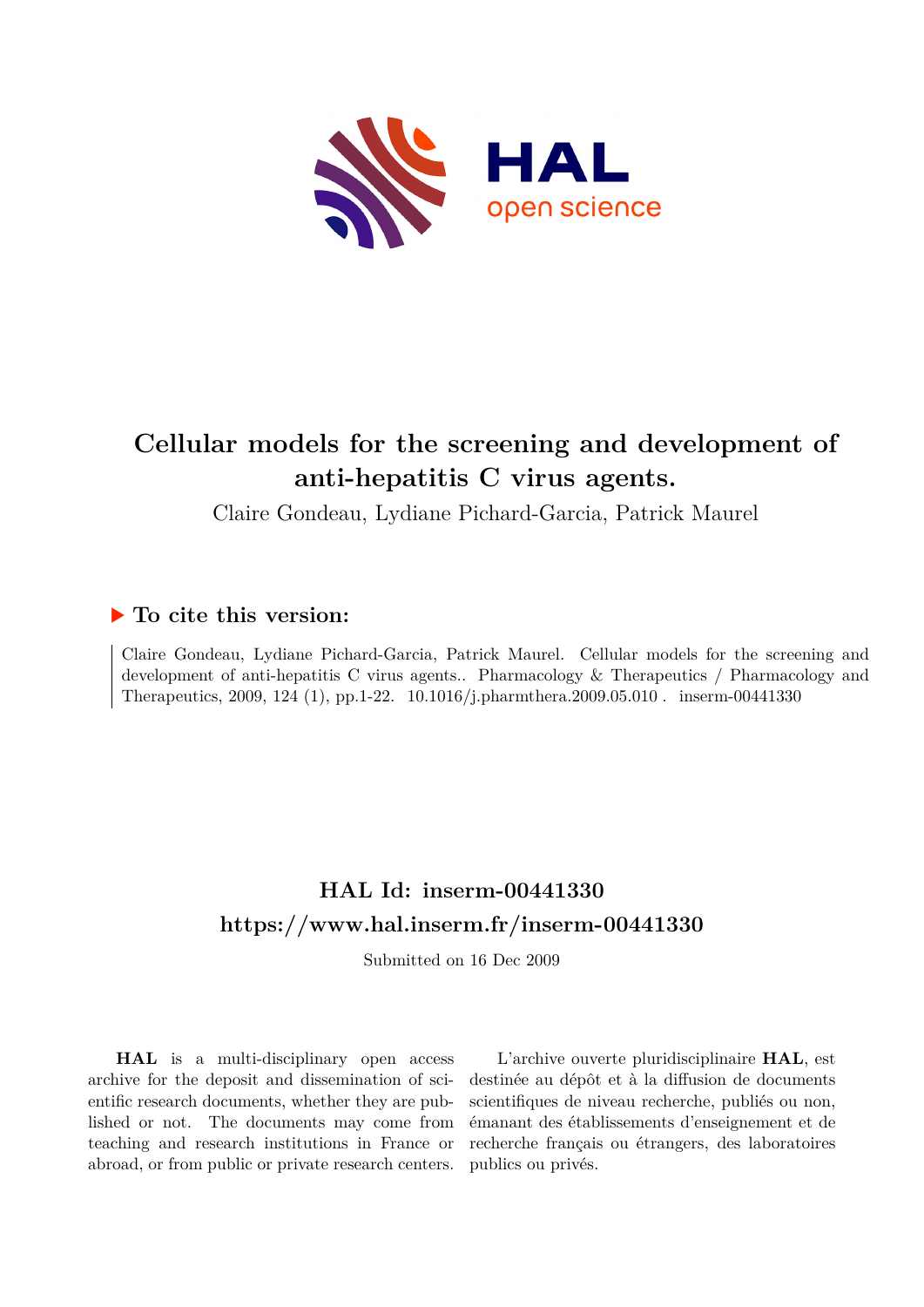## **Cellular models for the screening and development of anti-hepatitis C virus agents**

Claire Gondeau, Lydiane Pichard-Garcia, Patrick Maurel\*£

Inserm, U632, Montpellier, F-34293 France; Université Montpellier1, UMR-S632, Montpellier, F-34293 France; CHU Montpellier, Institut de Recherche en Biothérapie, Hôpital Saint Eloi, Montpellier, F-34295 France

\* Corresponding author mailing address : Inserm U632, 1919 route de Mende, 34293 Montpellier (Cedex 5) France tel : +33-4-67613363  $\text{fax}$ : +33-4-67523681 email: patrick.maurel@inserm.fr

#### **Abstract**

Investigations on the biology of hepatitis C virus (HCV) have been hampered by the lack of small animal models. Efforts have therefore been directed to designing practical and robust cellular models of human origin able to support HCV replication and production in a reproducible, reliable and consistent manner. Many different models based on different forms of virions and hepatoma or other cell types have been described including virus-like particles, pseudotyped particles, subgenomic and full length replicons, virion productive replicons, immortalised hepatocytes, fetal and adult primary human hepatocytes. This review focuses on these different cellular models, their advantages and disadvantages at the biological and experimental levels, and their respective use for evaluating the effect of antiviral molecules on different steps of HCV biology including virus entry, replication, particles generation and excretion, as well as on the modulation by the virus of the host cell response to infection.

#### **Abbreviations**

HCV, hepatitis c virus; HCV-LP, HCV virus-like particles; HCVpp, HCV pseudoparticles; HCVcc, HCV virions produced in cell culture; HCVser, serum-derived HCV natural virions; LVP, lipoviroparticles; IRES, internal ribozomal entry site; IFN, interferon; ISG, interferon stimulated gene; LDL, low density lipoprotein; VLDL, very low density lipoprotein; HDL, high density lipoprotein; LDLR, low density lipoprotein receptor; SR-BI, scavenger receptor BI; CD81, tetraspanin CD81; CLDN, claudin; OCLN, occludin; TJ, tight junction; nHRP, heterologous ribonucleoprotein; PBP, poly-C binding protein; PTBP, pyrimidine trackbinding protein ; RNAi, RNA interference; shRNA, small herpin RNA; siRNA, small interfering RNA; miR, microRNA; 5' or 3'-NTR, 5' or 3'-non translated region; dsRNA, double stranded RNA; ER, endoplasmic reticulum; GFP, green fluorescence protein; VSV, vesicular stomatitis virus; HTS, hight throughput screening; IHH, immortalized human hepatocyte; PHH, primary human hepatocyte ; MTTP, microsomal triglyceride transporter protein ; TLR, Toll-like receptor ; RIG, retinoic acid inducible gene.

**Keywords**: hepatoma cell line, replicon, hepatocyte, virion, antiviral drugs, RNA interference, pharmaceutical screening

| <b>Contents</b>                                                        |  |
|------------------------------------------------------------------------|--|
| 1. Introduction                                                        |  |
| 2. HCV biology                                                         |  |
| 3. Mechanisms of host cell response to infection and modulation by HCV |  |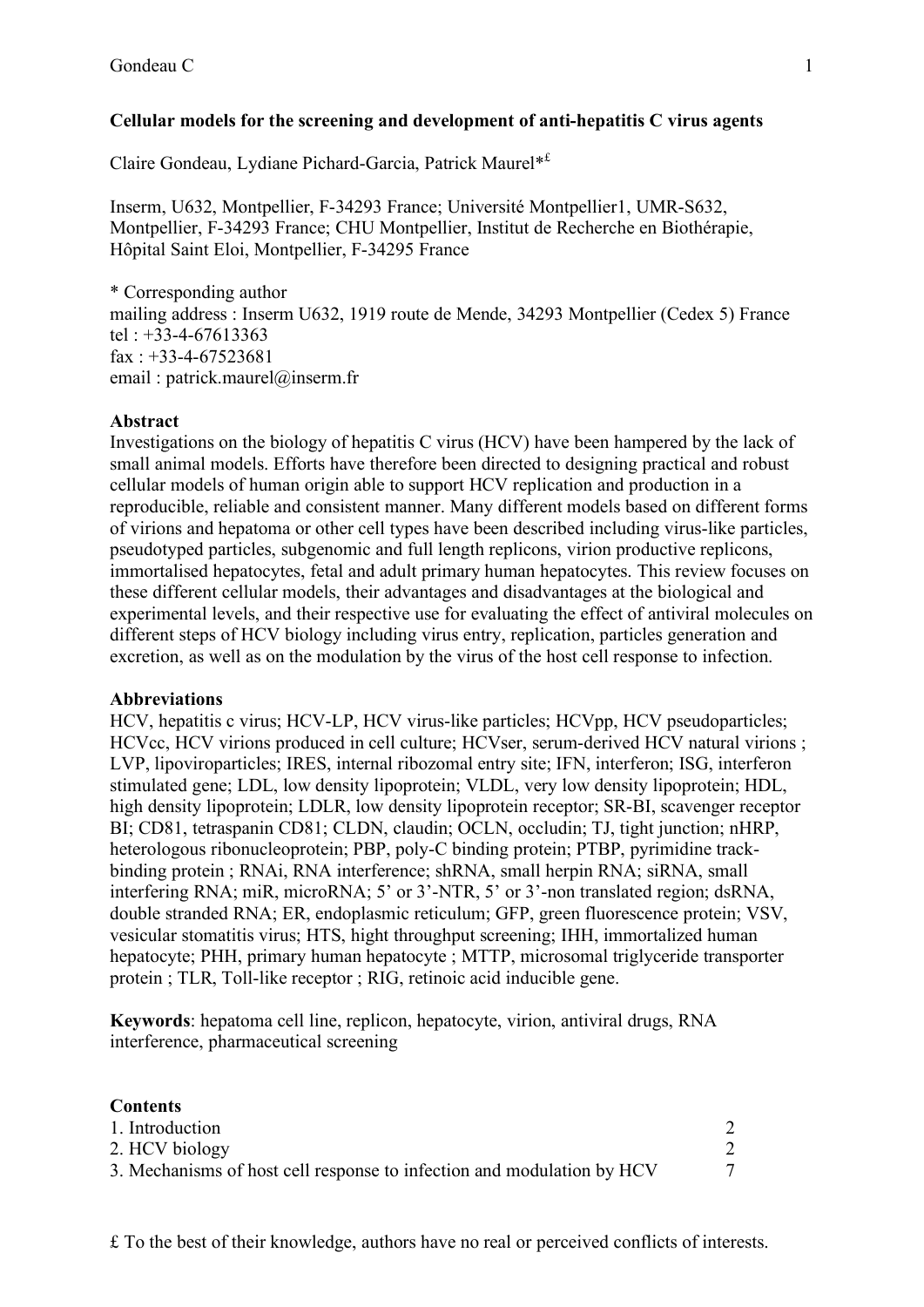| 4. Cellular models for HCV investigations                  |    |
|------------------------------------------------------------|----|
| 5. Comparative analysis of HCV cellular models             | 17 |
| 6. Cellular models for the development of anti-HCV agents  | 20 |
| 7. Cellular models for the development of anti-HCV vaccine |    |
| and the characterization of neutralizing antibody activity | 27 |
| 8. Conclusion                                              | 28 |
| References                                                 | 29 |

#### **1. Introduction**

Hepatitis C virus (HCV) is an enveloped RNA virus which belongs to the *Flaviviridae* family and is the unique member of the *Hepacivirus* genus (Choo et al., 1989; Houghton et al., 1991). Within the last twenty years, HCV has emerged as a common cause of liver disease with an estimate of 170 million people infected annually on a worldwide basis. HCV infection is characterized by viral persistence and chronic liver disease in approximately 80% of cases. The complications of chronic hepatitis C include cirrhosis in 20% of cases and hepatocellular carcinoma, which has an incidence of up to 4 to 5% per year in patients with HCV-related cirrhosis. HCV-related end stage liver disease is now the principal indication for liver transplantation in industrialized countries (Pawlotsky, 2004). Efficient vaccine against HCV does not exist and the only available treatment which associates pegylated interferon α (IFN-Peg) and ribavirine is efficient in only 50 % of patients chronically infected with a virus of genotype 1 (the most frequent in Europe, Japan and North America) or 4, and in approximately 80 % of the patients infected with a virus of genotype 2 and 3 (Chevaliez  $\&$ Pawlotsky, 2007a). It is therefore of major importance to develop new and efficient therapeutic strategies (Wakita, 2007).

#### **2. HCV biology**

#### *2.1. HCV virions*

HCV genome consists of an approximately 9.6 kb-long single strand RNA coding for a polyprotein of approximately 3000 amino acids (Choo et al., 1989). The polyprotein is translated from an IRES (internal ribosomal entry site), a highly conserved region of the genome, and is cleaved by host and viral proteases. Host proteases generate the capside, envelope viral glycoproteins E1 and E2 and protein p7, while the viral proteases NS2/NS3 (cysteine protease) and NS3/NS4A (serine protease) generate the non-structural proteins (NS2 to NS5B). Non-structural proteins are involved in the replication of HCV genome and the building up of virions (Suzuki et al., 2007). There are six major genotypes. The sequence similarity within two different genotypes is in the range of 70% at both nucleotide and amino acid levels (Martell et al., 1992; Pawlotsky, 2006). The HCV virion consists of a complex (nucleocapside) between genomic RNA and the core protein, embedded within a membrane derived from the host cell and containing E1/E2 protein heterodimers (Lavie et al., 2007). Both E1 and E2 ectodomains are multi-glycosylated and these proteins play a major part in the virus entry in host cells. In the plasma, HCV virions exhibit a wide range of density (from  $\leq$ 1.06 to 1.30 g/ml). The low density virions appear to be the most infectious in chimpanzee. They have been shown to form complex particles with low and very low density lipoproteins (LDL, VLDL, apoB100, apoE, apoCII and apoCIII) that are enriched in triglycerides (Andre et al., 2002; Andre et al., 2005; Diaz et al., 2006). These complexes are named lipoviroparticles (LVP) although the actual organisation of virion and lipoprotein within the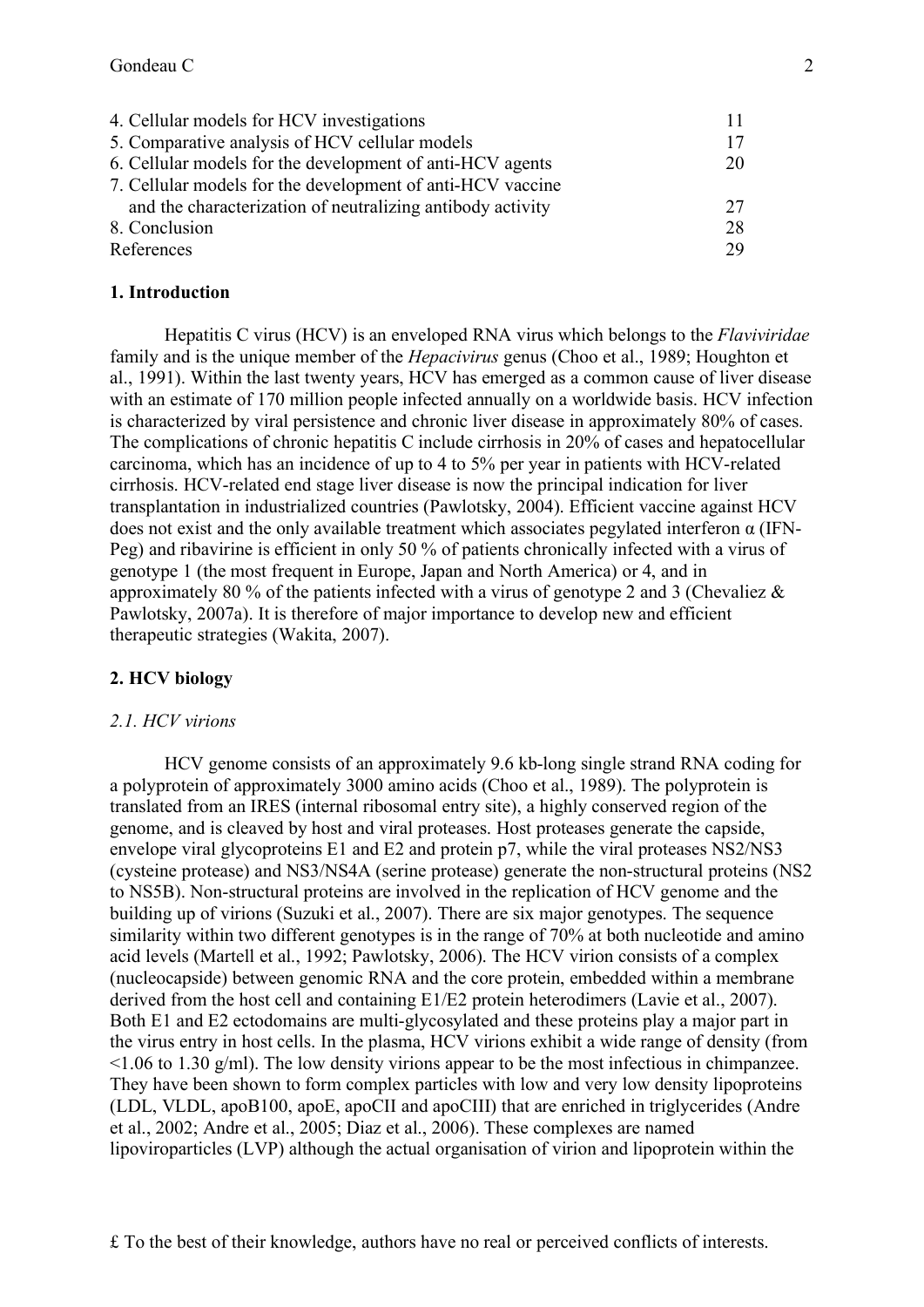LVPs is not yet clearly established. In infected patients, on average, 40% of the plasmaderived HCV RNA appears to be associated with triglyceride-rich LVP.

#### *2.2. HCV cellular entry*

HCV virion enter host cells through a multistep process involving sequencial attachment to several entry factors (Dubuisson et al., 2008) (**Fig 1**). It is likely that each step is necessary for the next one and for full coordination of the entry. The participation of glycosaminoglycans (Barth et al., 2006; Morikawa et al., 2007) and LDL receptor (LDLR) (Agnello et al., 1999; Molina et al., 2007) as attachment factors to concentrate HCV at the host cell membrane has been documented and is consistent with the fact that both E1 and E2 are highly glycosylated and with the nature of the HCV LVPs (Andre et al., 2002) (**Fig 1, step 1**). After initial recruitment at the membrane, HCV particles appear to bind to high affinity entry factors in a sequential manner. These factors involve the scavenger receptor BI (SR-BI), tetraspanin CD81 and proteins of tight junctions (TJ). SR-BI belongs to the CD36 family of lipid transporters and regulators of lipid homeostasis and is considered as the major high density lipoprotein (HDL) receptor (M. Krieger, 2001). However, it is a promiscuous receptor of other lipoproteins including LDL, VLDL, acetylated and oxidized LDL (Acton et al., 1994; Connelly & Williams, 2004). SR-BI has been shown to interact with the soluble E2 protein with high affinity and its implication as an HCV entry factor is well documented (Bartosch et al., 2003; Dreux et al., 2009; Maillard et al., 2006; Scarselli et al., 2002; Voisset et al., 2005; von Hahn et al., 2006). Interestingly however, HDLs do not appear to compete with HCV entry but rather favor it (Voisset et al., 2005; Zeisel et al., 2007). Recently SR-BII, a form generated by alternative splicing of SR-BI gene, has been shown to bind E2 and to be involved in HCV cell entry as well. Apparently, SR-BI and SR-BII may trigger the entry of different HCV variants (Grove et al., 2007). Finally, Dreux et al. (Dreux et al., 2009) recently demonstrated that SR-BI is an essential HCV entry factor by investigating the impact of ectopic expression of human SR-BI in the entry of HCVpp and HCVcc in rat hepatoma cells that do not express SR-BI (**Fig 1, step 2**).

Tetraspanin CD81 has been well characterized as a major factor for HCV cellular entry (Bartosch et al., 2003; Buck, 2008; Cormier et al., 2004; Hsu et al., 2003; Kapadia et al., 2007; Koutsoudakis et al., 2007; Molina et al., 2008; Petracca et al., 2000; Pileri et al., 1998; Wunschmann et al., 2000; Zhang et al., 2004) (**Fig 1, step 3**). E2 protein has been shown to exhibit a very high affinity ( $K_d \sim 10^{-9}$  M) for the large extracellular loop of CD81 (Petracca et al., 2000; Pileri et al., 1998). CD81 expression and HCV entry are dependent on the plasma membrane sphingomyelin/ceramide ratio and cholesterol content, suggesting that CD81 must be located in tetraspanin-enriched microdomains to function as a viral entry mediator (Voisset et al., 2008). Recent investigations suggest that both CD81 and SR-BI may function cooperatively to mediate HCV entry in target cells (Kapadia et al., 2007; Zeisel et al., 2007), while CD81 expression is absolutely required to confer Huh-7 cell permissiveness to HCV infection (Akazawa et al., 2007). Interestingly, a soluble form of E2 has been suggested to link both CD81 and SR-BI (Heo et al., 2006). A recent work confirms these finding at the *in vivo* level (Meuleman et al., 2008).

Recent investigations suggest that two proteins entering the constitution of tight junctions (TJ) claudin (CLDN) (Evans et al., 2007) and occludin (OCLN) (Ploss et al., 2009) play a part in HCV entry. CLDNs constitute a family of four transmembrane domain proteins with two extracellular loops that are essential for the formation of TJs by forming homo or heterodimers on opposing cells, and for cell polarisation (Furuse et al., 1998). OCLN is a four transmembrane domain protein as well, present in the TJ complex of polarized epithelial cells. It appears to be associated with the CLDN-based strands and seems to play a role by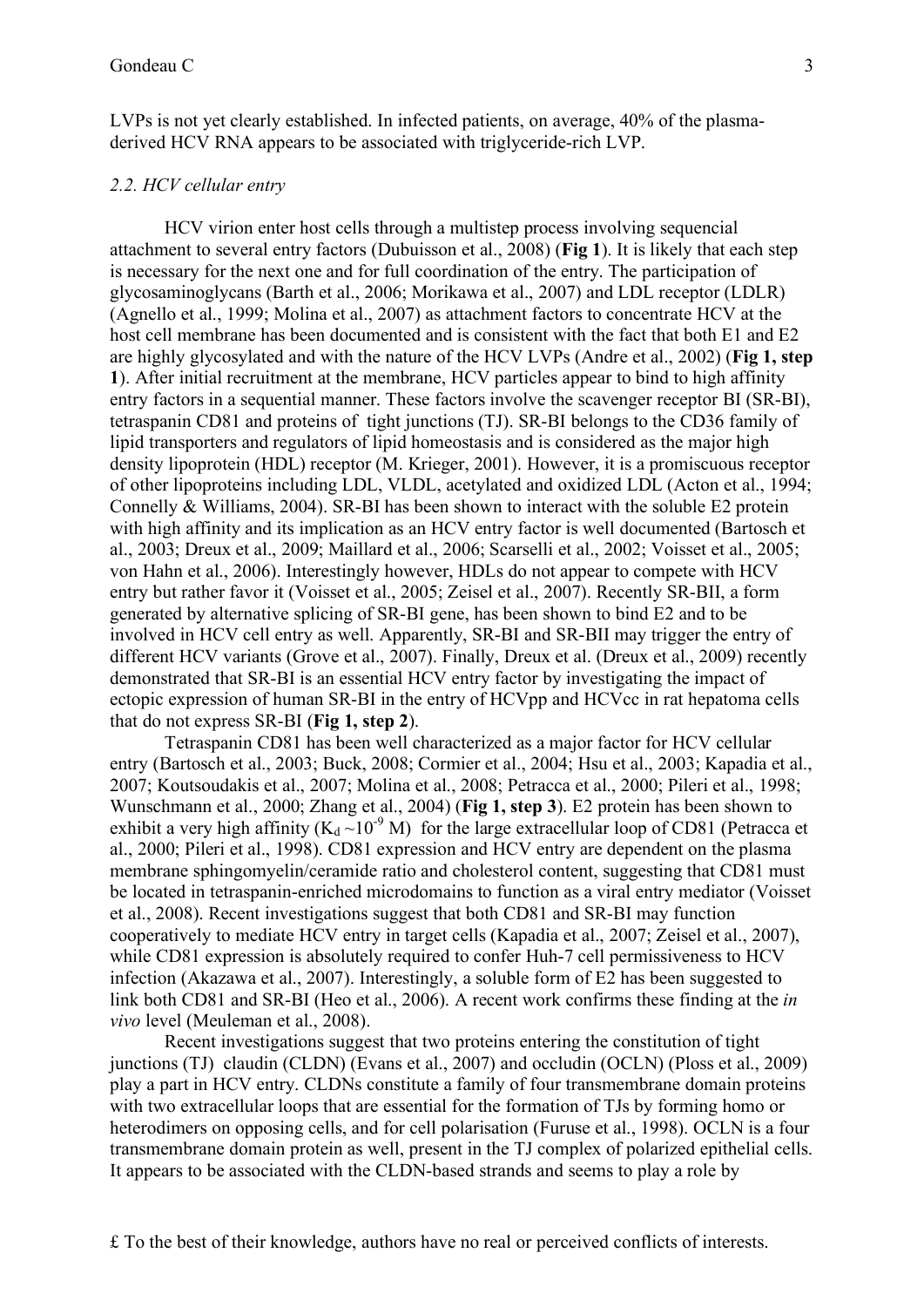regulating TJ permeability (Forster, 2008). CLDN1 was discovered as a positive candidate in a genetic screen aimed at identifying genes that render a nonpermissive cell line (293T) infectable by HCVpp (HCV pseudoparticles, see section 4) and HCVcc (HCV particles produced in cell culture, see section 4) (Evans et al., 2007) (**Fig 1, step 4).** The residues involved in the CLDN-mediated entry of HCV particles have been mapped to the first Nterminal half extracellular loop of the protein although no direct interaction between HCV E1/E2 and CLDN1 has been demonstrated. Comparative analyses of the kinetics of the inhibitory effect of antibodies against CD81 and CLDN1 on HCV entry suggested that CLDN1 plays a role in a step of the process that occurs *after* interaction with CD81 (Evans et al., 2007). CLDN6 and CLDN9 which only differ by one amino acid, have been both reported to mediate HCVpp and HCVcc entry in Huh-7.5 cells (Meertens et al., 2008), while other members of the CLDN family do not (Zheng et al., 2007). There is apparently no obvious preference in CLDN1/6/9 usage by the various HCV genotypes. Using the intestinal Caco-2 cell line which displays increased polarisation in culture, Mee et al. observed that the role of CLDNs in HCV entry does not correlate with their function as TJ components, and that disruption of TJ increases viral entry suggesting that HCV uses nonjunctional forms of CLDN1 (Mee et al., 2008). This would imply that HCV preferentially targets hepatocytes in which cell-cell contacts are damaged. Using fluorescence resonance energy transfer, Harris et al. observed that CD81 and CLDN1 colocalize and form coreceptor complexes in liver tissue (Harris et al., 2008) (**Fig 1, step 4)**. SRBI, CD81 and CLDN1 appear to be expressed in the basolateral-sinusoidal membrane of hepatocytes in man, consistent with the fact that HCV enters the liver *via* the sinusoidal blood (Reynolds et al., 2008). In addition, these authors demonstrated that HCV infection positively regulates CLDN1 expression in Huh-7.5 cells and in human liver. It is suspected that CLDNs favor cell to cell virus spread in the liver. However, there are several cell lines which although being resistant to HCV infection express SRBI, CD81 and CLDN1. Evidence has been recently provided that binding of the virions to CD81, triggers Rho GTPase-dependent actin rearrangement that allows lateral movement of the CD81-virion complexes to the TJ linking hepatocytes (Brazzoli et al., 2008). Besides these observations, it was demonstrated that human OCLN plays a critical part in the process of HCV entry into human and rodent cells (Ploss et al., 2009) (**Fig 1, step 4)**. Silencing of OCLN, specifically inhibited both HCVpp and HCVcc infection of Huh-7.5 cells. The second extracellular loop of OCLN was identified as the specific site of this action. Using different cell lines as well as mouse and human proteins and combinations thereof, these authors demonstrated that CD81 and OCLN represent the minimal human-specific entry factors for mouse and hamster cell infection, while both SR-BI and CLDN1 exhibited minor speciesspecificity, if at all. While recent indications suggested that polarisation restricts HCV entry into hepatocytes (Jane McKeating, personnal communication) and (Farquhar & McKeating, 2008; Mee et al., 2008), Benedicto et al. provided direct evidence that infection affects TJs (Benedicto et al., 2008). Using the full genomic replicon system (Huh-7/JFH1) these authors demonstrated that HCV infection alters the distribution of TJ proteins including CLDN1, OCLN and ZO-1 by downregulating their accumulation, in disagreement with data reported by others (Reynolds et al., 2008). Notably and in contrast, OCLN exhibited a marked accumulation in the endoplasmic reticulum (ER) of infected cells. E2 protein colocalized and coimmunoprecipitated with OCLN suggesting that both proteins establish a direct virus-host protein interaction. Both normal OCLN localization and TJ organization were rescued by antiviral treatments of cells. Most of these results were confirmed in a recent paper (Liu et al., 2009). In sum, these data provide new arguments allowing to establish a link between HCVmediated liver pathogenesis (notably cholestatic disorders) and the quality of hepatocytehepatocyte TJs.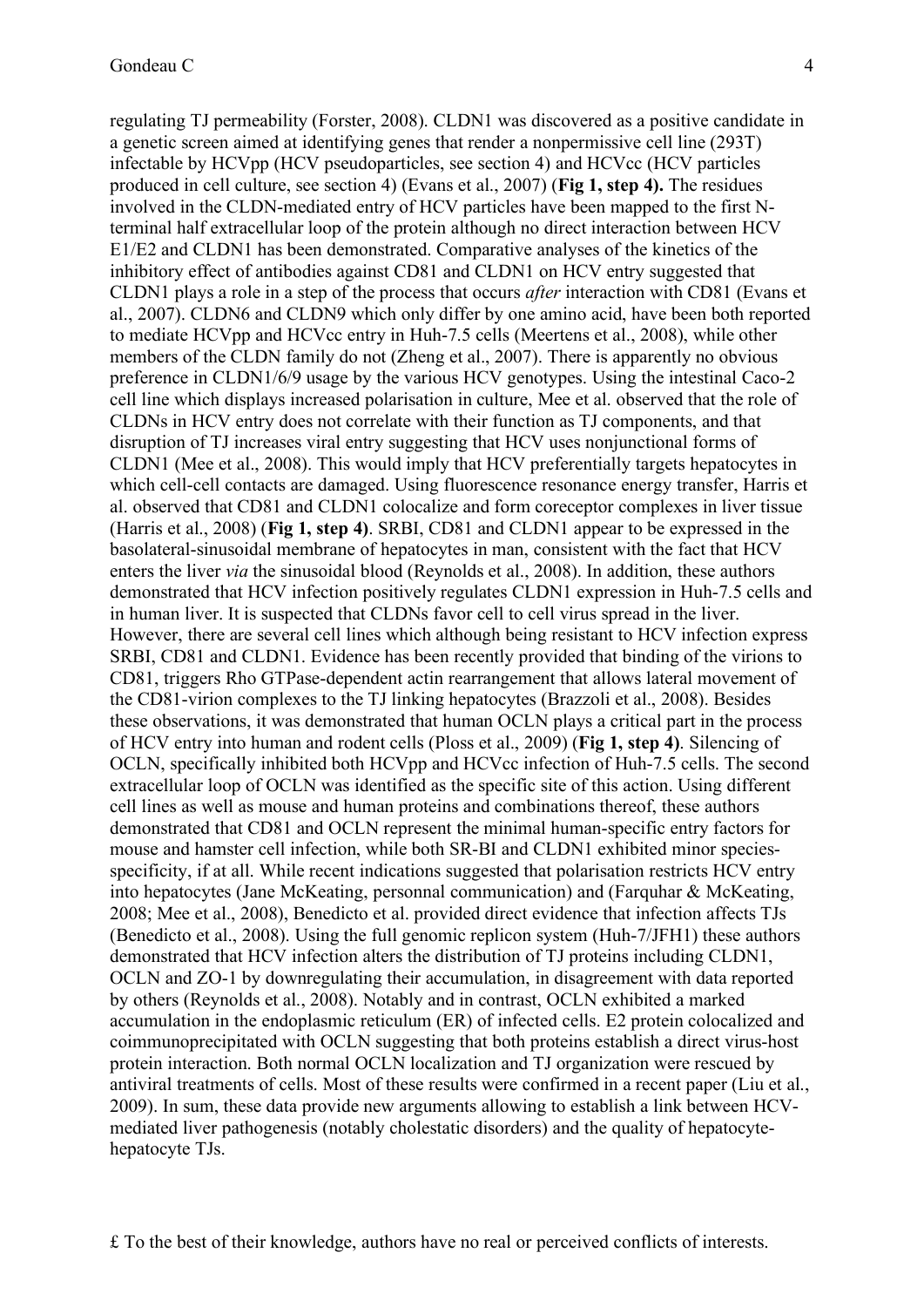Finally, it has been recently shown that EWI-2wint, a cleavage product of EWI-2 a partner of CD81, is a potent inhibitor of the E2-CD81 interaction (Rocha-Perugini et al., 2008). Although being expressed in different cell lines, EWI-2wint is not expressed in hepatocytes. It is therefore possible that the hepatotropism of HCV might result either from the presence of other specific entry factor(s) or from the absence of specific entry inhibitor(s).

### *2.3. HCV endocytosis and genome replication*

After binding to entry factors, HCV appears to enter the cells by clathrin-mediated endocytosis (Blanchard et al., 2006; Meertens et al., 2006) (**Fig 1, step 5)**. Indeed, siRNA (small interfering RNA) directed to clathrin heavy chain and molecules that neutralise the acidic pH of endosomes produce a potent inhibition of the entry of HCVpp and HCVcc in various cell lines. ApoC-I, an exchangeable apolipoprotein that predominantly resides in HDL, was shown to increase HCV infectivity and the rate of fusion between viral and target membranes *via* a direct interaction with the virion surface (Dreux et al., 2007). Consistent with this, recent studies demonstrated that the C-terminal region of ApoC-1 associates with surface components of virions during morphogenesis (Meunier et al., 2008). The combination between interactions with receptors, low pH encountered in endosomes (**Fig 1, step 6)**, and mutual chaperoning or cooperation activity of E1 and E2 is likely to trigger a conformational change on the envelope glycoproteins that leads to the fusion of the virus membrane with the endosome membrane (Bartosch et al., 2003a; Hsu et al., 2003; Tscherne et al., 2006) (**Fig 1, step 7)**. This process eventually leads to the release of the nucleocapsid into the cytosol (**Fig 1, step 8)**.

The 5'-nontranslated region (5'-NTR) of HCV RNA harbours the IRES (Suzuki et al., 2007; C. Wang et al., 1993), a structurally complex region consisting of four domains which are critical for the regulation of the polyprotein translation and viral replication (**Fig 2**). The IRES binds sequentially the 40S ribosomal subunit, the eukaryotic initiation factors 3 and 2, and the 60S subunit *via* a GTP-dependent reaction. This eventually leads to the formation of the first peptide bond. The IRES activity appears to be further modulated by viral (core) (Boni et al., 2005) and host (La, heterologous ribonucleoprotein L, poly-C and pyrimidine trackbinding) proteins. It was recently reported that the heterogeneous nuclear ribonucleoprotein D increases HCV IRES activity through binding to the stem loop region II element (Paek et al., 2008). Moreover, the domain I of IRES is capable of binding a liver specific microRNA (miR-122) that appears to enhance HCV RNA replication rate in a cell specific manner (Jopling et al., 2006; G. Randall et al., 2007). The polyprotein precursor generated by translation is cleaved by host and viral proteases (Suzuki et al., 2007). Host proteases generate the structural proteins core, E1, E2 and p7, while the viral proteases NS2/NS3 and NS3/4 generate respectively the non-structural proteins NS2 and NS3, and NS4A, NS4B, NS5A and NS5B (Bartenschlager et al., 1994; Failla, Tomei et al., 1995; Lin et al., 1994; Tanji et al., 1994). HCV genome replication is assumed to proceed within complexes associated with ER membranes and begins with the RNA-dependent RNA polymerase (NS5B)-mediated synthesis of a complementary replicative (negative) strand. The latter is then used as a template to synthesize the genomic (positive) strand by the same enzyme (**Fig 2**). Replication is thought to yield double stranded RNA (dsRNA) structures. In primary human hepatocytes, the rate of synthesis of the genomic strand appears to be 5 to 10 times greater than that of the replicative strand (Castet et al., 2002). Like other viral RNA polymerases, NS5B has a high error rate (averaging  $10^{-4}$  to  $10^{-5}$  per base site) and lacks proofreading activity, so that mutations accumulate in newly generated HCV genomes (quasispecies) (Farci et al., 2006; Pawlotsky, 2006). The building-up of the replication complexes is assumed to be initiated at ER membranes by NS4B, an integral membrane protein (Egger et al., 2002; Gao et al., 2004).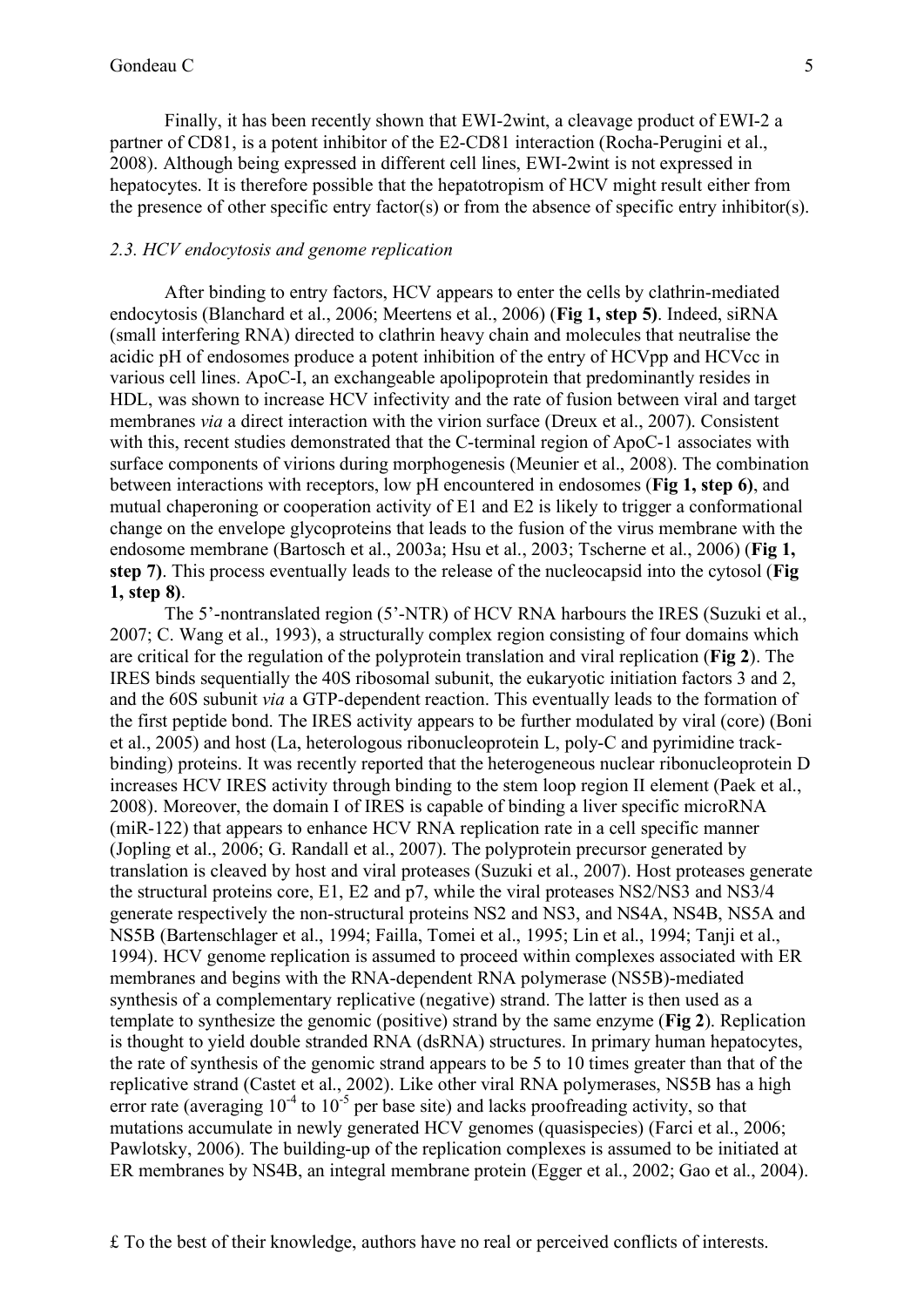Analysis of replication complexes showed that the replicating HCV RNA and the NS proteins colocalize on cytoplasmic membrane structures. These structures appear to be resistant to detergent treatment and cofractionate with a lipid raft-associated protein, caveolin-2, suggesting that they are lipid rafts derived from intracellular membranes (Shi et al., 2003). It is now admitted that NS proteins form complexes in both ER and Golgi membranes, but that HCV RNA replication takes part in the Golgi membranes (Aizaki et al., 2004). Many viral and host proteins have been shown to interact with NS5B to regulate the rate of RNA replication (Suzuki et al., 2007). In the Huh-7.5/JFH1 HCVcc model, the E1/E2 heterodimer was retained in the ER and does not accumulate in other intracellular compartments or at the plasma membrane (Rouille et al., 2006). Core was found to be associated to lipid droplets but was not found in the nucleus or in association with mitochondria or other well-defined intracellular compartments. Moreover, core did not colocalize with E1/E2. Although subcellular structures similar to the previously reported "membranous web" were observed, they did not harbor virus-like bodies.

#### *2.4. HCV virion release*

The assembly of viral particules involves capside protein oligomerisation and interaction with domains I and III as well as nucleotides 24-41 of the viral genomic RNA (Y. Tanaka et al., 2000). Core oligomerisation has been shown to be mediated by the 72-91 primary sequence of the protein (Matsumoto et al., 1996; Nakai et al., 2006). After nucleocapside has been formed, it interacts with envelope proteins E1 and E2 and is secreted from the cell through plasmatic membrane budding so that host membrane constituents are also present in the virus membrane (Baumert et al., 1998; Ezelle et al., 2002; K. Murakami et al., 2006). NS5A has been shown to play a key role in regulating the early phase of HCV particle formation by interacting with Core through and its C-terminal serine cluster (Masaki et al., 2008). Huang et al. demonstrated that HCV assembles in ApoB and MTTP (microsomal triglyceride transfer protein) enriched vesicles and that the viral secretion is dependent on both ApoB expression and VLDL assembly from subdomains of the ER (H. Huang et al., 2007) (**Fig 2**). This suggests that HCV uses the lipoprotein/cholesterol export system at its own benefit to escape from hepatocytes, and this is consistent with the use of lipoprotein receptors such as LDLR and SR-BI as cellular entry sites. These results were confirmed recently (Nahmias et al., 2008). Brefeldin A, which blocks the communication between the ER and the Golgi, effectively inhibited ApoB protein secretion and HCVcc virion production in the Huh-7.5/JFH1 HCVcc model. Interestingly, HCV secretion was up-regulated by oleic acid and down-regulated by insulin, precisely mirroring ApoB secretion by the cells. Moreover, naringenin an inhibitor of MTTP strongly blocked virion release, while viral RNA replication was not affected. In addition, Chang et al. demonstrated that the level of apoE correlates with HCV infectivity in the Huh-7.5/JFH1 HCVcc model (Chang et al., 2007). ApoE-specific monoclonal antibodies against ApoE as well as ApoE-specific siRNA strongly decreased the release of infectious virions. These findings demonstrate that apoE is required for HCV virion infectivity and production, suggesting that HCV virions are assembled as apoE-enriched lipoprotein particles (**Fig 2**).

#### **3. Mechanisms of host cell response to infection and modulation by HCV**

The host response of cells to virus and other microorganism infections (so-called innate immune response) involves several strategies aimed at controling and limiting the spread of infection. One of these is initiated by cellular sensors that recognise the presence of pathogen-associated molecular patterns and activate a cascade of signaling pathways leading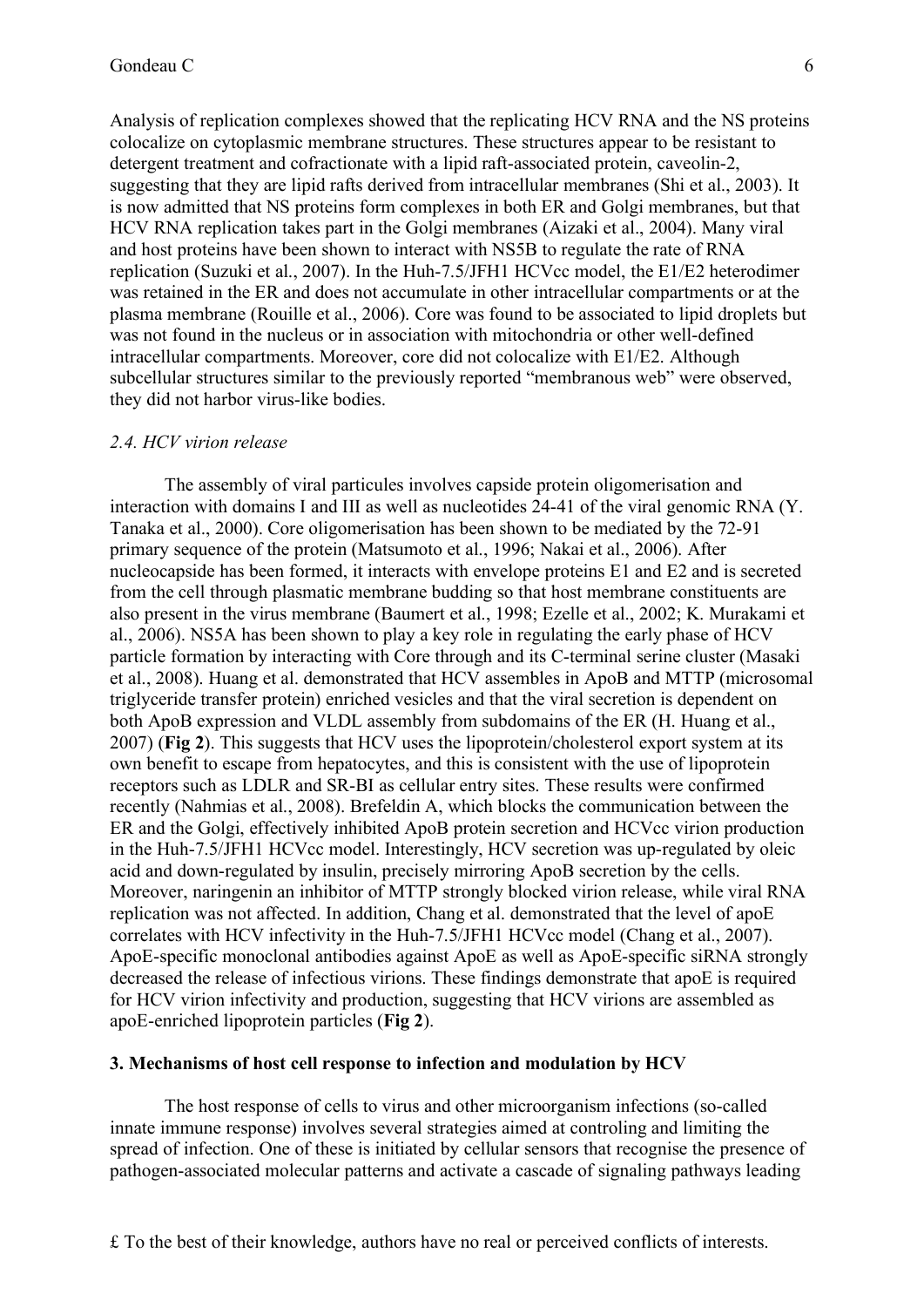to the expression of signaling proteins (type I interferons -IFN $\alpha/\beta$ - and inflammatory cytokines) and genes (Interferon stimulated genes, ISG) (Gale & Foy, 2005). Another strategy by which the host may respond to viral infection is RNA interference (RNAi) (Voinnet, 2005).

## *3.1. Interferon-stimulating gene pathways*

Two proteins are likely to play a major part as sensors of intracellular viral HCV RNA, TRL3 and RIG-I. TLR3 (Toll-like receptor) is a member of the TLR familly that recognises dsRNAs (Alexopoulou et al., 2001). It is expressed in many tissus including the liver (Matsumoto & Seya, 2008). A recent report shows that TLR3 is localized not only on plasma membrane but also in the ER of unstimulated cells where it moves to dsRNAcontaining endosomes in response to dsRNA, and colocalizes with c-Src kinase in the lumen of endosomes containing dsRNA (Johnsen et al., 2006). The acidic pH of endosomes (de Bouteiller et al., 2005) and association to the c-Src kinase favor dsRNA binding to and dimerisation of TLR3, and initiation of signal transduction, respectively. As reviewed by others (Bode et al., 2007; Matsumoto & Seya, 2008), TLR3 mediates signal transduction through an adaptor protein TICAM-1/TRIF. Once activated, TRIF recruits several proteins including TRAF3, TRAF6, NAP1 and RIP1 to form a multifunctional complex. Within this complex, TRAF3 and NAP1 recruit two kinases, IKKε and TBK1, that phosphorylate IRF3 and IRF7, while RIP1 either mediates cell apoptosis or recruits IKK $\alpha\beta\gamma$  which in turns phosphoryales IkB and activates nuclear translocation of NFkB. Phosphorylated IRF3 and IFR7 translocate to the nucleus and cooperate with AP1 and NFkB to activate the transcription of IFNβ, while NFkB activates the expression of inflammarory cytokines. The TLR3-mediated pathway appears to be dependent on the virus genome and entry process, and on the type of host cell and other anti-viral properties of host cells. Interestingly, TLR3 signaling pathway seems to be defective in Huh7 cells (Lanford et al., 2003; Preiss et al., 2008).

RIG-I (Retinoic acid Induced Gene-I), an interferon sensitive gene (ISG), is a ubiquitous cytosolic CARD-containing DexD/H RNA helicase (Yoneyama et al., 2004). RIG-I senses dsRNAs with secondary structures or with uncapped 5' triphosphate ends generated by several viruses with negative strand RNA, including HCV. A recent report identified the PolyU/UC region of the 3'-NTR of HCV as the major pathogen-associated molecular patterns of this virus (Saito et al., 2008). Recent work suggested that in the absence of RNA, RIG-I is inhibited by intra-molecular interactions between the CARD and C-terminus domains, while RNA binding strongly stimulates ATPase activity and signaling (Gee et al., 2008). RIG-I activates the mitochondria-bound protein, IPS-1/MAVS/VISA/Cardif protein (Hiscott et al., 2006) (referred to here as MAVS) through the N-terminal tandem CARD of RIG-I and the Nterminal CARD of MAVS (T. Saito et al., 2007; Vitour & Meurs, 2007). MAVS associates with several proteins including TANK, FADD and RIP1 (Lin et al., 2006; Meylan et al., 2005; Xu et al., 2005) and with proteins of the TRAF family, such as TRAF3 or TRAF6 (Saha et al., 2006). Within this multifunctional complex, MAVS activates the IKK $\alpha\beta\gamma$ complex and the TBK1/IKKε kinases, thus provoking activation of NF-κB and IRF3, respectively (Fitzgerald et al., 2003; Sharma et al., 2003). TBK1 and IKKε present strong homologies and they both phosphorylate IRF3 (Matsui et al., 2006). Yet they differ in many aspects. IKKε, but not TBK1, associates with MAVS at the mitochondria and induces a subset of IFN-induced genes through phosphorylation of STAT1 which then allows binding of the ISGF3 complex to their promoter elements (tenOever et al., 2004). In contrast to IRF3, IRF7 is an ISG the expression of which is induced by IFN $\alpha/\beta$  after IRF3-mediated IFN induction. It thus appears that  $IFN\alpha/\beta$  induction has two phases, early and late. IRF3 plays a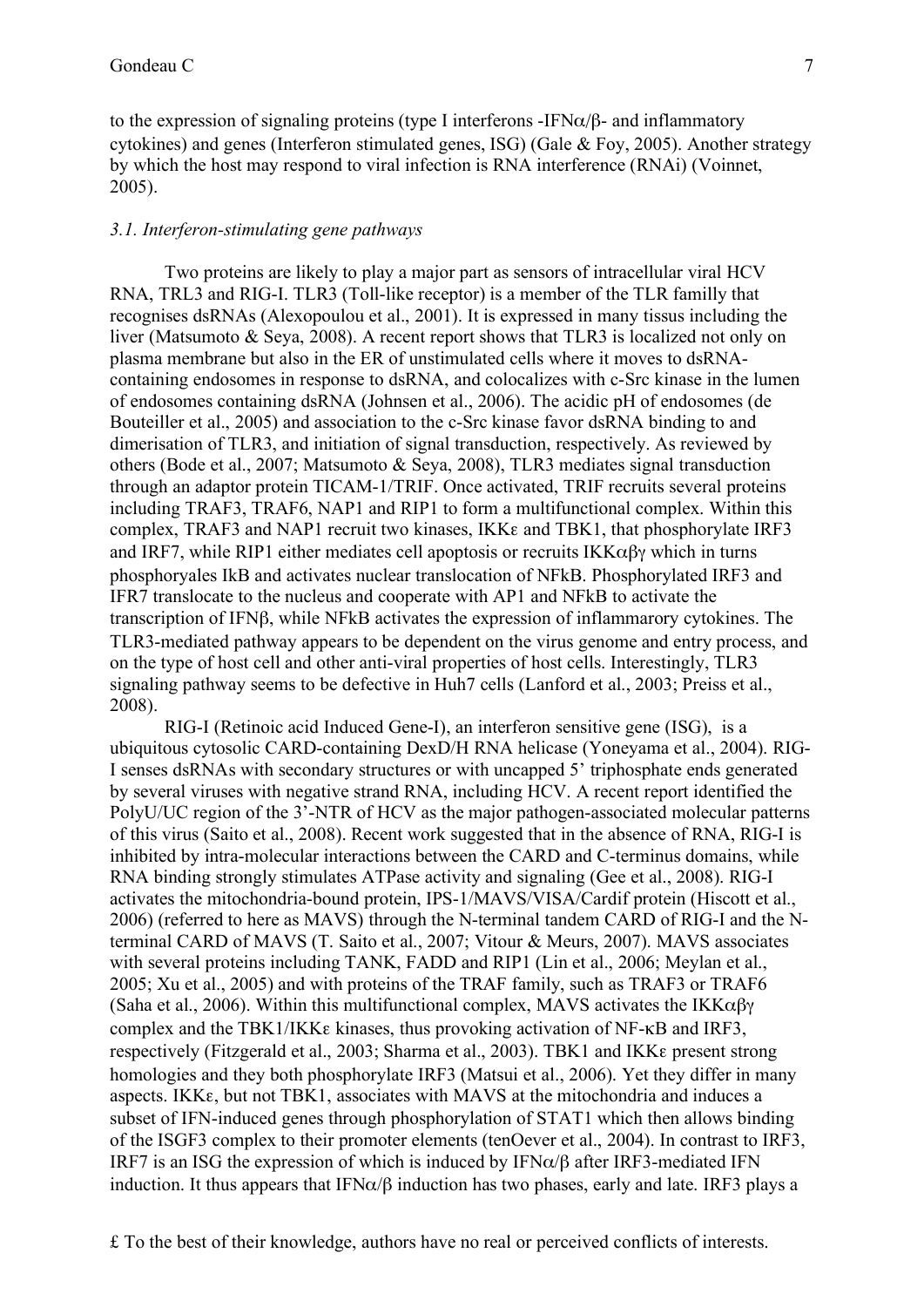major part in both phases while IFR7 plays its major part in the late process (Sato et al., 2000). Expression of IKKε can be induced in response to several factors, such as inflammatory stimuli and viral infections through the conjugated action of NF-κB and C/EBP transcription factors (Kravchenko et al., 2003). Interestingly, Huh-7.5 cells which are used for production of HCVcc particles (see section 4) appear to be deficient in RIG-I activity due to a mutation in the first CARD domain of the protein (Sumpter et al., 2005).

#### *3.2. RNA interference*

Micro RNAs (miR) constitute a class of non-coding RNA that are transcribed from miR-encoding genes by RNA polymerase II. miR transcripts are processed to mature 19-21 nucleotide length miR duplexes by two enzymes, Drosha in the nucleus and, after export to the cytosol by exportin 5, Dicer. The miR duplex then binds the RNA induced silencing complex (RISC) which targets the complementary mRNAs after hybrization to the antisense miR strand. Depending on the degree of homology between the antisense miR and the target mRNA, the latter is either degraded or its rate of translation is reduced, making RNAi a powerfull tool for gene silencing. Most of miR binding sites are located in the 3'-NTR of mRNAs. This process of RNAi has been first recognized in plants and invertebrates as a mechanism of antiviral protection. However, the contribution of RNAi as another means of anti-HCV defence has only been recently explored (Pedersen et al., 2007). During HCV genome replication, dsRNA as well as hairpin structures are known to be formed (Pedersen et al., 2007; Y. Wang et al., 2006). It is likely that these species are processed by Dicer so that siRNAs are produced and may induce HCV RNA silencing. However, the possibility that RNAi has a potent impact on HCV replication has been questioned (Randall et al., 2007). Ironically, the first miR whose effect on HCV has been documented in detail, i.e. miR-122, was shown to *increase* and not decrease HCV RNA accumulation, suggesting that this virus is able to use the cellular miR machinery to its own benefit. Jopling et al. demonstrated that miR-122 which is expressed at a high level in the human liver (as well as in Huh-7 cells) is required for an efficient replication of the viral RNA of genotypes 1 and 2a, although neither the rate of translation nor the turnover of viral RNA were affected (Jopling et al., 2006; Jopling et al., 2005). They identified two sites of miR-122 binding separated by 14 nucleotides in the extreme 5'-NTR of HCV RNA and showed that occupation of both site is required for increased RNA accumulation (Jopling et al., 2008). Although the mechanism of this stimulation is not yet fully understood, it is possible that either the miR-122/RISC-HCV genome complex recruits factors that enhance viral RNA abundance, or that miR-122 stimulates HCV translation by enhancing the association of ribosomes with the viral RNA at an early initiation stage (Henke et al., 2008). Interestingly, the finding that ectopic expression of miR-122 in human kidney-derived cells substantially enhances HCV replication suggests that miR-122 may be responsible, at least in part, for the hepatic tropism of the virus (Chang et al., 2008). It has to be emphasized that miR-122 has been shown to plays a significant role in promoting plasma cholesterol, lipid synthesis and inhibiting fatty-acid oxidation in the adult liver (Esau et al., 2006). Although this suggests that miR-122 is a possible therapeutic target for metabolic and cardiovascular diseases, it provides a direct functional link between HCV replication and lipid homeostasis. Recently, miR-199a\* has been reported to target domain II of the IRES region of HCV and to strongly inhibit viral replication in HCVcc replicon systems of genotype 1b (Con1) and 2a (JFH1) (Murakami et al., 2009). This effect was shown to be IFN-independent since the expression of several genes known to be controlled by IFN was not affected by miR-199a\*. Whether miR-199a\* triggers the degradation of viral RNA or inhibits its translation is presently unknown. However, the fact that miR-199a\* also targets the 5'-NTR of HCV RNA suggests that the unexpected effect of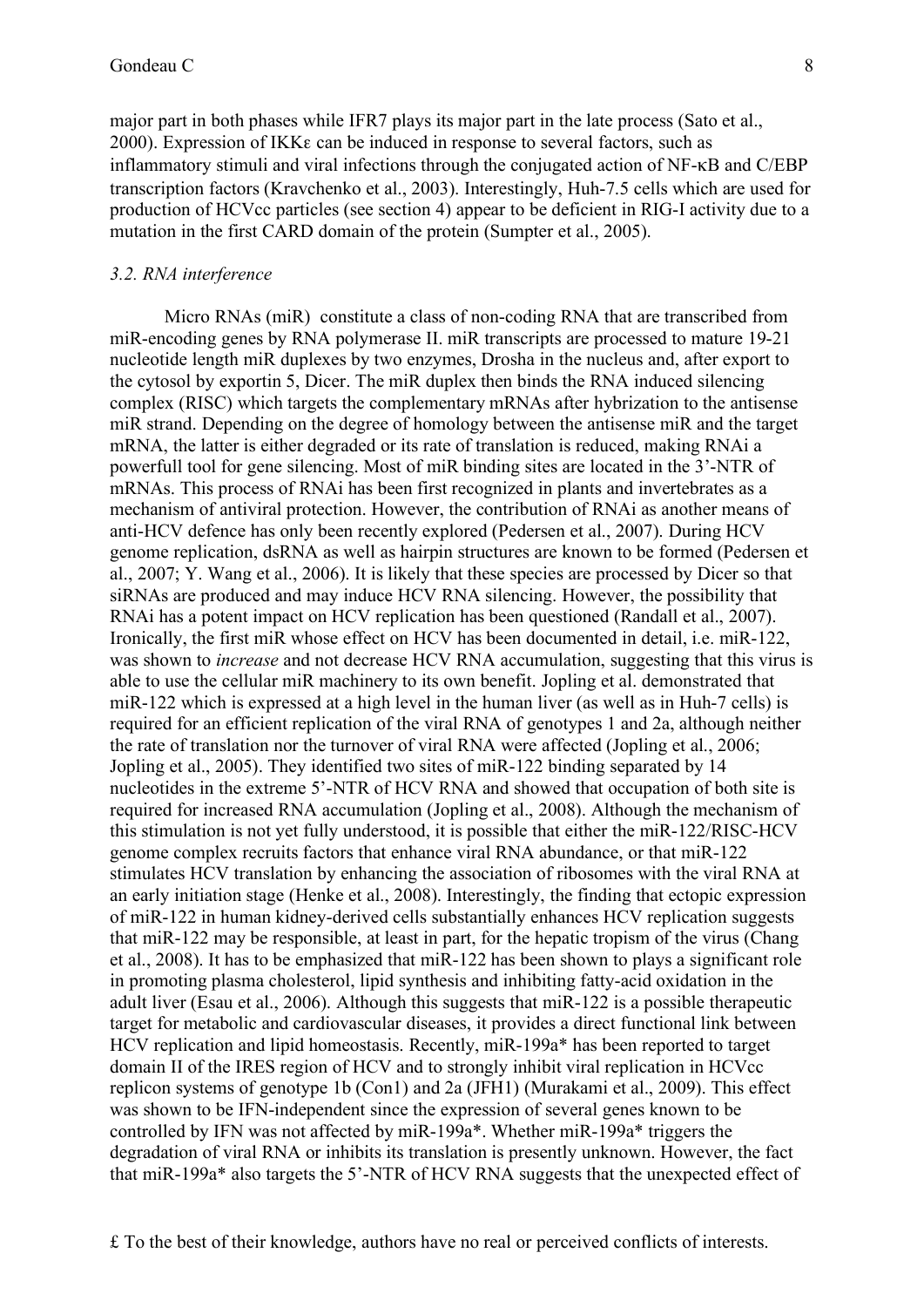miR-122 does not stem from the fact that it targets sequences in the 5'-NTR. miR-122 and miR-199a\* appear therefore to produce opposite effects on HCV replication. The observation that miR-122 is expressed in the liver at a greater level than miR-199a\* and the finding that inhibiting the RNAi machinery (notably Drosha and Dicer) reduces HCV replication and infection in the Huh-7.5/J6 (2a)/JFH1 HCVcc replicon system suggest that the proviral effect of miR-122 dominates on the anti-viral effect of miR-199a\* (Randall et al., 2007). Interestingly, using the Huh-7 cells and the JFH1 replicon system Pedersen et al. demonstrated that IFNα/β upregulates several miRs including miR-196, -296, -351, -431, and -448 which inhibit HCV infection and RNA replication. Moreover and in the meantime, IFN downregulates miR122 (Pedersen et al., 2007). It appears therefore that IFN is capable of orchestrating a large arsenal of antiviral agents not only including ISGs, but miRs as well (**Fig 2**).

#### *3.3. Interferon signaling pathway and viral resistance*

At present the treatment associating pegylated IFN $\alpha$  and ribavirin represents the only available therapy against HCV infection (Chevaliez & Pawlotsky, 2007a; Meurs & Breiman, 2007). Several reports have shown that IFN $\alpha$  has a direct antiviral effect on HCV replication in different culture models including replicons (Huh-7), productive replicons (Huh-7.5), immortalized non-neoplastic hepatocytes (PH5CH8), fetal and adult primary human hepatocytes (Buck, 2008; Castet et al., 2002; Ikeda et al., 1998; Lanford et al., 2003; Lazaro et al., 2007; Lindenbach et al., 2005). On binding its receptor, IFN triggers the formation of a complex between a heterodimer of IFN receptors IFNAR1 and IFNRA2 and two members of the Janus kinase family, Jak1 and Tyk2. This initiates a cascade of phosphorylation reactions that leads to the activation of STAT1 and STAT2 which in addition to IRF9 form the ISGF3 complex. ISGF3 then behaves as a transcription factor. It translocates to the nucleus and transactivates a battery of ISGs that exhibit interferon sensitive responsive elements (ISRE) in their promoter. ISG proteins exhibit antiviral activity such as IRF7 (which participates to IFN $\alpha$  production amplification; see above), protein kinase R (PKR), 2'-5' oligoadenylate synthase (OAS), ISG56, ISG20, RIG-I, etc (Gale & Foy, 2005). Recently, strong evidence was provided that among other ISGs, viperin, a putative radical *S*-adenosyl-L-methionine (SAM) enzyme, is a potent inhibitor of HCV replicon (Jiang et al., 2008). This finding suggests that viperin represents a novel antiviral pathway that works together with other antiviral proteins, such as ISG20 and PKR, to mediate the IFN response against HCV infection.

However, the success of IFN therapy is limited to approximately 50% of patients in a genotype-dependent manner (Le Guillou-Guillemette et al., 2007). IFN signaling pathway as well as RNAi appear therefore to be subverted by HCV. Indeed, recent studies have demonstrated that the virus has developed strategies to bloc innate cell response and inhibit the antiviral effect of IFN (Bode et al., 2007; Gale & Foy, 2005; Randall & Goodbourn, 2008). Several HCV proteins interfere with the antiviral response of host cells to eventually repress the release of IFNβ, and with the IFNα signaling. NS3/NS4A has been reported to block IRF3 activation by proteolytic cleavage of TRIF adaptor (which controls in part the TLR3-mediated signaling) and MAVS (in the RIG-I-mediated signaling), as well as the ISG56-mediated response (Foy et al., 2003; Li, Foy et al., 2005; Meylan et al., 2005), although some of these observations have been questionned recently (Dansako et al., 2007). HCV core inhibits STAT1 and induces the expression of SOCS3 which blocks ISFG3 formation (de Lucas et al., 2005; Yoshida et al., 2002), although SOCS3 increased expression has also been observed in IFN-resistant replicons that lack core protein (Zhu et al., 2005). E2 and NS5A have been shown to inhibit the activity of PKR which blocks translation by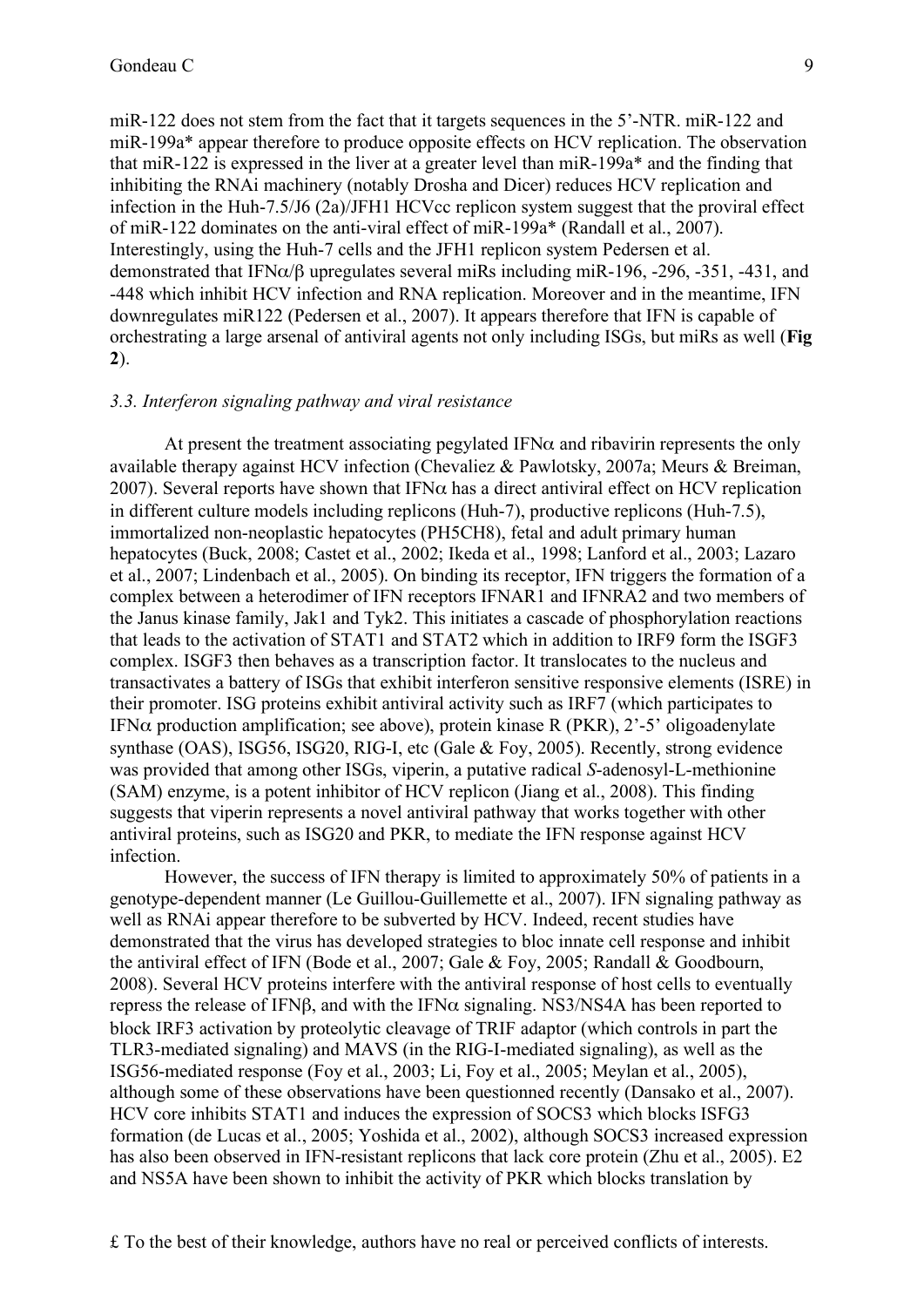phosphorylating eIF2α, *via* protein-protein interaction (Gale et al., 1998; Taylor et al., 1999). NS5A has been reported as well to interact with and inhibit the HCV genome cleavage by the ISG OAS/RnaseL (Taguchi et al., 2004). In addition, NS5A induces the expression of IL8 which in turn negatively affects the antiviral effect of IFN (S. Girard et al., 2002; Khabar et al., 1997). While inhibiting the host innate or the IFN-induced defences, HCV proteins also protect infected cells from apoptosis (Bode et al., 2007). In this respect, HCV core protein has been shown to inhibit TNF $\alpha$ - or FAS-mediated activation of caspase 8, p21 and p53 expression, or to enhance Bcl-XL, Bcl2 and cyclin D1 expression or the Raf1/MAPK signaling pathways (Hassan et al., 2004; Saito et al., 2006). E2 was reported to inhibit apoptosis by negatively regulating the cytochrome c release from mitochondria after TRAIL activation (Lee et al., 2005). NS3/NS4A protects liver damage in animals treated with lethal doses of TNF $\alpha$  combined with D-galactosamine, while NS3 interacts with and affects p53 activity (Frelin et al., 2006; Tanaka et al., 2006). Finally, NS5A has been shown to attenuate liver damage in animals treated with TNFα, to decrease p53 DNA binding and to activate PI3K (Gong et al., 2004; Majumder et al., 2002; Street et al., 2005). However, some of these observations appear to be controversial depending on the cellular model used and this is not unexpected (see below). In a recent work (Hazari et al., 2007), HCV replicons with high and low activation of the IFN-promoter were cultured for a prolonged period of time in the presence of IFNα. Stable replicon cell lines with resistant phenotype were isolated and characterized for their ability to sustain viral replication in the presence of IFN. Reduced signaling and IFN-resistant phenotype was found in all Huh-7 cell lines even after eliminating HCV, suggesting that cellular factors were involved. Resistant phenotype in the replicons was not due to lack of interferon receptor expression but instead to defect in the JAK-STAT signaling pathway due to strongly reduced expression of Tyk2 and Jak-1 protein and phosphorylation of STAT 1 and STAT 2 proteins. These results emphasize the fact that depending on the cellular clone investigated, different cellular behavior may be observed in the resistance to IFN.

In addition to interfere with IFN signaling pathway, viruses in general (Hemmes et al., 2007) and HCV in particular are able to interfere with RNAi-dependent antiviral effect. Using cell lines that express constitutively green fluorescent protein (GFP) and in which HCV protein expression is inducible, Ji et al. demonstrated that silencing of GFP gene by siRNA was inhibited in the presence of the full length HCV polyprotein ; HCV E2 protein was shown to be responsible for this inhibition (Ji et al., 2008). Consistent with this observation, coprecipitation assays demonstrated that E2 binds to Argonaute-2 (Ago-2), a member of the RISC machinery, thus providing a basis for the suppression of RNAi by the virus. HCV core protein was shown to inhibit RNAi induced by shRNAs but not by synthetic siRNAs in various mammalian cells (Chen et al., 2008; Wang et al., 2006). These authors provided evidence that core directly interacts with Dicer which notably processes dsRNAs into siRNAs. Through deletion analysis, the N-terminal domain of core was shown to be responsible for inhibition of Dicer and RNA silencing activity. Thus, HCV core protein may abrogate host cell RNAi-mediated defense by suppressing the ability of Dicer to process precursor dsRNAs into siRNAs. It has been proposed that since pre-miRNA are also cleaved by Dicer, the inhibition of RNAi by HCV core may suppress the maturation of miRNAs in the host liver, thus influencing the expression of certain classes of gene regulatory molecules leading to liver pathologies including hepatocarcinogenesis (Wang et al., 2006).

## **4. Cellular models for HCV investigations**

Cellular models for investigating *in vitro* HCV infection necessitate two major actors: an appropriate cell type and a practical form of the virus. HCV genome replication occurs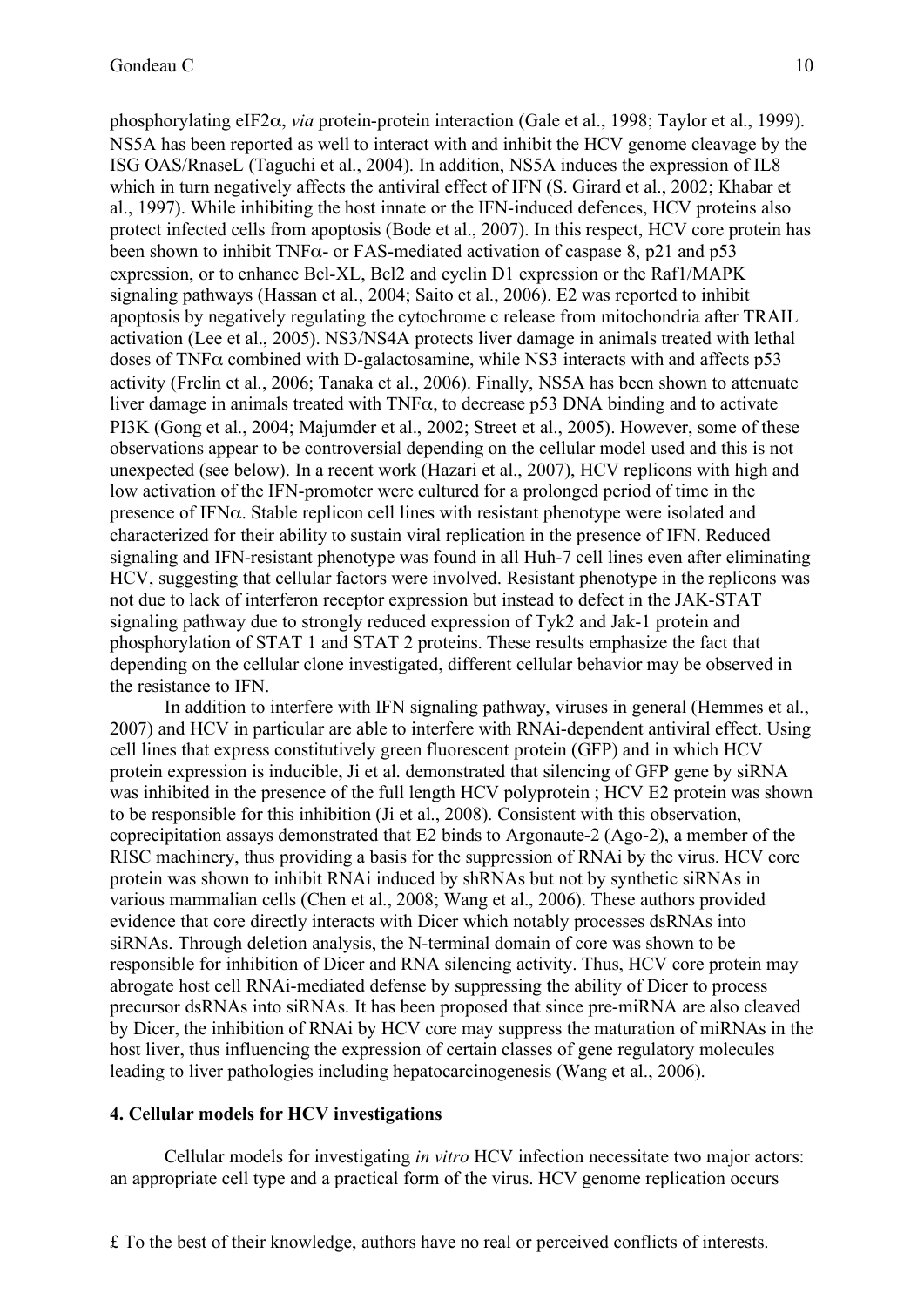primarily within hepatocytes, although other cell types have been shown to be permissive as well although to a much lower extent, including peripheral blood mononuclear cells (Cribier et al., 1995; Lerat et al., 1996), biliary cells (Loriot et al., 1999) and enterocytes (Deforges et al., 2004). Hence, this review will focus on primary adult, fetal or immortalised hepatocytes and Huh-7 hepatoma cells and derivatives which have been largely used in recent developments. On the other hand, although the most natural form of the virus is present in the blood of infected patients as HCVser LVP (Andre et al., 2002; Kanto et al., 1995; Miyamoto et al., 1992; Prince et al., 1996; Thomssen et al., 1993), several surrogate forms of HCV virions have been developed including, transfected partial or full length HCV genomes, viruslike particles (HCV-LP) (Baumert et al., 1998), pseudotyped retroviral particles (HCVpp) (Bartosch et al., 2003; Hsu et al., 2003; McKeating et al., 2004), or cell culture particles (HCVcc) (Cai et al., 2005; Lindenbach et al., 2005; Wakita et al., 2005; Zhong et al., 2005). Recent data suggest that the nature of the virus is an important point to take into account regarding for example the cell entry process (Farquhar & McKeating, 2008). Several cellular models combining cells of various origin and various forms of virus have been developed in recent years. They all represent valuable tools for investigating HCV biology and antiviral therapeutics.

#### *4.1. HCV-like particles (HCV-LP)*

The production of HCV-LP in insect cells using recombinant baculovirus expressing the cDNA of the HCV structural proteins (HCV-J strain, genotype 1b), has been first reported by Baumert et al. (Baumert et al., 1998). These studies demonstrated that HCV core and envelope proteins E1 and E2 were sufficient for viral particle assembly, presumably from the ER, and that HCV RNA was selectively incorporated into the particles. These particles exhibited a density of 1.14 to 1.22  $g/cm<sup>3</sup>$  in sucrose density gradients (depending on studies), and a morphology (double-shelled particles 35 to 49 nm in diameter) similar to that of HCV particles detected in HCV infected chimpanzee liver. HCV-LPs were not secreted from cells but rather extracted from intracellular compartment, and were poorly infectious. This last point is a great advantage for the use of these particles in immunotherapeutic strategies (see section 7). A number of papers have been published on the use of these particles to investigate the structure and function of core and envelope proteins (Choi et al., 2004; Clayton et al., 2002; Owsianka et al., 2001) as well as the HCV-host cell interactions and virion entry, notably the interaction with and activation of dendritic cells (Barth et al., 2005). HCV-LP binding to and entry in cells is inhibited with anti-E1 or anti-E2 antibodies, demonstrating the critical role of E1 and E2 proteins in this process (Triyatni et al., 2002). In addition, these authors reported that HCV-LPs binding to several human hepatic cells (primary hepatocytes, HepG2, HuH7, and NKNT-3) and T-cells (Molt-4) was dose- and calcium-dependent but *CD81*-*independent*. Interestingly, preincubation of HCV-LPs with VLDL, LDL, or HDL inhibited their binding to cells, while preincubation of cells with VLDL, LDL, HDL, or anti-LDL-R antibody did not. Barth et al. demonstrated that binding of the HCV envelope glycoproteins to specific heparan sulfate structures on host hepatocarcinoma cells is critical for initiation of viral infection. This suggests that this interaction is a target for the antiviral host immune systems in responses to HCV infection *in vivo* (Barth et al., 2006). Conflicting results were reported on the role of the 5'-NTR on virion assembly and morphology in insect cells: the 5'-NTR of HCV genotype 1a is implicated in the assembly process of HCV structural proteins in insect cells, although no evidence for a direct interaction between the 5'- NTR and structural proteins has been reported (Girard et al., 2004). However, Zhao et al. reported that HCV 5'-NTR is not required for the assembly of HCV-like particles in insect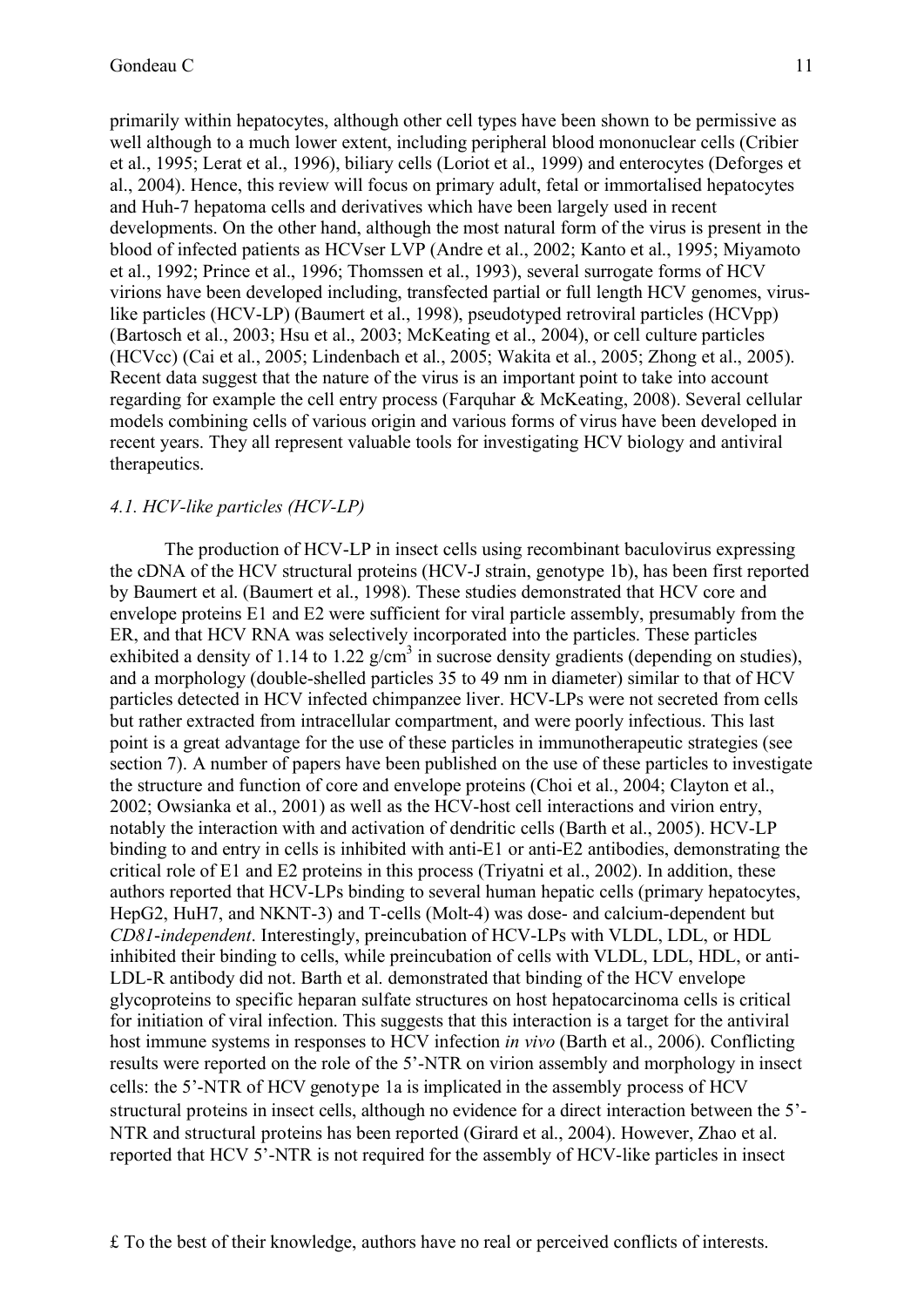cells, that is, the core and envelope proteins are sufficient for viral particle formation (Zhao et al., 2003).

Other versions of HCV-like particles were engineered. Using a recombinant Semliki Forest Virus (SFV) subreplicon expressing genes encoding HCV structural proteins (genotype 1a), Blanchard et al. succeeded in producing HCV-LPs in mammalian BHK-21 cells (Blanchard et al., 2002). Ezelle et al. used a recombinant Vesicular Stomatitis Virus (VSV) vector expressing HCV core, E1, and E2 (genotype 1b) to generate HCV-LPs possessing properties similar to the ultrastructural properties of HCV virions (Ezelle et al., 2002). Both versions of SFV- and VSV-derived HCV-LPs were used to investigate the signal peptide peptidase processing of core protein, the interaction of structural proteins with the ER, and their role in HCV particle assembly and morphogenesis (Ait-Goughoulte et al., 2006; Blanchard et al., 2003a; Blanchard et al., 2003; Ezelle et al., 2002; Hourioux et al., 2007).

## *4.2. HCV pseudotyped particle (HCVpp)*

Pseudotyped particles have been constructed on the basis of vesicular stomatitis virus or influenza virus with chimeric E1 and E2 proteins (Flint et al., 1999; Lagging et al., 1998; Matsuura et al., 2001). These proteins had to be modified in their transmembrane domain to allow transport and assembly on the plasma membrane of host cells. However, these modifications affected the conformation and function of the E1-E2 complex, so that their use has been controversial. In 2003, Bartosch et al. generated highly infectious HCVpp by assembling the full length E1/E2 glycoproteins on retroviral core proteins derived from mouse leukemia virus (MLV). These particles were produced in 293T cells following transfection with three expression vectors coding for E1/E2, the MLV gag-pol core proteins and a packaging-competent MLV-derived genome encoding GFP as a marker. HCVpp harvested from cell supernatant were purified and shown to contain both E1 and E2 glycoproteins as well as the gag-pol core MLV proteins. Although E1 and E2 are supposed to be sequestered in the ER, FACS analysis revealed that a small fraction of these proteins reaches the cell surface, the typical site of MLV budding, thus suggesting that in this system HCVpp do indeed budd from the cell surface. Long-term expression of GFP was demonstrated suggesting that infection of target cells leads to integration of genomic DNA in the host. HCVpp generated from functional E1/E2 of different genotypes (1 to 6) exhibited different infectivity, although the reason for these differences are not clearly understood (Lavillette et al., 2005a). However, HCVpp generated with only either E1 or E2 exhibited strongly reduced infectivity. HCVpp were shown to infect primary human hepatocytes and several hepatocarcinoma cell lines including Huh-7, HepG2, and Hep3B. Infection of hepatocarcinoma cells (i.e. Huh-7) with these particles was used to investigate the HCV entry step in host cells and data confirmed the role of CD81 in this process (Bartosch et al., 2003; Bartosch et al., 2003a; Hsu et al., 2003; Lavillette et al., 2005a; McKeating et al., 2004; Zhang et al., 2004). This Huh-7/HCVpp model was also used to evaluate the neutralising activity of antibodies raised in the serum of chronically infected patients (see section 7). Receptor competition assays indicated that CD81 is used by HCVpp of all different genotypes, whereas siRNA silencing assays revealed that the level of SR-BI needed for efficient infection varies between genotypes. HCV E1 is believed to mediate fusion, while E2 has been shown to bind members of the cellular receptor complex, including CD81 and SR-BI. Three putative CD81 interaction sites on HCV E2 have been previously localized in three regions : region 1 474–492; 2 522–551; and 3, 612–619. Rothwangl et al. generated a series of alanine substitutions in E2 within these three regions to identify those residues that are critical for viral entry (Rothwangl et al., 2008). The effect of each mutation was tested by challenging Huh-7 and Hep3B cells with HCVpp. Although most HCVpp mutants harboring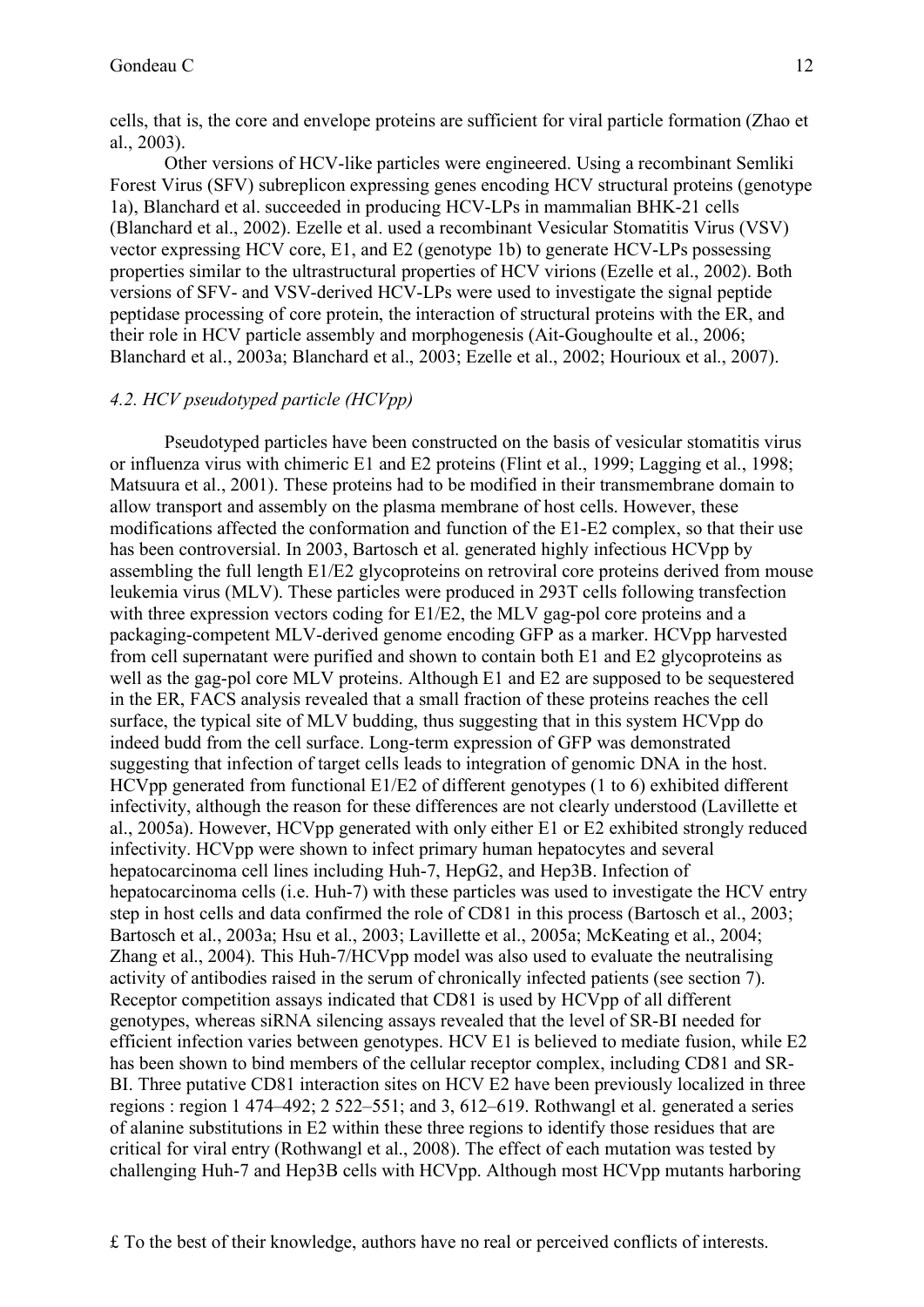modifications within region 1 displayed greatly reduced infectivity  $(< 50\%$  of wt HCVpp), the corresponding E2 proteins retained their capacity to bind soluble CD81, exhibited normal conformation, association with E1 and incorporation into HCVpp, suggesting that region 1 is not involved directly in the binding to CD81. In contrast, several mutants in regions 2 and 3 exhibited strongly reduced or no binding to CD81, suggesting a critical role of these regions in receptor binding, while the structure of the corresponding proteins was apparently correct as assessed by immunoprecipitation with appropriate antibodies. The lack of upstream peptides in proteins E1 and E2 is likely to affect their anchoring to the ER membrane, and in turn their glycosylation, folding, and heterodimerization, eventually leading to reduced infectivity. Using HCVpp, Bian et al. (Bian et al., 2009) demonstrated that at least 14 amino acids from the core C-terminus are required for E1 function and that at least 12 amino acids from the E1 C-terminus are required for E2 function. These peptides appear to influence the glycosylation of E1 and E2. Furthermore, the peptides upstream of E1 and E2 can be exchanged by those from another genotype.

Blanchard et al. studied the cellular mechanisms of HCV endocytosis using HCVpp (Blanchard et al., 2006). The data obtained with siRNA-mediated clathrin heavy chain depletion and with chlorpromazine (an inhibitor of clathrin-coated pit formation at the plasma membrane) suggest that HCV enters target cells *via* this pathway, followed by a fusion step within an acidic endosomal compartment. Several reports (Dreux et al., 2006; Voisset et al., 2005; Voisset et al., 2006) demonstrated that HCVpp entry in Huh-7 and subsequent endocytosis is accelerated by the presence of HDL (high density lipoprotein), although these lipoproteins do not interact directly with E1/E2. Notably, the time lag between HCV particles binding and internalisation, which is likely to reflect the receptor complex assembly, is reduced by HDL. The authors suggest that by interacting with SR-BI (an HDL as well as HCV receptor) HDL significantly increase CD81 recrutement that leads eventually to HCV internalisation. Thus, HDL likely acts by reducing the exposition of HCV to neutralising antibodies. The authors suggest that the HDL/SR-BI interaction interferes with antibodies blocking E2 binding to CD81, but not those antibodies targeting E1. Drugs inhibiting SB-BI activity (BLT4) or silencing of this receptor by siRNA strongly reduced the HDL-mediated effects on HCV entry. von Hahn et al. observed that oxidized (but not native) low-density lipoprotein (oxLDL), a ligand of SR-BI, inhibited HCVpp (gen 1a, 1b, 2a) entry in hepatoma (Hep3B, Huh-7 or HepG2/CD81) cells with a IC50 of 1.5 µg/mL, that is within the range of oxLDL in human plasma (von Hahn et al., 2006). However, binding of soluble E2 to SR-BI or CD81 was not affected by oxLDL, suggesting that oxLDL does not act as a simple receptor blocker. At the same time, oxLDL incubation altered the biophysical properties of HCVpp, suggesting a ternary interaction of oxLDL with both virus and target cells. HCVpp systems have been widely used in the screening of anti-viral compounds and in immunological studies (see below section 6 and 7).

#### *4.3. HCV subgenomic and genomic replicon systems*

Yoo et al. and Dash et al. were the first to report the replication of transcripts of a putative full-length cDNA clone of hepatitis C virus type 1 (HCV-1) after transfection in Huh7 and HepG2 cell lines (Dash et al., 1997; Yoo et al., 1995). However, in both cases the HCV genome lacked the 3'-NTR region which appears to be mandatory for viral genome replication (Kolykhalov et al., 2000; Yanagi et al., 1999). Hence, the use of these replicons has been controversial (Bartenschlager & Lohmann, 2000). Only non structural proteins are involved in the control of virus genome replication. Thus, to construct a sub-genomic replicon system, Lohman et al. deleted the entire structural region of a cloned HCV consensus genome Con1 (genotype 1b) and inserted a selectable gene marker (neomycin phosphotransferase,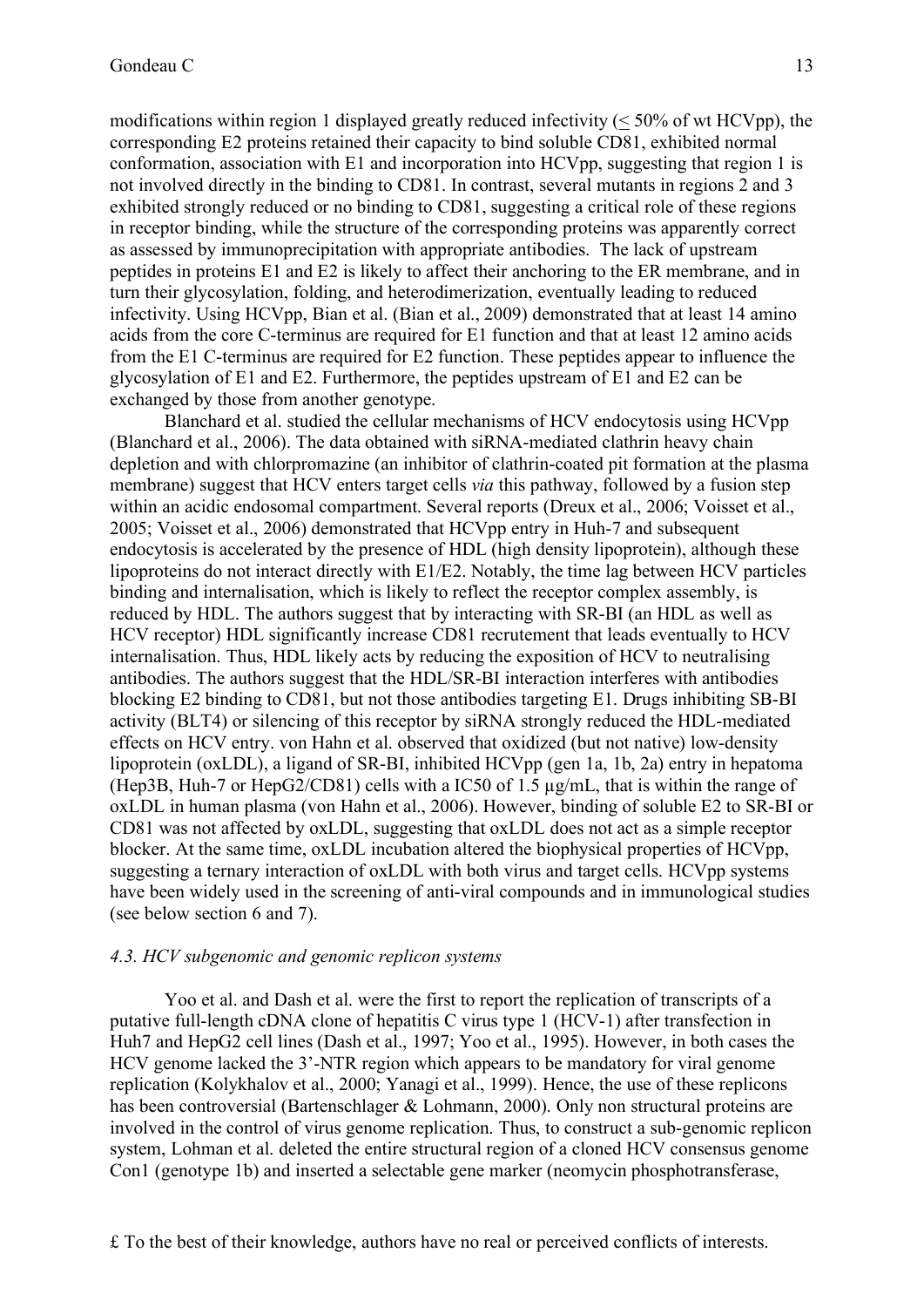Neo) downstream of the HCV IRES; the translation of NS proteins was controlled by the IRES of the encephalomyocarditis virus which was located downstream of the Neo gene (Lohmann et al., 1999). This construct was transfected in Huh-7 cells and selection with G418 allowed to isolate resistant colonies. Positive colony examination revealed a very high level of HCV RNA synthesis with 1000 to 5000 copies per cell. Although this high level of replication did not apparently affect cell morphology, more extensive analysis revealed some alterations of the ER that were linked to the presence of non structural proteins (Gosert et al., 2003). In addition, the rate of viral RNA replication was dependent on the cell cycle, thus emphasizing the occurrence of functional interactions between the virus and the host cell (Pietschmann & Bartenschlager, 2003). Extensive analysis demonstrated that both viral and host cell determinants were important for the maintenance of a high level of replication. Among these, some mutations in all NS proteins (either individually or in combination) have been shown to confer a better efficiency to the replicon (Blight et al., 2000; Friebe et al., 2001; Guo et al., 2001; Krieger et al., 2001; Lohmann et al., 2001). These mutations appear not to reduce the cytopathic potential of the replicon, nor to affect the enzyme activity of NS3 and NS5B proteins. It is likely that they confer adaptation to the host cell. Interestingly, several mutations have been idenfied in the ISDR (interferon sensitivity-determining region) of NS5A (Bartenschlager & Sparacio, 2007). On the other hand, the host cell seems to contribute to the efficiency of replicon as evidenced by the strong changes in replication rate as a function of the number of passages of the cell line (Lohmann et al., 2003). Significant progress has been made recently in the development of efficient high throughput screening (HTS) HCV replication systems (Pietschmann & Bartenschlager, 2003), as well as replicons expressing green fluorescent protein (Ikeda et al., 2005; Moradpour et al., 2004). Kim et al. used a subgenomic HCV replicon (Huh7/Rep-Feo) derived from a chimpanzee infectious clone (strain HCV-N, genotype 1b) (Kim et al., 2007). Huang et al. developed another form of HTS subgenomic replicon (PLN5 and PLNCP54) based on Huh-7 cells and the HCV Con1b sequence (Huang et al., 2008). Replicon PLNCP54 included NS2 sequence allowing identification of compounds inhibiting NS2/3 cleavage through differential screening with PLN5. Each plasmid carried a firefly luciferase reporter under the control of the poliovirus IRES. The use of these replicons allows basic and applied studies on viral protein expression and subcellular localisation, the role of cis-acting RNA elements in replication, the antiviral effect of interferon, as well as on the screening of antiviral molecules targeting the IRES, protease (NS2/NS3, NS3/NS4), helicase (NS3) and polymerase (NS5B).

#### *4.4. HCV production in Huh-7 cell culture models (HCVcc)*

Apparently, the major reason for the lack of virus particle production in full length replicon systems is that adaptative mutations that increase RNA replication are deleterious for virus particle assembly or release. In other words, high levels of RNA and protein production do not necessarily lead to efficient virus production. In contrast to replicon of genotype 1, replicon JFH1 (genotype 2a) generated from the serum of a patient with a fulminant infection exhibited an unusual high rate of RNA replication (20 times greater than that of Con-1) when transfected in Huh-7 cells, without requiring adaptative mutations (Kato et al., 2003). When a full length genome HCV RNA JFH1 (2a) or intragenomic or intergenomic chimera (structural/non structural proteins) between J6 (2a)/JFH1, H77(1a)/JFH1 or S52(3a)/JFH1 were transfected in Huh-7-derived cells, notably the Huh-7.5 clone, several groups observed that infectious HCV particles (HCVcc) were secreted in the extracellular medium (Gottwein et al., 2007; Lindenbach et al., 2005; Lindenbach et al., 2006; Pietschmann et al., 2006; Rouille et al., 2006; Wakita et al., 2005; Yi et al., 2006; Zhong et al., 2005). The data suggest that determinants within the structural proteins have a major impact on kinetic and efficiency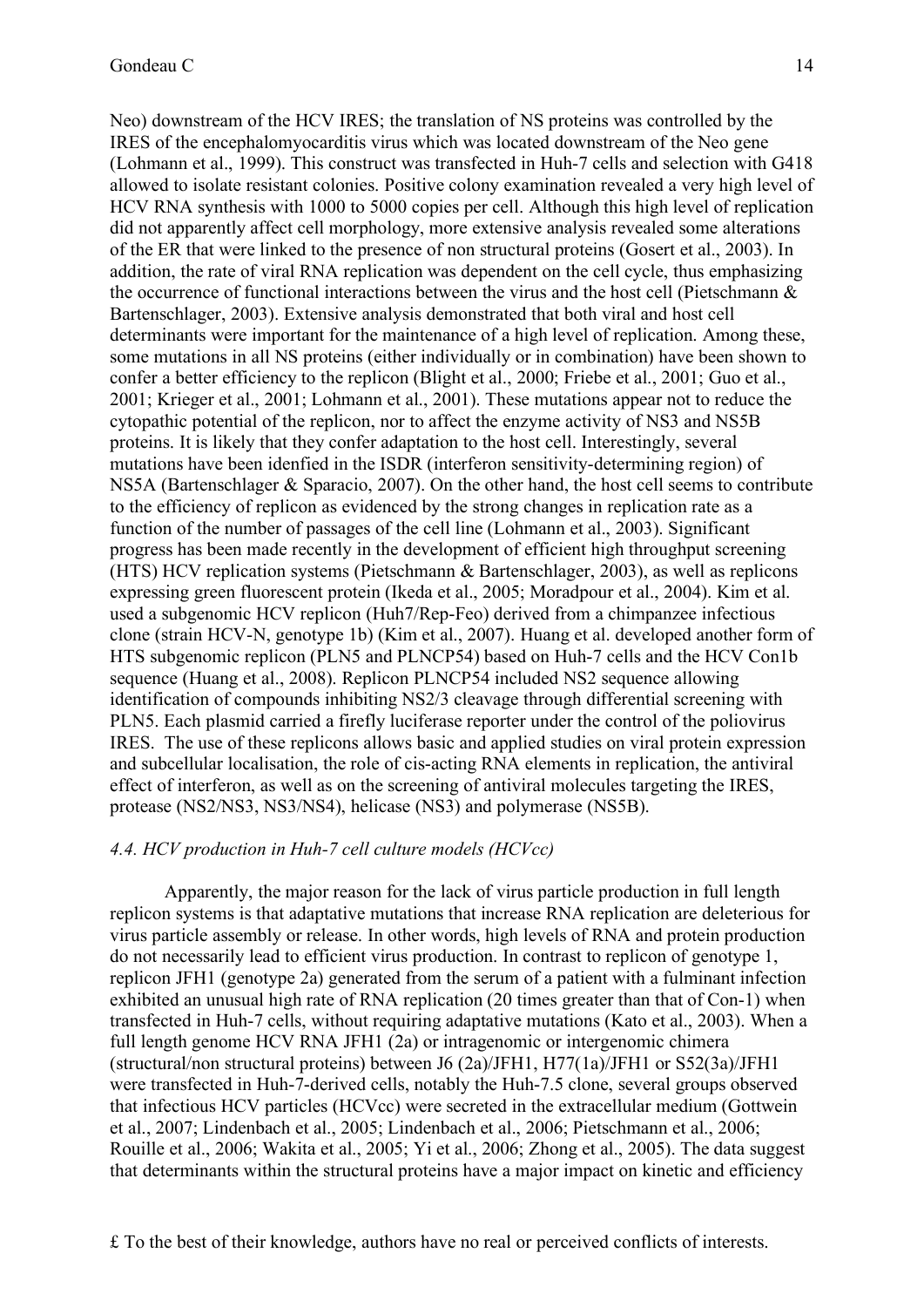of virus assembly and release. Sucrose density gradient analysis of HCVcc particles revealed that core, E1, E2 and HCV RNA co-sedimented at the same density, approximately 1.15-1.17. Using anti-E2 antibodies, spherical HCV particles of 50 to 65 nm could be visualised by immunoelectronic microscopy. These particles were shown to be infectious for Huh-7 cells as well as *in vivo* for chimpanzees. Interestingly, virions recovered from these animals exhibited a greater specific infectivity and lower density (i.e. 1.09) than those recovered in cell culture, suggesting increased association of virions with lipoproteins (Andre et al., 2005; Lindenbach et al., 2006). CD81 specific antibodies as well as serum from chronically infected patients significantly inhibited HCVcc-mediated infection of Huh-7 cells. Interestingly, confocal imaging of Huh7.5 cells infected with either J6/JFH1, or S52/JFH1 revealed that in HCVinfected cells lipid droplets are redistributed from the entire cytoplasm to a perinuclear area and colocalized with core. However, no difference in lipid content between infected and noninfected cells was detected. Recently, full-length HCV DNA constructs (genotypes 1a, 1b, and 2a) in HCV-ribozyme expression plasmids were shown to generate extracellular HCVcc particles when transfected into Huh-7.5 cells (Heller et al., 2005; Kato et al., 2007). As found for HCVpp entry (Blanchard et al., 2006), HCVcc entry was reported to be pH-dependent and sensitive to concanamycin A and NH<sub>4</sub>Cl (Tscherne et al., 2006).

#### *4.5. Human hepatocarcinoma and immortalized hepatocyte (IHH)-based systems*

Several lines of immortalized human hepatocytes have been generated. PH5CH cell lines (clones PH5CH1 to PH5CH8) were produced by immortalisation of primary human hepatocytes by the large T antigen of the simian virus SV40 (Ikeda et al., 1998). HuS-E and HuS-T cell lines were generated by immortalisation of primary human hepatocytes with vectors expressing hTERT (telomerase) and either E6/E7 genes of human papiloma virus or the large T of SV40, respectively (Aly et al., 2007). Immortalized human hepatocytes (IHH) were generated by transfecting primary human hepatocytes with an HCV core (genotype 1a) expression plasmid. These cells exhibited a significant telomerase activity (Ray et al., 2000). FLC4 is a cell line derived from a human hepatocellular carcinoma (Aoki et al., 1998) ; these cells were maintained in culture for long periods in a radial flow bioreactor. All these cell lines were shown to express some hepatocyte phenotypic markers (as assessed by RT-PCR analysis) as previously observed with other immortalized hepatocyte preparations or hepatocellular carcinoma cells.

PH5CH, FLC4 and HuS-E were shown to be sentitive to HCV infection and permissive to viral genome replication after being inoculated with serum from chronically infected patients (HCVser). Anti-CD81 antibodies and IFN were shown to block infection in these models. PH5CH and FLC4 cell lines, but not HuS-E, were shown to produce virions in the extracellular medium for a long period (4 to 8 weeks) after infection. Hyper variable region quasispecies analysis in FLC4 cells *versus* inoculum revealed a different pannel of sequences in the cellular viral RNA as compared with the inoculum RNA, suggesting adaptation of HCV to the conditions prevailing in these cells (Aizaki et al., 2003; Murakami et al., 2008). When FLC4 cells were transfected with HCV H77 (1a) RNA and cultured in a bioreactor, HCV RNA was detected in the extracellular medium almost two months posttransfection and remained at a level of  $10<sup>5</sup>$ -10<sup>6</sup> copies/day for another three months, consistent with the relative amount of core protein (13pg/day). Extracellular medium analysis revealed the presence of virus-like particles that sedimented in the range 1.03-1.06, that is, close to the range in which HCV particles sediment from human serum (1.03-1.12) (Andre et al., 2002). Finally, when the medium collected 93-95 days post transfection was incubated with naive FLC4 cells both HCV RNA and core protein were detected in the extracellular medium between 15 and 30 days post infection.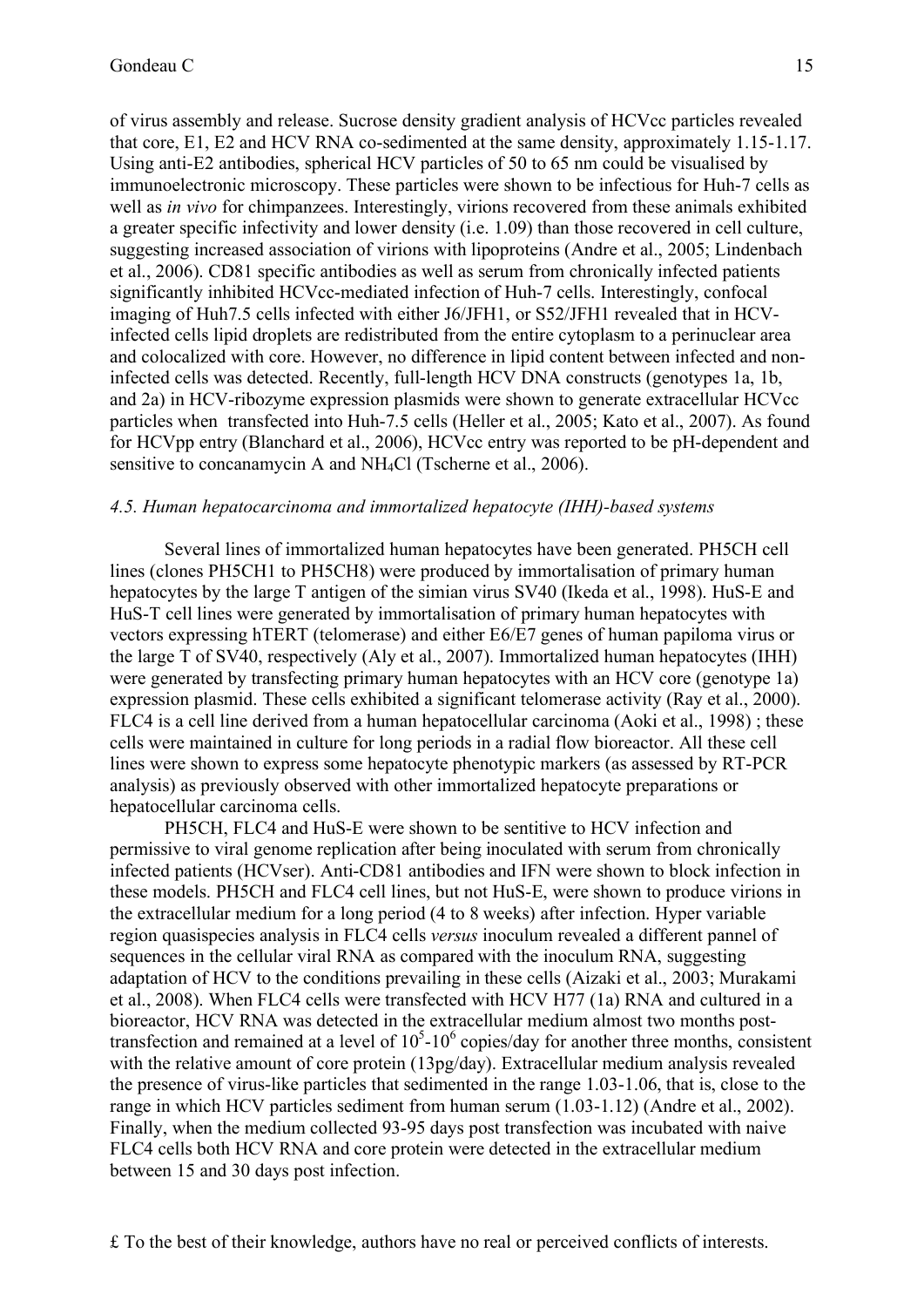IHH were transfected by electroporation with the HCV H77 (1a) RNA. HCV RNA and protein expression were detected in cell cultures for up to 12 days, and the cultures were discontinued for lack of growth after 2 weeks. Similarly, IHH transfected with HCV RNA JFH1 exhibited signs of virus replication as assessed by intracellular RNA and localization of NS3 protein by immunofluorescence. The appearance of virus-like particles in H77 RNAtransfected IHH indicated that HCV 1a replicates and assembles as virus particles in these cells. Moreover, the presence of HCV 5'-NTR was detected in culture medium of IHH cells transfected with HCV genome. Interestingly, medium from cultured cells was able to infect naive IHHs as assessed by HCV RNA acccumulation and immonudetection of NS proteins at day 4 post-infection. This infection was inhibited by serum from HCV-infected patient, displaying neutralizing activity against the vesicular stomatitis virus/HCV pseudotype. Interestingly, while JFH1 replicates with a higher efficiency than H77 at the RNA level in Huh-7 cells or its derivatives, similar levels of virus genome copies were detected in the supernatant of H77 and JFH1 RNA-transfected IHH cultures; the number of focus-forming units per milliliter (relative to H77 and JFH1) was also similar. This suggests an equal ability of IHH to respond to a wider range of HCV genotypes as compared to Huh-7 cells and derivatives. However, the production of HCV particles in these cells appears to be restricted to a short period not exceeding a few days. Interestingly, recent studies demonstrated that HCV infection triggers in these cells both IFN signaling pathway and an autophagic response (Ait-Goughoulte et al., 2008; Kanda et al., 2006; Kanda et al., 2007).

#### *4.6. Human fetal hepatocyte cultures (HFH)*

Carloni et al. and Iacovacci et al. investigated the infection of human fetal hepatocytes by hepatitis C virus (Carloni et al., 1993; Iacovacci et al., 1997). For this purpose, human fetal hepatocytes were grown in serum-free medium and innoculated with HCVser. Genomic and replicative viral RNA strands and viral proteins were detected in hepatocytes 5 days after inoculation. Virions were released from the infected cells into the medium and could be serially passaged three times into fresh liver cell cultures. More recently, Lazaro et al. (Lazaro et al., 2007) characterized long-term, serum-free primary and passaged cultures of nontransformed hepatocytes from human fetal liver. After transfection of these hepatocytes with genotype 1a HCV (p90/HCVFLpU of genotype 1a) or infection with HCVser of genotypes 1, 2, and 3, medium analysis revealed up to  $10^6$  copies/ml of HCV RNA exhibiting a cyclic pattern; virus-like particles (density 1.17) were detected in the medium of transfected hepatocytes. Viral infection (from transfected cells) could be transmitted to naive cells, and the infection was shown to be inhibited by IFN. Evidence for cell death in infected hepatocytes suggests that HCV has some cytotoxic effects in this model. However, the authors could not establish whether cell death is associated with HCV levels in the medium.

#### *4.7. Primary human hepatocyte cultures (PHH)*

Primary human hepatocytes are prepared by collagenase perfusion of either human liver segments resected for medical purpose (metastasis, adenoma, hepatocellular carcinoma) or from livers that have been refuted for transplantation. Plating substrates and chemicallydefined media allow these cells to be maintained in primary culture for weeks with preservation of several hepatocyte phenotypic markers such as production of plasma proteins, blood coagulation factors, urea, expression of detoxications systems (cytochromes P450, conjugation enzymes, membrane transporters), response to physiopathological stimulii in terms of signaling pathway activation, etc (Guguen-Guillouzo et al., 1986; Guillouzo, 1998; Hewitt et al., 2007; Pichard et al., 2006; Pichard-Garcia et al., 2002). Ito et al. were the first to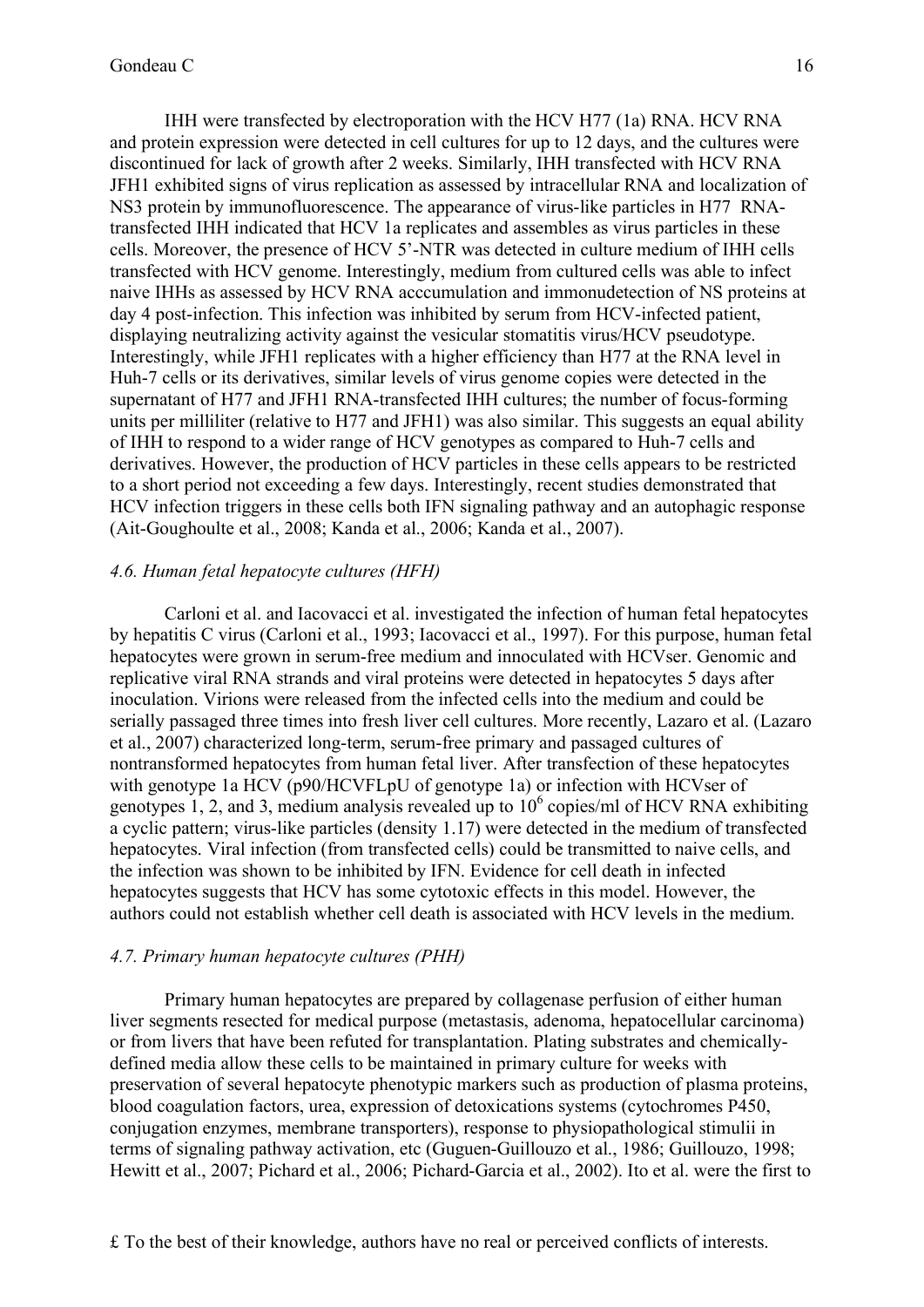demonstrate that hepatocytes isolated from an HCV-positive patient, could be cultured and continued to stably produce HCV infectious virions in their extracellular medium (Ito et al., 1996). Intracellular negative-strand RNA could be detected by a strand-specific RT-PCR method and the core protein could be detected by immunofluorescence microscopy. Fournier et al. were the first to demonstrate that hepatocytes isolated from non-infected patients were sensitive to HCVser infection and permissive to viral genome replication (Fournier et al., 1998). Since then, several groups have confirmed these findings. Although the performances of these primary culture models vary from one laboratory to another, depending on cell culture conditions, reported results are consistent and reproducible. HCV infection of primary human hepatocytes with natural different HCVser genotypes (from 1 to 5) has been assessed by detection of the replicative RNA strand, increased intracellular accumulation of genomic RNA, production of infectious virions, generation of new quasispecies in culture, and inhibition of replication by IFN (Buck, 2008; Carriere et al., 2007; Castet et al., 2002; Chong et al., 2006; Fournier et al., 1998; Molina et al., 2007; Molina et al., 2008; Rumin et al., 1999). This model of primary and highly differentiated human hepatocytes infected with HCVser is clearly the one that most closely mimics the physiological situation. In addition, primary human hepatocytes were also shown to be sensitive to HCVpp (Codran et al., 2006; Meertens et al., 2008; Regeard et al., 2008) and HCVcc (JFH1) infection (Molina et al., 2008; Reynolds et al., 2008). Freshly isolated primary human hepatocytes have been recently used to evaluate comparatively the transcriptome profiling induced by core, NS3 and NS5A, or the HBV HBx protein as a control (via infection with adenovirus) (Budhu et al., 2007).

#### **5. Comparative analysis of HCV cellular models**

In order to be used with confidence for predictive antiviral effect in man, HCV cellular models must meet at least two major criteria: i) to mimic as closely as possible the *in vivo* situation in man at both the cellular and virion levels, ii) to be practical, reliable and adaptable to high throughput screening. When considering the panel of models described in section 4, it is clear that none of them appears to meet these two criteria (**Table 1**).

HCV-LP and HCVpp represent practical and flexible forms of virions and can be easily obtained in large amounts. These particles appear to be very different from the natural virions that circulate in the blood of patients and are almost exclusively used for assessing viral entry and neutralisation of infection by patient-derived antibodies. However, recent results obtained with the model of primary human hepatocytes infected by HCVser (Molina et al., 2007) do not confirm some of the data generated with HCV-LP or HCVpp. Notably, using these particles, several authors questioned the role of LDLR in the cellular entry of HCV. Triyatni et al. observed no inhibition of HCV-LP entry into MOLT4 cells by anti-LDLR antibodies (Triyatni et al., 2002). Bartosch et al. and Hsu et al. observed no inhibition of HCVpp infection of Huh-7 cells by LDL, or by anti-LDLR antibodies, respectively (Bartosch et al., 2003; Hsu et al., 2003). In contrast, LDLR was shown to play a part in the entry of HCVser in primary human hepatocytes (Molina et al., 2007). It is likely that these differences result from the fact that HCV-LP and HCVpp do not fully mimic the natural virions, especially in terms of association with lipoproteins (Andre et al., 2002; Andre et al., 2005). On the other hand, HCVcc particles exhibit a density of 1.15 to 1.17 g/ml, that is significantly greater than that characterizing infectious HCVser LVP in human plasma (<1.06 g/ml) suggesting that HCVcc exhibit minor association with lipoproteins and lipids. It was recently reported that CD81 was indispensable for infection of primary human hepatocytes with HCVser of different genotypes (Buck, 2008; Molina et al., 2008). However, while a soluble form of CD81 large extracellular loop is capable of preventing infection of Huh7.5 cells by JFH1-HCVcc, it did not prevent infection of cultured primary hepatocytes by HCVser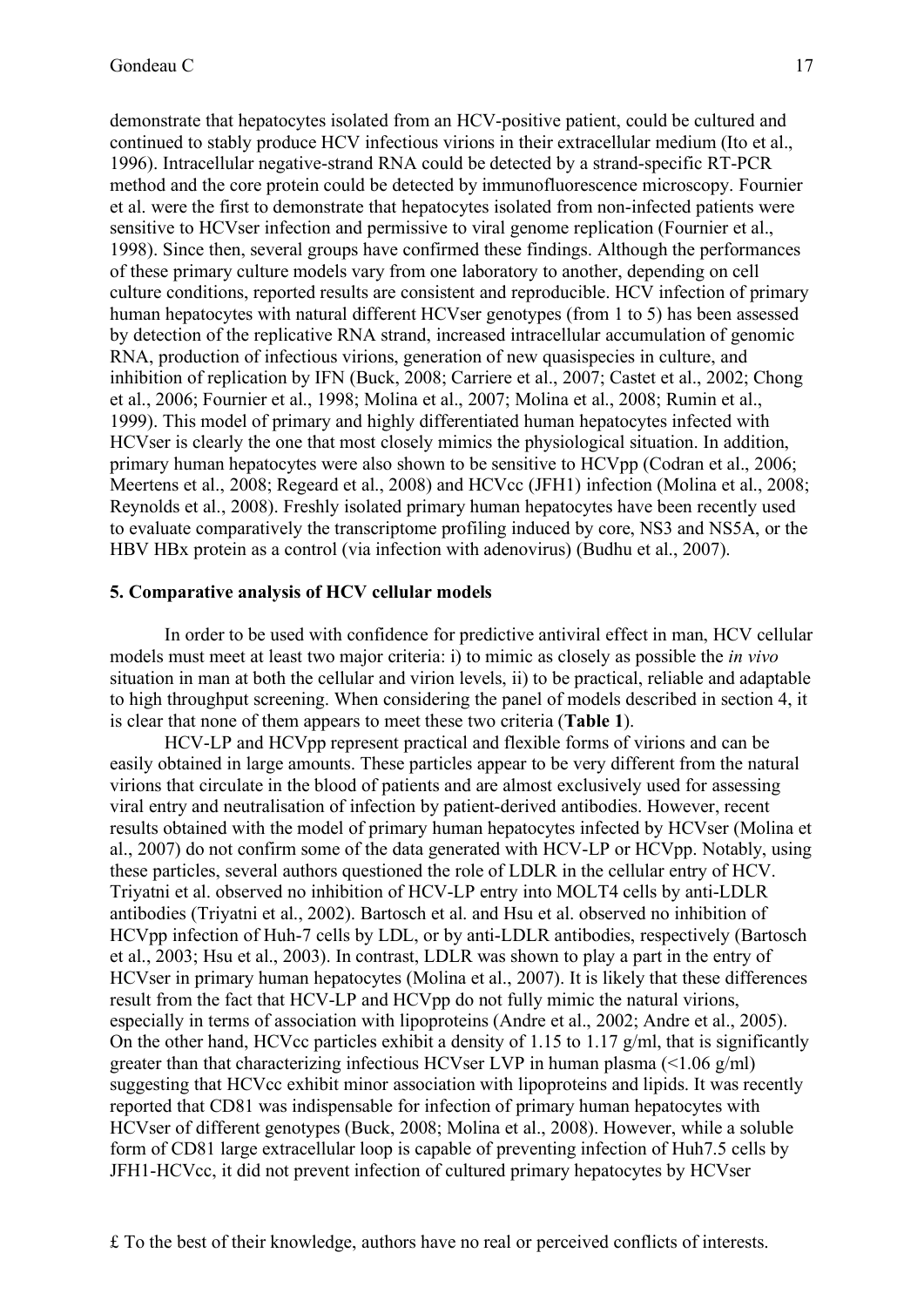(Molina et al., 2008). In addition, soluble CD81 was much more effective in blocking HCVcc infection in Huh7.5 cells than in primary hepatocytes. These inconsistencies show that both the form of virus particle and the host cell are important determinants for HCV replication.

Subgenomic replicon systems appear to be very practical by combining simplicity, rapidity, robustness, and reproducibility. These systems lack the virion partner and are primarily used only for the screening of antiprotease and antipolymerase drugs under conditions that are far from the *in vivo* situation (see below). Although these replicons have been used to reveal drug resistance mechanisms (Bartenschlager, 2005), recent investigations for example on the effect of HCV protein E2 on the modulation of TJs in infected cells clearly emphasized the limitations of these models (Benedicto et al., 2008).

The Huh-7.5/HCVcc models provide greater advantages as they can be used to investigate every aspects of HCV biology from cellular entry to secretion. Hence, these models are ideal candidates for specific testing of therapeutics targeting viral entry, assembly, and release, as well as neutralizing antibodies and other drugs acting on cellular entry, such as fusion inhibitors. However, all these systems too often incorrectly referred to as *human hepatocytes*, are based on hepatocellular carcinoma cells which although being of human origin *are not hepatocytes*. These cells are dedifferentiated and exhibit abnormal hepatic phenotype with deregulated proliferation, gene expression, signaling pathways, host anti-viral response, endogenous metabolism, etc. In addition, these systems are based on the replication of synthetic HCV RNAs expressed from selected or engineered clones. For example, JFH-1 is a rare virus isolated from a patient with fulminant hepatitis C (Kato et al., 2003). Moreover, these cells cannot be infected with natural HCVser. Another problem with hepatoma or other cell lines including immortalized human hepatocytes is that their proliferation may change the cell population by adaptation to both the virus and the therapeutic compounds being tested. This is obviously not the case in primary human hepatocytes and hepatocytes *in vivo* which are known to proliferate at a very low rate, especially in seriously damaged liver with fibrosis and cirrhosis (Roskams, 2006). Such drastic difference in phenotype, notably proliferating *versus* quiescent cells (but this is not the only difference) may clearly lead to false or unappropriated anti-viral responses that will not be observed *in vivo*. A further problem encountered with cultured hepatoma cells (including HepG2, Hep3B and Huh-7) is their impaired poly(I-C)- and virus-activated IFN responses and the considerable variations they exhibit in the IFN response, notably in different Huh7 cell lines originating from different laboratories (Keskinen et al., 1999; Lanford et al., 2003; Li et al. 2005). This suggests that studies carried out with these cells must be interpreted with caution. Notably, TLR3 and RIG-I signaling pathways have been shown to be defective respectively, in Huh7 cells (Lanford et al., 2003; Preiss et al., 2008) and in Huh7.5 cells because of a point mutation within the RIG-I CARD-like homology domain (Sumpter et al., 2005). It is likely that these defects account for the high permissiveness of Huh-7.5 cells for HCV RNA replication. In contrast, the PH5CH8 immortalized cells that were established from non-neoplastic hepatocytes retain robust IFN responses to extracellular and intracellular poly(I-C) (Preiss et al., 2008). In this respect, these cells are likely to mimic normal hepatocytes *in vivo*, and thus may represent a valuable model for investigation of antiviral responses in hepatocytes.

Cultured fetal human hepatocytes appear to be as functional as adult hepatocytes in terms of natural virus infection, replication and release. However, some of their enzyme machinery are known to be different from those found in the adult, notably in terms of drug metabolizing enzymes (Hines, 2008). Thus, care must be taken when using these cells for anti-viral screening because prodrug activation, if required, may be catalytically inactive or not expressed, and drug metabolism which limits drug availability may be absent.

Primary adult human hepatocyte models infected with natural HCVser of any genotype closely mimic the *in vivo* situation. In addition, these models offer wide possibilities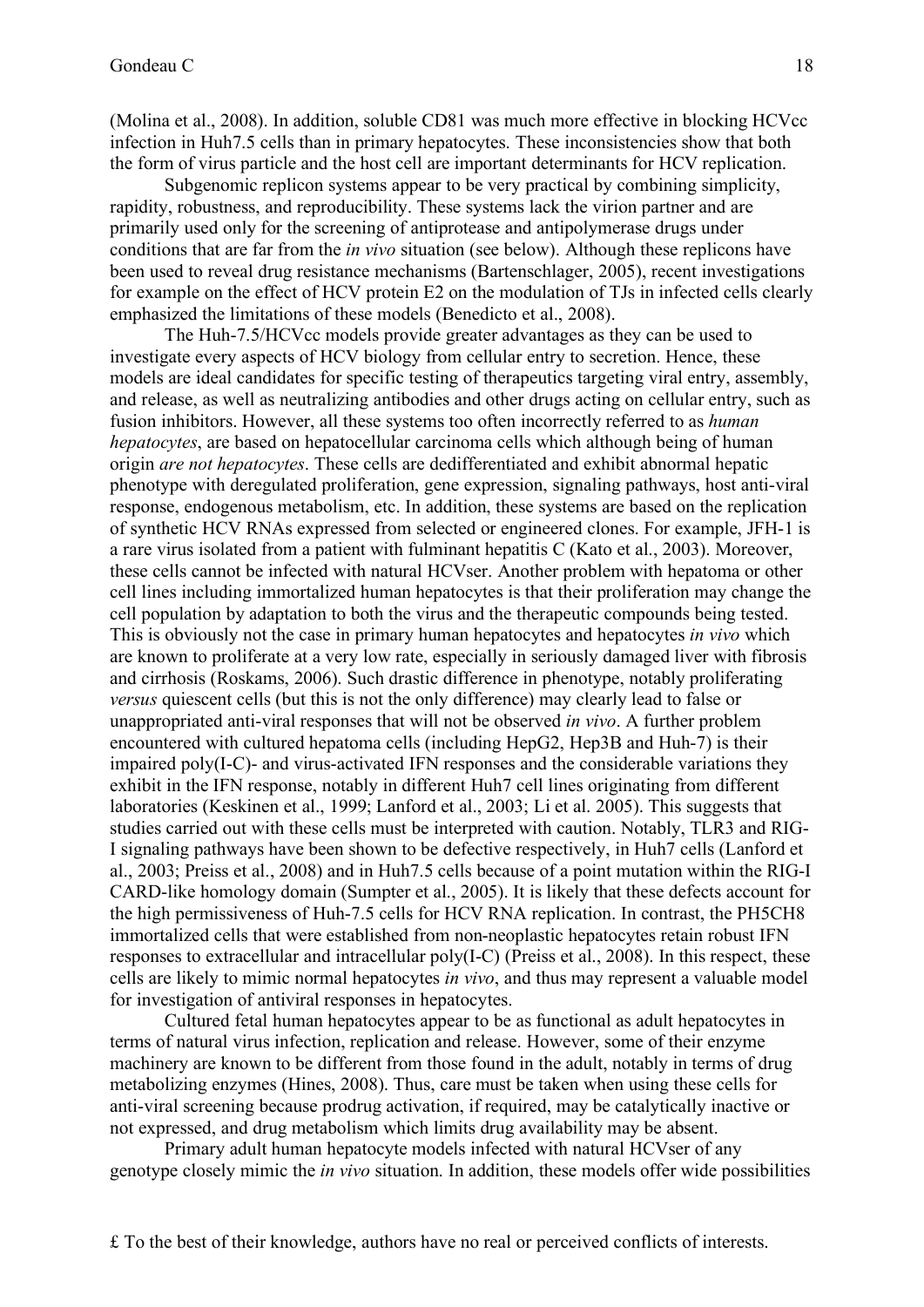to investigate antiviral drugs: i) the cells can be maintained in a differentiated phenotype, ii) they can be cultured in such a way as to maintain their drug metabolizing capacities (Pichard-Garcia et al., 2002), iii) they can be infected with HCVser of any genotype (including HCVpp and HCVcc particles), iv) the innate immune response is fully preserved, in contrast to what is observed in Huh-7 cells and derivatives, and other hepatoma cell lines (Keskinen et al., 1999; Lanford et al., 2003; Li et al., 2005; Sumpter et al., 2005) ; indeed, fetal and adult human hepatocytes produce IFNβ and ISGs in response to IFN and HCV infection (Buck, 2008; Castet et al., 2002; Lazaro et al., 2007) a process that is likely to account for the low level of viral infectivity in these cells ; iv) finally, hepatocytes can be prepared from different patients so that the contribution of the interindividual variability of the host biology to antiviral drug response can be evaluated, in contrast to hepatoma cell lines of immortalized hepatocytes that are issued from a single individual; indeed previous analysis show that such diversity exists in terms of natural anti-viral response, response to IFN, receptor expression, etc. (Chevaliez & Pawlotsky, 2007a).

Metabolic phosphorylation of nucleoside analogs is an essential step for the pharmacological activity of these compounds against NS5B (see section 6). The question of whether the rate and extent of nucleoside phosphorylation are similar or different in hepatoma cell lines and primary human hepatocytes has to be addressed in any investigation aimed at screening antiviral molecules. Indeed, significant differences have been noted between different hepatoma cell lines as well as between hepatoma cell lines and primary human hepatocytes (Hernandez-Santiago et al., 2004; Klumpp et al., 2008; Paeshuyse et al., 2008). Interestingly, it has been reported that the phosphorylation of some nucleoside analog derivatives that is observed in primary human hepatocytes does not occur in replicon cells (Huh-7) either because the compounds cannot enter the cells or because of a deficient conversion (Ma et al., 2007). This clearly emphasizes the risk of false negative in the screening of anti-HCV compounds using solely the replicon systems. Drug metabolism plays a major role in controling the therapeutic effects of drugs. It is clear that the battery of drug metabolizing enzymes (including cytochromes P450 and conjugation enzymes) and transporters are expressed at very low level or quite differently in the hepatoma cell lines as compared with differentiated hepatocytes (Hewitt et al., 2007; Jover et al., 1998). Thus, false responses may be obtained as a consequence of either the absence of prodrug activation or the absence of drug metabolism. The same caveat arises with immortalized hepatocyte cell lines. This suggests that antiviral candidates that require a metabolic activation (other than phosphorylation) may be tested negative in cell lines. On the other hand, drugs that are rapidly biotransformed in hepatocytes to inactive metabolites may eventually appear to be inactive *in vivo* but will be tested as positive in cell lines (in which no inactivation takes place). Another important aspect to consider is that HCV chronic patients are (and will be in the future) polymedicated so that drug-drug interactions have to be anticipated (Thompson et al., 2009). Primary human hepatocyte cultures are the only *in vitro* system that allows one to predict such interactions with full confidence (Gomez-Lechon et al., 2007; Hewitt et al., 2007; Pichard et al., 2006). Last but not least, mounting evidence suggests that host genes significantly modulate HCV infection and replication (Ikeda & Kato, 2007; Moriishi & Matsuura, 2007; Randall et al., 2007; Sheikh et al., 2008). Since gene expression is highly dependent on the differentiation status of cells, this provides a further and strong argument in favor of the use of primary human hepatocytes for investigating HCV biology.

However, primary human hepatocyte culture models suffer from several major drawbacks. First, procurement and use of human tissue face ethical concerns that require necessary autorisations from regulatory agencies and informed consents of donors or donor's family. Adult human liver tissue suitable for the isolation of hepatocytes is obtained either from patients undergoing surgical liver resection for the removal of different types of lesions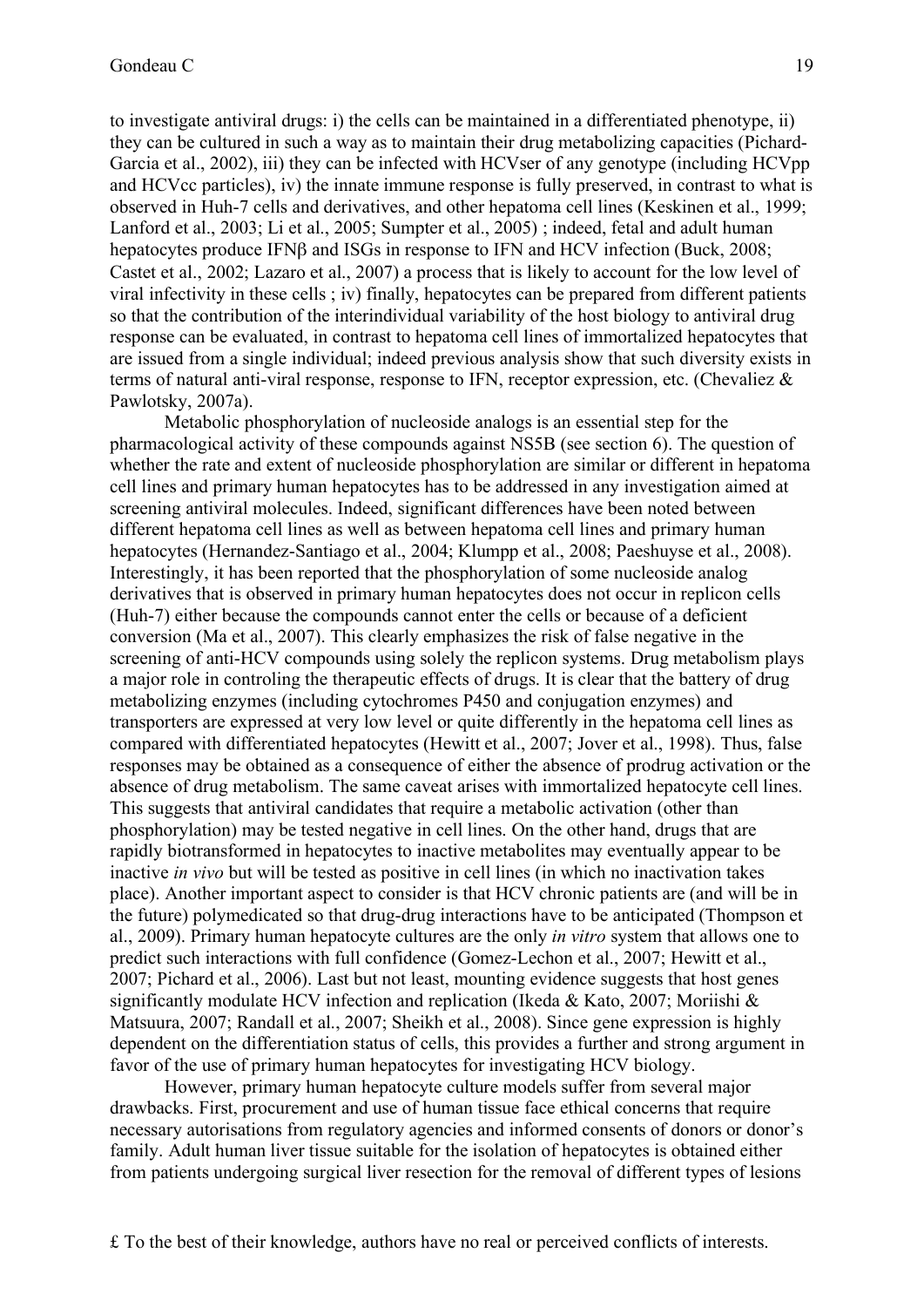(metastasis, biliary cyst, etc.), or from brain-dead organ donors whose liver has been refuted for transplantation (tissue traumatism, high level of steatosis, presence of a tumor, etc.). Since the liver tissue is strongly sensitive to ischemia and deteriorates rapidly after death, human hepatocyte isolation requires an appropriate coordination and logistics between the laboratory, surgeons, and anatomopathologists. The samples are transported to the laboratory as quickly as possible but often arrive late in the afternoon or in the evening meaning that the initial part of the work including hepatocyte isolation and plating is often overnight. Second, availability of human liver is limited and unpredictable. Indeed, there may be several weeks between the obtention of one liver sample of adequate quality and the next one, while in other cases, several liver samples may be obtained within the same day meaning that at least two teams have to work in parallel. Third, the quality of the tissue is variable from one liver sample to another due to the health conditions of the donor, nature of lesion, pre-surgery treatment or to the duration of transportation. For instance, a level of steatosis greater than 60% or presurgery chemotherapy (which is very toxic to the liver) results in poor quality and yield of cells. The amount of tissue is also variable from one liver sample to another (i.e. from 50 grams to 500 grams or more) making difficult to standardize the isolation procedure. Thus, the amount of hepatocytes isolated from a liver sample may therefore vary between a few millions to billions of cells. Fourth, the phenotype of hepatocytes has a tendency to exhibit more or less drastic changes immediately after cells isolation and plating, due to adaptation to the culture conditions. This process is often referred to as de-differentiation. Indeed, a number of phenotypic markers may be lost more or less rapidly after plating. Within the last decades, however, extensive investigations have allowed to design culture conditions that considerably limit this de-differentiation process by using chemically defined culture media, specific cell substrates (such as collagen sandwich or matrigel), specific cytokine/growth factor cocktails, co-cultures with other liver cell types, or 3D-cell configurations (Hewitt et al., 2007). Fifth, another problem is the high level of autofluorescence of primary human hepatocytes in culture which makes extremely difficult, if not impossible, to investigate intracellular events such as nuclear translocation of proteins, or to visualize intracellular molecules or proteins, including notably HCV proteins by immunofluorescence-based methods. Thus, in most reports, HCV infection is mainly investigated by RT-PCR measurement of viral RNA. Sixth, and as a consequence of all the drawbacks listed above, it is evident that these cultures are quite inappropriate for high throughput screening explorations. Therefore, primary human hepatocyte cultures should be used as a secondary screening system to confirm, invalidate, or complement data obtained with the other more practical systems described above.

#### **6. Cellular models for the development of anti-HCV agents**

The current therapy for HCV infection is a combination including pegylated interferon- $\alpha$  (IFN) and a nucleoside analog ribavirin (Chevaliez & Pawlotsky, 2007b). This therapy allows permanent eradication of circulating HCV virions (undetectable level of viral RNA in the blood) in only approximately 50% of patients infected with HCV of genotype 1, while the success of this therapy is greater (80% of patients cured) with other genotypes such as 2 and 3. In addition, IFN/ribavirin treatment is associated with many side effects (including depression, headache, fever, hemolytic anemia) that not only worsen the patient's quality of life but also lead to non-compliance with prescribed treatment in a significant number of cases (Hayashi & Takehara, 2006; Shepherd et al., 2007; Younossi et al., 2007). It is therefore evident that new therapeutic approaches that combine new viral targets, better efficiency and safety are crucially needed. Excellent reviews have been published in this respect (Neyts, 2006; Soriano et al., 2008; Stauber & Kessler, 2008; Wakita, 2007). In this section, we are going to summarize a number of experiments and investigations that have been carried out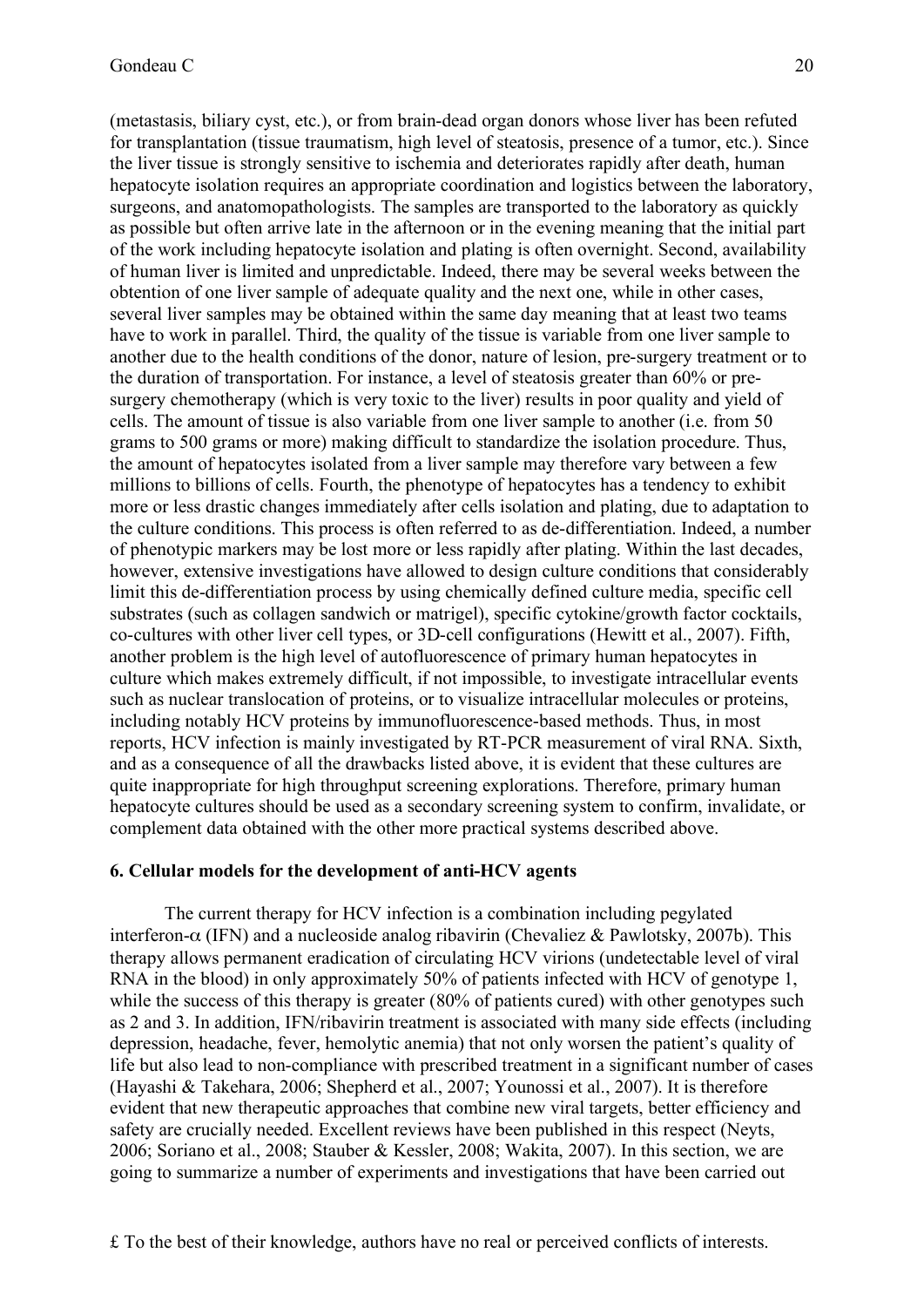using the HCV cellular models described in section 4. We shall focus on the use of these models in the screening of new chemical entities and RNA interference strategies. The use of such models for vaccine research and for the characterization of the neutralising activity of antibodies from chronically infected patients will be discussed in section 7.

#### *6.1. HCV targeting by new chemical entities*

Most pharmaceutical research on new chemical entities against HCV focus on inhibitors of viral entry, E2 binding inhibitors, NS2/NS3/NS4A protease inhibitors, NS5A inhibitors, NS3 helicase inhibitors, IRES inhibitors, NS5B polymerase inhibitors, inhibitors of virus assembly, inhibitors of virus release (Neyts, 2006; Soriano et al., 2008; Stauber & Kessler, 2008; Wakita, 2007). Of these, inhibitors of NS3/4A and NS5B are the most extensively developed therapeutic molecules since these enzymes play a highly strategic role in the virus life (Thompson et al., 2009). Huh-7/HCVpp models, subgenomic replicons, Huh-7/HCVcc replicon systems, immortalized hepatocytes and primary human hepatocytes have been used in this respect. Several reviews aimed at describing the use of the subgenomic replicons and the Huh-7.5/HCVcc systems for the screening of anti-HCV drugs have been published (Bartenschlager, 2005; Bartenschlager & Sparacio, 2007; Horscroft et al., 2005; Pietschmann & Bartenschlager, 2003). We have therefore decided to focus the present review on the most recently published data (since 2007 in most of cases). A list of potential anti-HCV compounds is shown in **Table 2**. This list is by no means extensive but merely intented to provide examples of recently characterized inhibitors using various HCV cellular models. In general, these investigations are based on the analysis of viral markers such as HCV RNA and antigens as indicators of treatment efficacy; occasionally, viral genome analysis of resistant cellular clones allows to identify/confirm the target of antiviral compounds. Of note, the use of primary human hepatocyte infected with HCVser is still quite limited. Some of the inhibitors previously discovered in cellular systems are now being tested in patients (Ali et al., 2008; Paeshuyse et al., 2008).

Targeting NS3/4A protease is particularly important because this viral enzyme not only orchestrates the processing of viral proteins, but also because it participates to the virusmediated inhibition of the host response by cleaving TRIF and MAVS (see section 3). This has been refered to as the "double whammy" effect (Farley, 2003). Several types of NS3 serine protease inhibitors have been discovered. These include substrate-based peptide inhibitors targeting the active site of the enzyme, strong electrophiles located at the position of the scissile amide bond, phenanthrenequinones, thiazolidines, benzoylamides (Trahtenherts et al., 2008). BILN 2061 was the first HCV protease inhibitor to enter clinical trials, and early results were highly promishing showing a rapid and significant decline in plasma HCV RNA virus load in all treated patients infected with HCV genotype 1 (Lamarre et al., 2003). Unfortunately, further development of the compound had to be stopped due to cardiac toxicity (Reiser et al., 2005). In recent studies, a comparative analysis of the ability of two potent macrocyclic inhibitors of NS3/4A protease (TMC435350 and TMC380765, **Table 2**) to inhibit HCV RNA replication and to restore IFNβ production was carried out using a genome length NNeoC-5B/2-3 cell replicon system (Liang et al., 2008). The results showed that the concentrations of inhibitor necessary to restore the RIG-I signaling pathway leading to IFN production were much greater (2 orders of magnitude at least) than those necessary to inhibit the viral genome replication, in spite of the finding that the level of full-length MAVS protein expression was recovered. No definitive explanation has been provided for these observations. It is suggested that the rescue of the host response by NS3/4A inhibitors may not contribute significantly to their therapeutic effect. However, it reminds to be verified that similar observations are observed in primary hepatocytes infected with HCVser.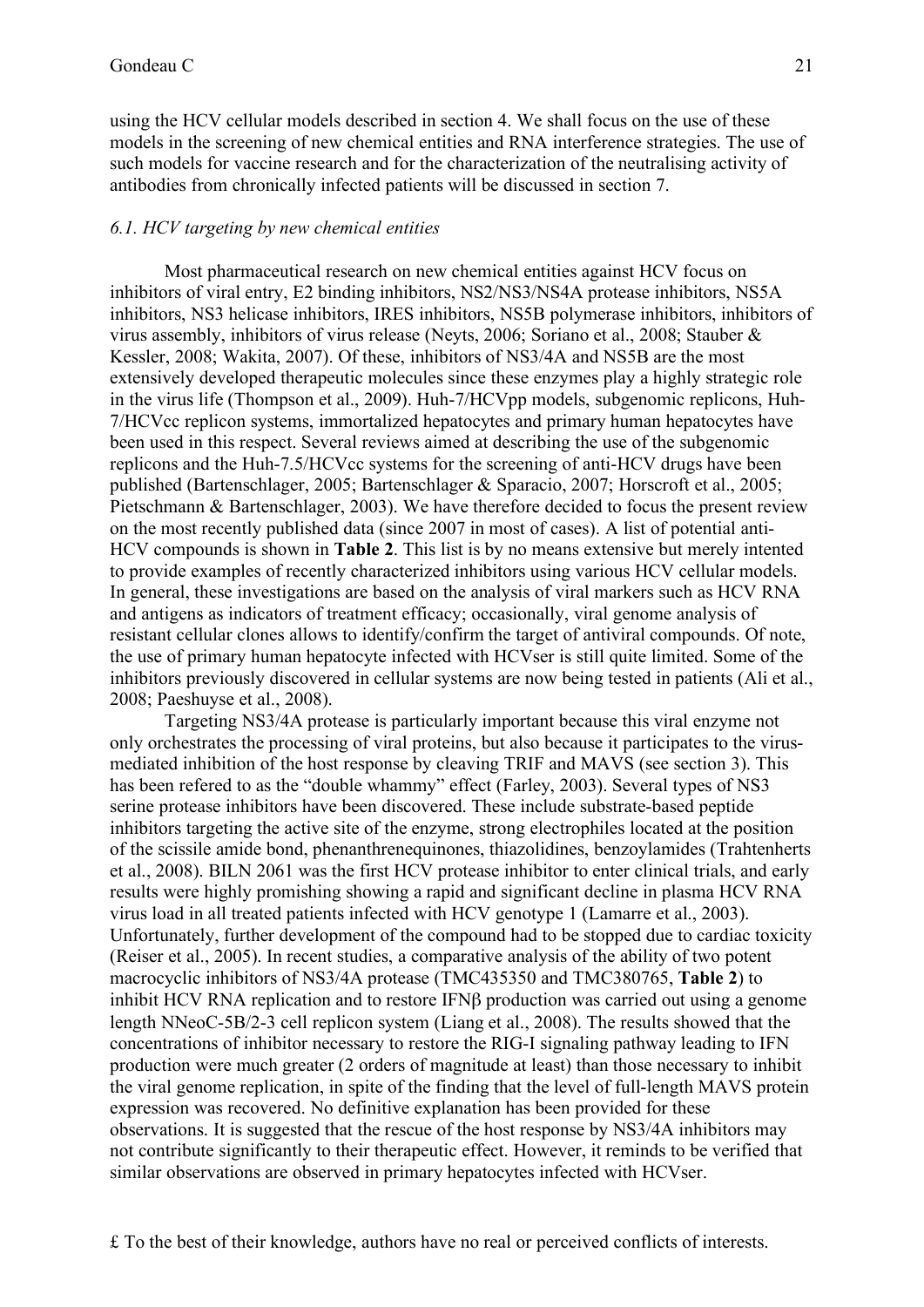NS5B inhibitors are classified into nucleoside and nonnucleoside inhibitors (Beaulieu, 2007; Pauwels et al., 2007). Nucleosidic inhibitors compete with the natural ribonucleoside triphosphate substrates at the catalytic site of NS5B, while nonnucleosidic inhibitors exhibit different chemical structures and inhibit the initiation and/or elongation step by targeting different sites of the enzyme, including domains close to the active site and allosteric sites. Several new compounds have been tested including derivatives of nucleosides, naphthalenones, benzothyiadiazepines, pyridazinones, and benzodiazepines.

Treatments of replicon systems with antiviral molecules directed against NS3/4 or NS5B generally lead to the emergence of mutants with reduced sensitivity to the treatment. The duration of treatment required to observe the emergence of such mutants varies considerably with the nature of the antiviral molecule. For instance, Ali et al. showed that short term (less than one month) treatment of replicon did not generate mutants to PSI-6130, NM107 or R1479 (two other nucleoside analogs) while resistant variants emerged during treatment with a non nucleotide analog NNI-1 (Ali et al., 2008). In contrast, long-term treatments (several months) resulted in the generation of mutants (notably S282T) with reduced sensitivity to PSI-6130 and its prodrug R7128. Interestingly, while these two molecules generate the same active species, wide differences in resistance and nature of mutations were observed presumably due to cell-dependent ability to generate the active species. These results suggest that the extent of resistance observed during a drug treatment is not only linked to the virus adaptation through the selection of mutants, but also to the host cell through the selection of cell populations with a modified nucleoside metabolism. A panel of HCV NS3 mutants confering resistance to protease inhibitors (BILN2061, VX950 and ITMN191) were investigated by transient replication assay in a genotype 1b N strain replicon (He et al., 2008). The results showed that the selective advantage conferred by drug-resistant mutants depends on their relative drug susceptibility, relative replication capacity compared to the wild-type virus, and the concentration of drug. Different protease inhibitors caused unique selective advantage profiles that might correlate with their resistance profiles. Bassit et al. evaluated combinations of nucleoside analogues beta-D-2'-C-methylcytidine (2'-C-MeC; NM-107) or beta-D-2'-deoxy-2'-fluoro-2'-C-methyleytidine (PSI-6130) with IFN $\alpha$ 2b or triple combination with ribavirin using the Huh-7 subgenomic HCV replicon (Clone B) (Bassit et al., 2008). Double and triple combinations of 2'-C-MeC or 2'-F-C-MeC with IFN $\alpha$ 2b or of IFN $\alpha$ 2b plus ribavirin with either 2'-C-MeC or 2'-F-C-MeC demonstrated synergistic antiviral effects.

Other inhibitors have been investigated in addition to those described above. Some interferon variants display  $EC_{50}$  (the concentration that inhibits HCV replication by 50%) significantly smaller than that relative to the routinely used IFN $\alpha$ 2b (Erickson et al., 2008; Escuret et al., 2006). Using an HTS replicon system, Huang et al. screened a library of 230,000 compounds (P. Huang et al., 2008). They defined hits as compounds with an  $EC_{50}$ below 10  $\mu$ M and a CC<sub>50</sub> (the concentration that inhibits cell viability by 50%) of 10-fold over the  $EC_{50}$ . Two diphenyl heterocyclic compounds were discovered R706 and R803 that contained a dichloroacetamide moiety (**Table 2**). Both inhibited HCV replication at protein and RNA levels. However, it was not possible to identify a target for these compounds of either viral or cellular origin. Interestingly, R803 was shown to be able inhibit HCV RNA replication that was refractory to IFN-mediated inhibition, and to induce only few resisitant clones with respect to NS3/4 or NS5B inhibitors.

Medicinal herbs or natural compounds are being used increasingly in the search for safe and efficient drug candidates for hepatitis C virus infection. Lee et al. investigated the anti-HCV effect of compounds from Mori Cortex Radicis (Lee et al., 2007). The screening of a library of extracts from medicinal plants (173 species) for compounds with anti-HCV affinity led to the selection of a methanol extract from Mori Cortex Radicis. Fractionation of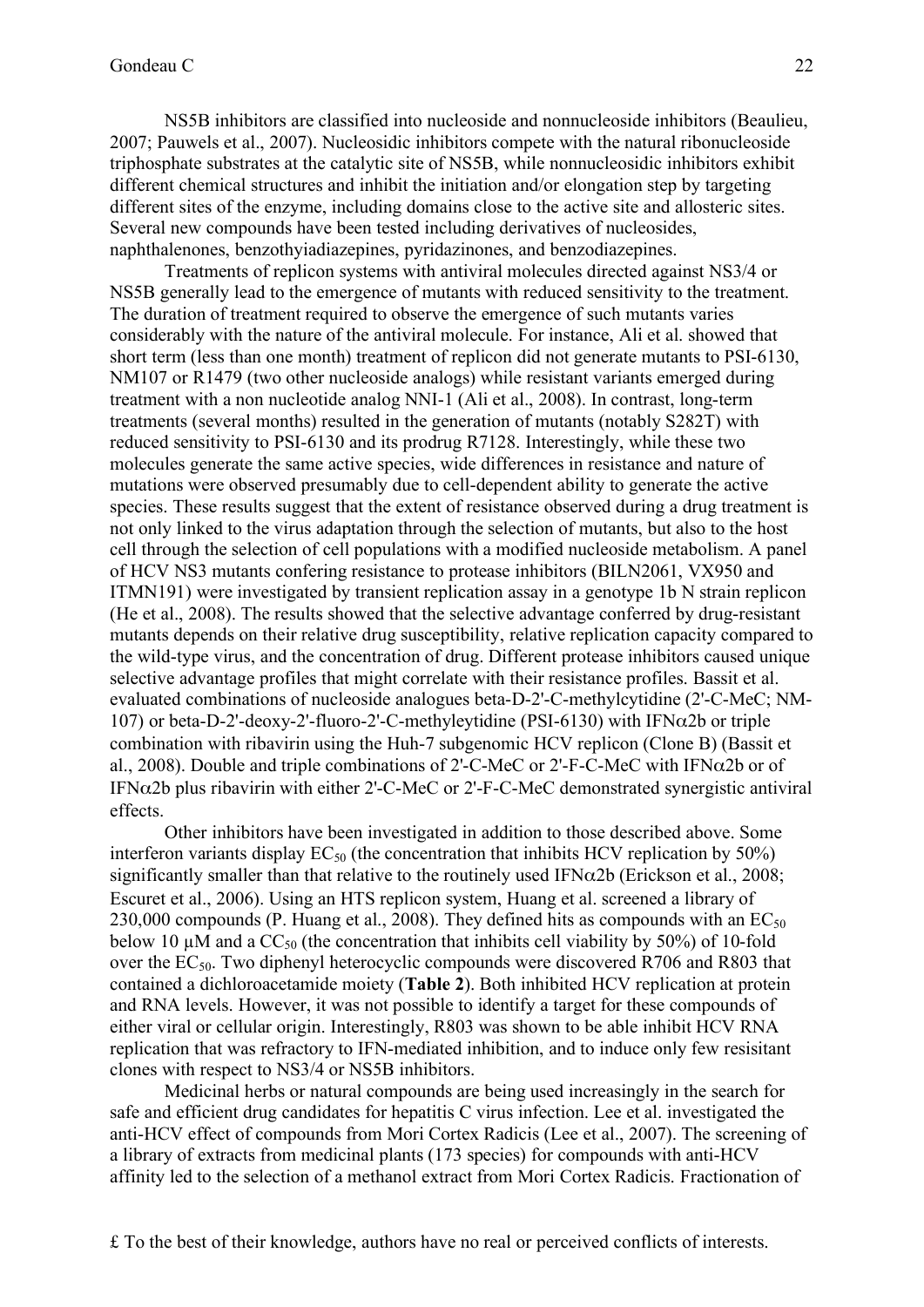the extract by monitoring antiviral activity with a replicon model revealed five compounds including mulberroside C, moracin P, O, and M and mulberrofuran K that behaved as potent inhibitors of the replicon assay. This was confirmed by NS3 helicase inhibitory activity for moracin P, and O. Using the Huh-7.5/JFH1 HCVcc system, Nahmias et al. observed that naringenin, an abundant flavonoid in citrus fruits, is an inhibitor of VLDL secretion and of the MTTP activity as well as the transcription of 3-hydroxy-3-methyl-glutaryl-coenzyme A reductase and acyl-coenzyme A:cholesterol acyltransferase 2 in infected cells (Nahmias et al., 2008). Most interestingly, these authors observed that naringenin reduces HCV secretion in Huh-7.5 infected cells by 80%. Supplementing HCV patient diet with this compound should therefore be an option that deserves to be tested in the future. However, this compound is a potent inhibitor of several human liver cytochrome P450s (Breinholt et al., 2002; Brill et al., 2009) and its use will have to be tighly controlled. Several compounds have been shown to inhibit HCV entry or E2-CD81 interaction including cyanovirin-N, arbidol, a peptide of lactoferrin (C-s-3-33), serum amyloid A (Abe et al., 2007; Cai et al., 2007; Helle et al., 2006; Lavie et al., 2006; Pecheur et al., 2007). Using the model of primary human hepatocyte infected with HCVser (genotypes 1, 2 and 3), Molina et al. demonstrated that the human recombinant soluble LDLR (the LDL binding domain consisting of the 7 repeats) is a potent inhibitor of HCV entry (Molina et al., 2007). This peptide which mimics the LDLR binding site apparently competes with membrane bound LDLR and thus inhibits HCVser binding to hepatocytes.

The screening of most of these inhibitors has necessarily been carried out with a limited number of HCV cellular systems, notably for many of these with genotype 1b subgenomic replicon systems. One may therefore wonder whether the candidate anti-HCV compounds will be as efficient on the other HCV genotypes and subtypes; the existence of multiple quasispecies that prevail *in vivo* further amplifies this concern (Le Guillou-Guillemette et al., 2007; Paeshuyse et al., 2008). In this respect, cyanovirin-N, an inhibitor of HCV entry offers a promishing new contribution to the arsenal of anti-HCV drugs (Helle et al., 2006). Using the Huh-7/HCVpp and Huh-7.5/JFH1 HCVcc systems, these authors showed that by interacting with *N*-linked glycans associated with HCV envelope glycoprotein E2, this compound is likely to inhibit the E2-CD81 interaction and cellular entry of HCV of various genotypes. Interestingly, a comparative analysis of the anti-HCV activities of a selection of compounds with distinct molecular targets (NS3, helicase and NS5B inhibitors, cyclophilin binding compounds, IFNs) was reported using several genotype 1b replicon systems using Huh-5-2, Huh-9-13, Huh-Mono and Huh-6 cells (Paeshuyse et al., 2008). These authors observed no significant difference in the response of the different replicon cell lines to the different inhibitors. A recent study demonstrated the utility of chimeric replicons for broadspectrum activity determination of HCV inhibitors. Herlihy et al. created a panel of intergenotypic chimeric replicons harboring NS5B sequences from different genotypes (2b, 3a, 4a, 5a, 6a) (Herlihy et al., 2008). Stable cell lines were generated with replicationcompetent chimeras in order to evaluate the antiviral activity of HCV nonnucleoside polymerase inhibitors (NNIs) that target different regions of the protein. Very wide ranges of inhibitory effects of selected compounds were evidenced against NS5B chimeric replicons harboring non-genotype 1b sequences. Similarly, Huang et al. observed widely variable responses (> 30-fold shift in EC50) of genotypes 1 and 2a to inhibitor R803 (Huang et al., 2008). In addition, and as indicated above, HCV variants resistant to selective inhibitors are expected to emerge. Thus, a drug should be effective against several (if not all) genotypes and have a high barrier to resistance selection to be used in antiviral therapy against HCV. Alternatively, when the tested compound exhibits a genotype-dependent action, analysis of intergenotypic replicon systems or the use of human hepatocytes infected with serum derived HCV of different genotypes may provide additional hints regarding its mechanism of action.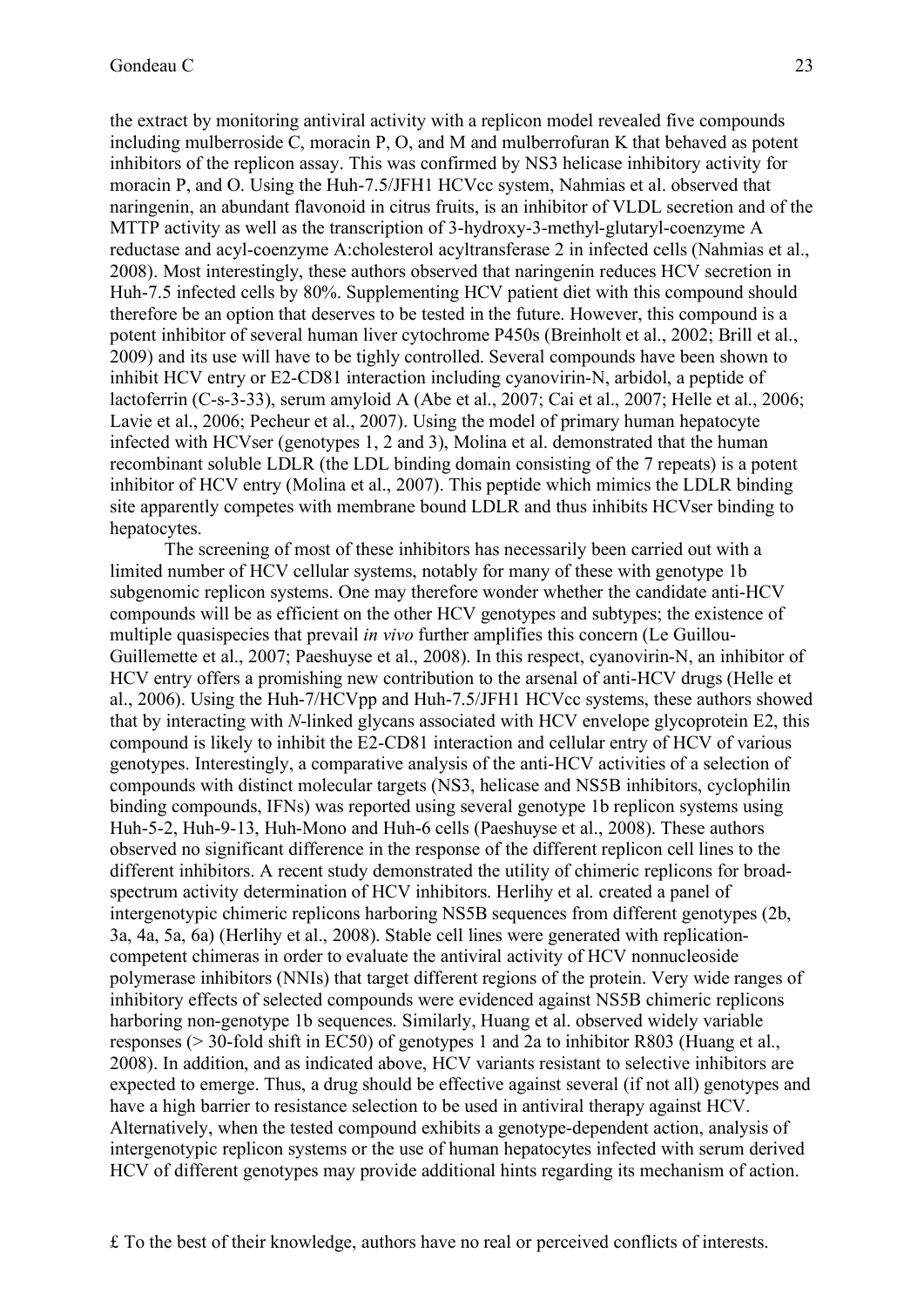Host proteins that cooperate with the virus represent other classes of therapeutic targets (Ikeda & Kato, 2007; Moriishi & Matsuura, 2007; Sheikh et al., 2008) (**Table 2)**. In contrast to viral inhibitors, cellular protein inhibitors have the advantage of being unsensitive to the virus genetics (genotype and subtype), although their use may lead to side effects. The use of cellular models that are as close as possible to the differentiated human hepatocyte should be mandatory in this respect. Using an HTS subgenomic HCV replicon (Huh7/Rep-Feo) and OR6 cells stably expressing the full-length genotype 1 replicon ORN/C-5B/KE9 as a secondary screening system, Kim et al. screened an appropriately formatted library of 2568 bioactive molecules including FDA-approved drugs (Kim et al., 2007). Corticosteroids (triamsinolone, dexamethasone, prednisolone and methyl prednisolone) were found to be promoters of HCV replication, irrespective of their immunomodulatory effect, as well as some PPARγ agonists (notably troglitazone, but not clofibrate). In contrast, phosphodiesterase inhibitors (trequinsin), MAP38 inhibitors (SB 203580), and HMG-CoA reductase inhibitors (atorvastatin, simvastatin, and fluvastatin - while the inhibitory effect of lovastatin and pravastatin was weaker ) as well as other compounds demonstrated antiviral activity in these systems. Cholesterol synthesis inhibitors reduce the production of mevalonate, a precursor in isoprenoid and geranylgenranyl pyrophosphate synthesis. It has been reported that geranylgeranylation inhibition, rather than cholesterol synthesis inhibition *per se* is responsible for the inhibition of HCV RNA replication (Kapadia & Chisari, 2005; Ye et al., 2003). Indeed, the anti-HCV effect of the statins was rescued by addition of geranylgeraniol. Because the HCV genome does not encode a geranylgeranylated protein, it is likely that a host geranylgeranylated protein must play an important role in HCV replication. Wang et al identified FBL2 as such a protein required for HCV replication through formation of an active complex with NS5A (Wang et al., 2005). In contrast, using primary human hepatocytes infected with HCVser we reported that another statin, squalestatin, *increased and not decreased* the entry and genome replication of HCV most likely through up-regulation of LDL receptor (Molina et al., 2007). This opposite effect of squalestatin as compared to other statins is most likely due to the fact that this compound which blocks squalene synthesis, a step downstream of farnesyl pyrophosphate, does not interefere with isoprenoid and geranylgenranyl pyrophosphate synthesis. As any other statins squalestatin induces the expression of the LDLR and this is likely the reason for its stimulating effect on hepatocyte infection by HCVser. On the other hand, and interestingly, 25-hydroxycholesterol inhibited LDLR expression and HCV genome replication in the same model (Molina et al., 2007).

Lipid metabolism is likely to play an important role in HCV RNA replication. Using replicon systems, Leu et al. and Kapadia et al. reported that polyunsaturated fatty acids (PUFAs) such as arachidonic acid, docosahexanoic acid and eicosapentaenoic acid inhibit HCV replication by a mechanism that appears to be independent of their antagonist effect on LXR (for example T0901317 an agonist of LXR had no effect on HCV replication), while linoleic and linolenic acids reduced HCV RNA levels only slightly, and saturated fatty acids enhanced HCV RNA levels (Kapadia & Chisari, 2005; Leu et al., 2004). Interestingly, using primary human hepatocytes infected with JFH1/HCVcc we observed that linoleic and linolenic acids inhibit the replication of HCV RNA by 50 to 80% (Molina & Maurel, unpublished results). Sphingolipid biosynthesis pathway is another locus of anti-HCV strategy. Together with cholesterol, these lipids as well as glycosphingolipids enter into the composition of lipid rafts, the suspected site of HCV replication (Shi et al., 2003). Screening a natural product library with an HCV1b HTS replicon system, Sakamoto et al reported that inhibitors of serine palmitoyltransferase (the first step enzyme in sphingolipid biosynthesis) such as myriocin or NA255, inhibitors of dihydroceramide synthase (a further step in this pathway) such as fumonisin B1, and inhibitors of glycosphingolipid (GSL) synthesis such as PPMP all inhibited HCV replication (Sakamoto et al., 2005). The mechanism of this effect is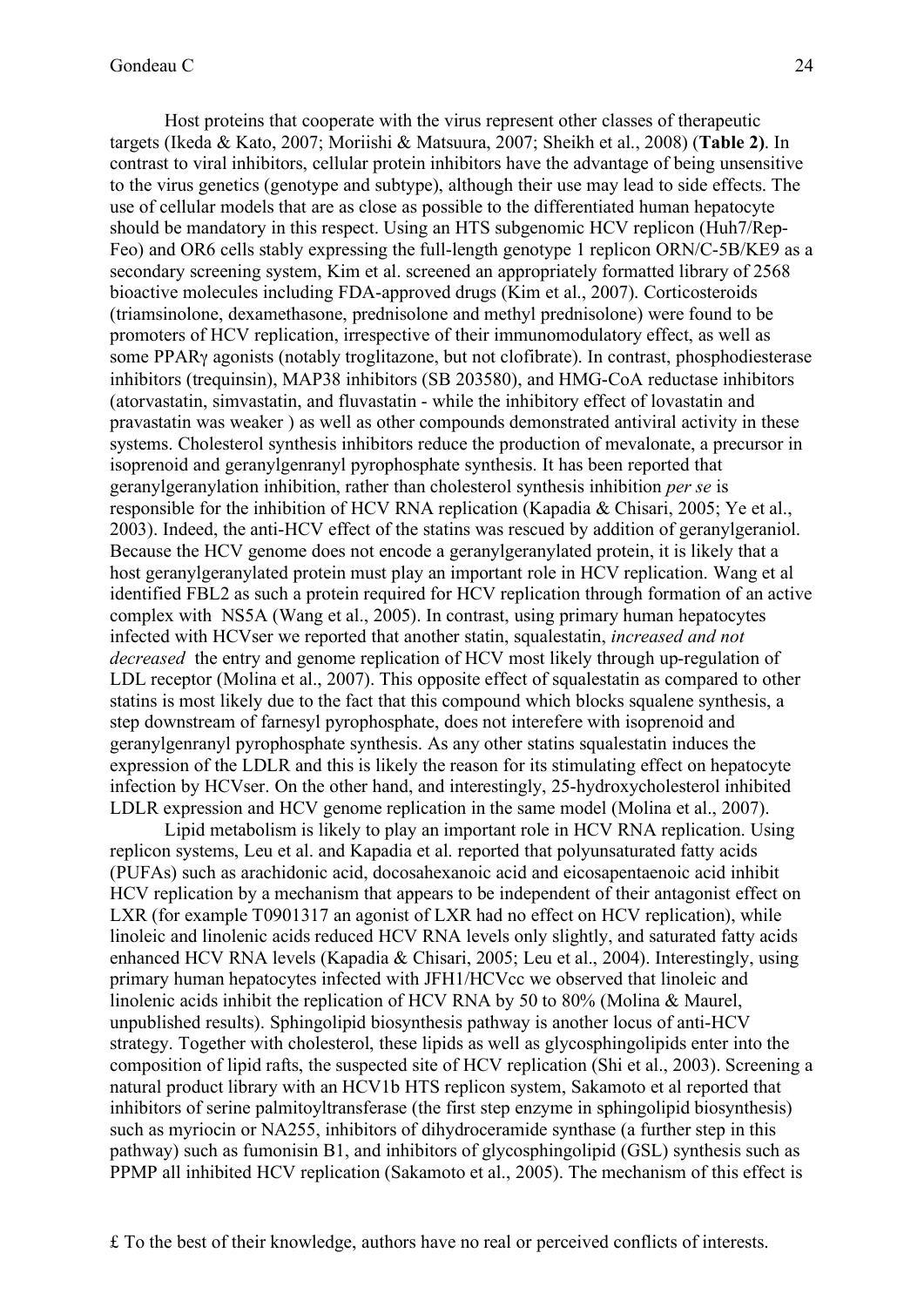not yet clear but could involve the NS5B-membrane web association.

Another pathway that is likely to play a major part in HCV replication is the GTP biosynthesis pathway. The first enzyme involved in this pathway is the inosine monophosphate dehydrogenase (IMPDH). Inhibitors of this enzyme such as ribavirin, mizoribine, micophenolic acid and VX-497 (in association with ribavirine) were all shown to inhibit HCV replicon systems (Henry et al., 2006; Naka et al., 2005; Zhou et al., 2003).

The N-glycosylation pathway that controls proper folding of proteins has also been identified as a possible locus of anti-HCV action. Derivatives of deoxynojirimycin (DNJ) iminosugars, which are inhibitors of  $\alpha$ -glucosidase, have been shown to prevent the correct folding and assembly of E1 and E2 HCV glycoproteins (Branza-Nichita et al., 2001). By using the Huh-7/HCVpp model Chapel et al. showed that the inhibition of  $\alpha$ -glucosidases by iminosugars results in the misfolding and misassembly of HCV glycoprotein pre-budding complexes (Chapel et al., 2007). This leads to a reduction in the incorporation of E1/E2 complexes into HCVpp and a subsequent reduction of infectivity of the secreted particles. This suggests the potential usefulness of DNJ derivatives in targeting HCV infection.

Several problems must be anticipated when screening chemical libraries with cellular models, including protein binding and cytotoxicity of compounds. It has been demonstrated that drugs including certain antiviral compounds show markedly reduced activity *in vivo* or in cellular models because of their natural tendency to bind serum proteins (Molla et al., 1998). To evaluate this possibility, the inhibitory effect of the antiviral candidates should be measured in cells cultured in media containing increasing concentrations of human serum (Huang et al., 2008). Many small molecules are cytotoxic, and hepatoma replicon cell lines are highly sensitive to cytotoxic or cytostatic agents. This may generate false positives. Indeed, cytotoxic effects can be mistaken for antiviral effects by decreasing the end-point signal by reducing cell number, while not affecting the rate of HCV replication. Primary human hepatocytes are generally less sensitive to drug toxic effects (Huang et al., 2008), because they express higher level of detoxication enzymes (Jover et al., 1998). It is therefore mandatory to run cytoxicity tests in parallel to antiviral tests in all antiviral analysis using cellular systems.

Finally, the possibility that *in vitro* cellular models do not correctly predict drug effects *in vivo* cannot be ruled out (Henry et al., 2006). Indeed, the case of various immunosuppressors provides a typical example in this respect. Cyclosporin A and mycophenolic acid were shown to inhibit HCV replication in replicon or immortalised cell lines (El-Farrash et al., 2007; Henry et al., 2006; Nakagawa et al., 2004). However, treatment of liver transplanted recipients with immunosuppressors does not eradicate the virus but in contrast *activates* re-infection of the grafted liver (Pollard, 2004). It is likely that the suppressive effect of these drugs on the host immune response (which is obviously absent from the HCV replication cellular models) largely dominates and actually masks the decrease in viral load resulting from their antiviral activity.

#### *6.2. HCV targeting by RNA interference and related approaches*

Given the critical role played by miRs in the control of both HCV infection and replication, and host gene regulation, therapeutic strategies using RNAi offer promishing possibilities (Watanabe et al., 2007). In addition and in contrast to the long and high cost development of new chemical entities, designing and validating an siRNA that targets a specific gene is a relatively fast process. Synthetic siRNA or shRNA use the same machinery as miRs to downregulate their target genes. HCV targeting by RNAi strategies can be envisaged both on HCV RNA itself (for instance the 5'-NTR) and on host genes that are mandatory for viral infection and/or replication (for instance the CD81 receptor). Subgenomic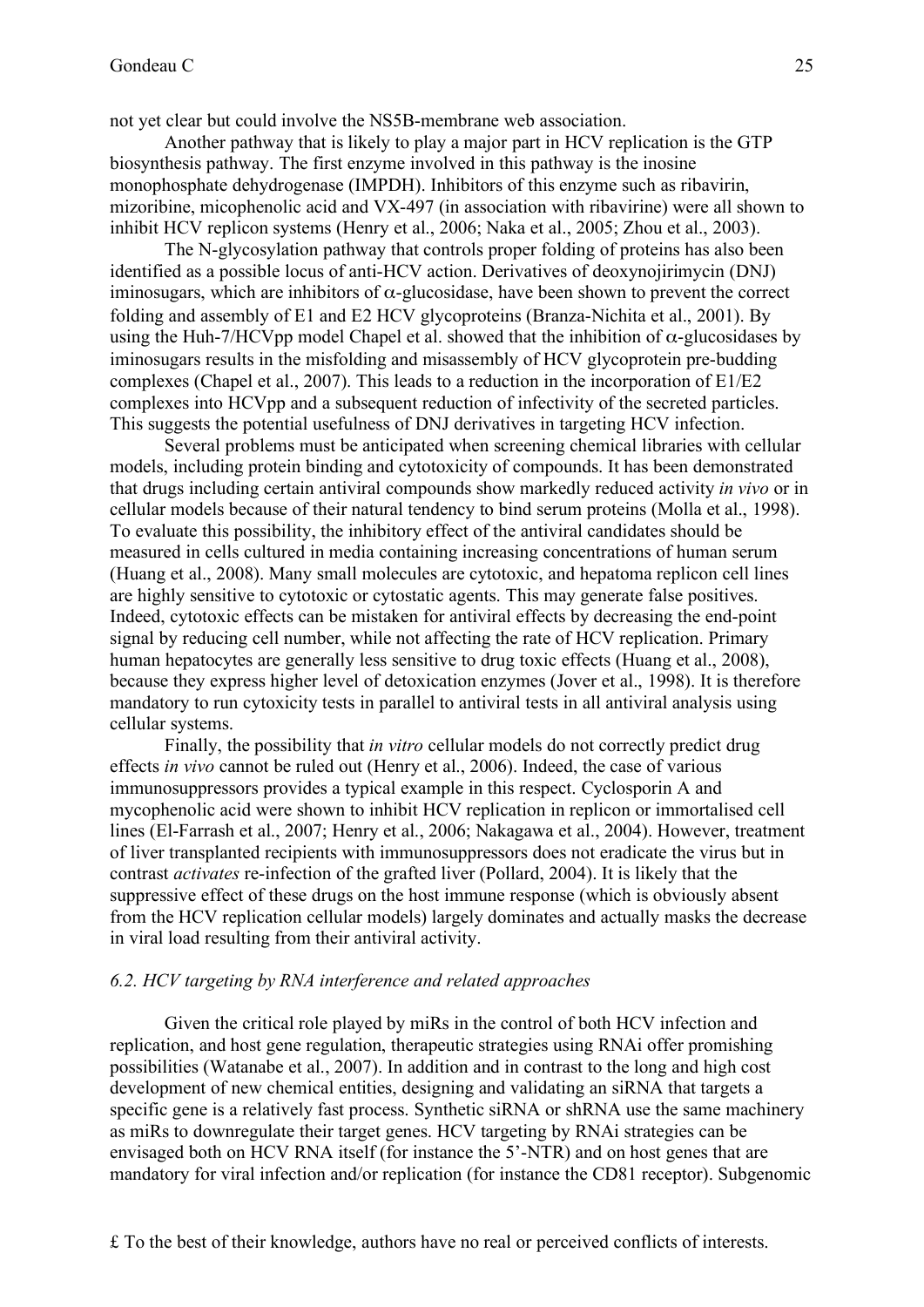replicons, HCVcc replicon systems and primary human hepatocytes have been used in this respect, siRNAs or shRNAs being either transfected directly or expressed after transduction of host cells with lentiviruses. Almost all regions of HCV (genotypes 1 and 2) have been targeted by RNAi including the 5'-NTR, E2, core, NS3, NS4B, NS5A, NS5B and the 3'-NTR using both subgenomic replicon and Huh-7/HCVcc systems (Korf et al., 2007; Watanabe et al., 2006) (**Table 2**). In most of cases, 80 to 95% inhibition of both HCV genome replication and protein synthesis was obtained with low concentrations (in the  $\mu$ M-nM range) of siRNA. However, as observed with anti HCV drugs, the virus is likely to escape or resist to siRNAs through mutations of the sequences which are specifically targeted. Several strategies have been tested to tentatively overcome this problem with convincing results (Watanabe et al., 2007). The 5'-NTR which displays the greatest homology between different genotypes has been targeted in many studies. However, this region is highly structured and, as a consequence, rather reluctant to hybridization. Another strategy is based on the use of long dsRNA that can be degraded by Dicer in a number of siRNAs that can be used to target multiple sites of a heterogeneous population of viral genomes. Thus, siRNA raised against the 5'-NTR of HCV 1b were able to inhibit the replication of HCV 2a (Watanabe et al., 2006). Another strategy consists to target different regions of HCV genome by combining several siRNAs (De Francesco & Migliaccio, 2005; Korf et al., 2007).

Ribozymes and DNAzymes have also been used to inhibit HCV replication (Bhindi et al., 2007; Usman & Blatt, 2000). Jarczak et al. combined hairpin ribozymes targeting the 3'- NTR and siRNAs targeting the 5'-NTR of HCV with significant inhibition (Jarczak et al., 2005). Trans-splicing ribozymes have been used to repair mutant RNAs responsible for human genetic diseases and cancers (Ryu & Lee, 2004). These authors designed a series of such ribozymes to target the HCV IRES region, that is, to replace HCV transcripts with a new RNA exerting or not anti-HCV activity. Gonzalez-Carmona et al. tested a series of hammerhead ribozymes targeting the 5'-NTR of HCV (Gonzalez-Carmona et al., 2006). Ribozyme (Rz1293) targeting the GCA 348 cleavage site in the HCV loop IV displayed a significant inhibitory activity  $($ >70%).

DNAzymes are prefered to ribozymes because they are easier to prepare, less sensitive to chemical and enzymatic degradation and easier to deliver into cells. Roy et al. designed DNAzymes targeting different regions of HCV IRES of different genotypes (Roy et al., 2008). The RNA cleavage and translation inhibitory activities revealed that the majority of DNAzymes efficiently and specifically inhibited HCV RNA translation. Interestingly, DNAzymes exhibited genotype-specific activities, some of them targeting genotype1b and others targeting genotype 2a, more efficiently. Trepanier et al. designed a series of 2'-Omethyl-modified DNAzymes to target highly-conserved RNA sequences located within the HCV core-E1 coding region (Trepanier et al., 2008). One of these, Dz858-4-Ome, produced a decrease of 63, 87 and 84% of intracellular HCV RNA, core protein and HCV antigen expression, respectively, 6 h post-transfection. DNAzymes can thus be used as selective and effective inhibitors of HCV RNA replication and represent potent therapeutic agents against HCV infection.

Targeting of cell factors that are mandatory for HCV infection and replication is another potent RNAi strategy because these genes are not (or much less) subjected to mutations. Such a strategy has been used successfully by targeting La, eIF2B, hVAP-33, proteasome a-subunit 7 and Hu antigen R proteins, as well as proteins interacting with the NTRs of HCV (Zhang et al., 2004). We reported on the downregulation of CD81 in primary human hepatocytes by RNAi strategy. Our results showed a significant reduction of HCVser entry and replication in a genotype-independent manner (Molina et al., 2008). Henry et al., combined shRNAs directed to IRES, NS5B and CD81. Interestingly, although these various shRNAs were active on their own, their combination resulted in an additive effect (Henry et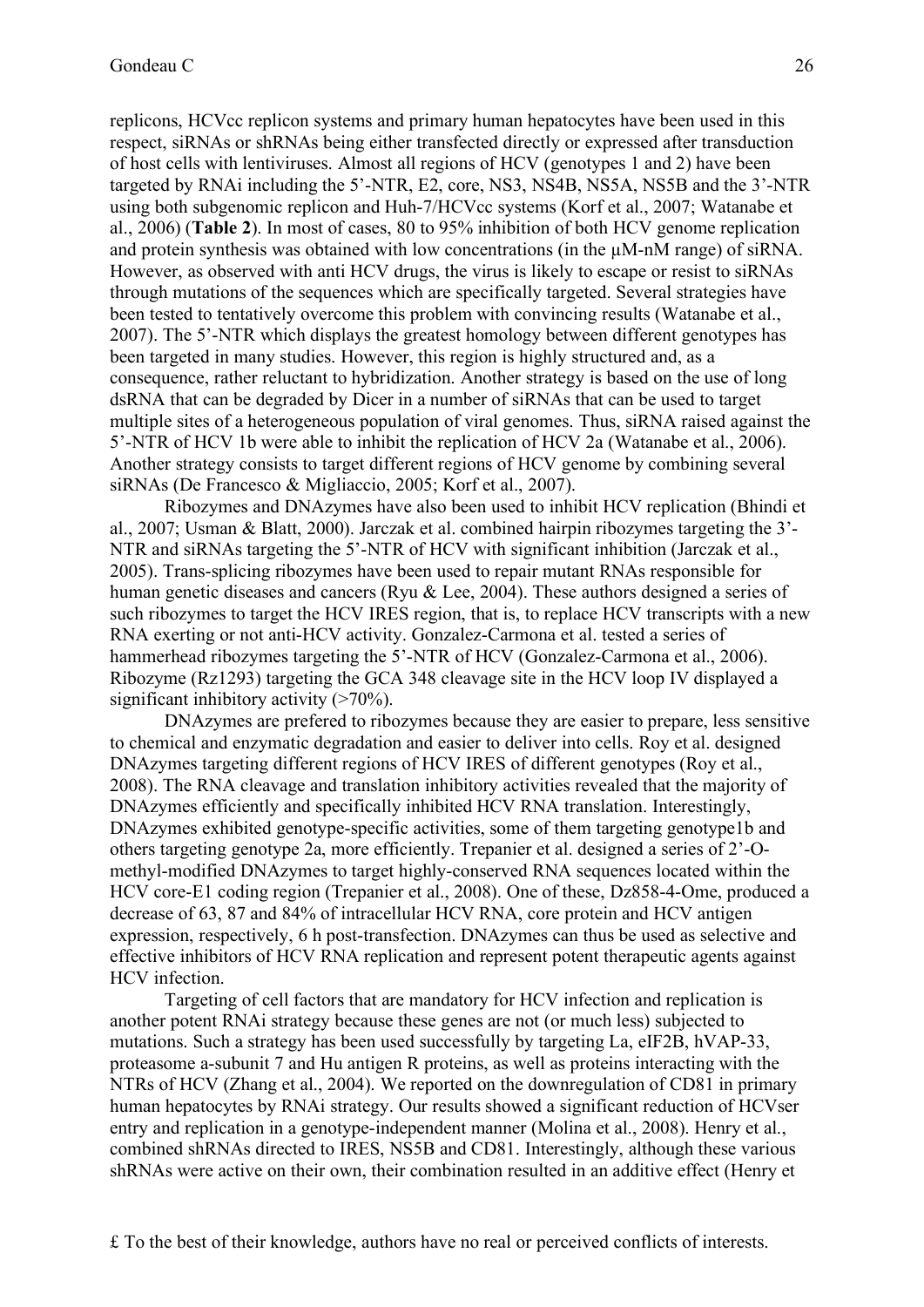al., 2006). Using a systematic RNAi screening and the Huh-7.5/HCVcc (genotype 1) model, Randall et al. identified a panel of host genes that regulate HCV replication, either by direct interaction with the viral genome or by controling signaling pathways (Randall et al., 2007). Proteins that exhibited a strong potential for HCV replication included CD81, DDX3X (dead box helicase), SEC11L1 and HM13 (signal peptidases), ATF6 (unfolded protein response), VAPA and VPS35 (vesicular traffic), ACTN1 (cytoskeleton), and various kinases that bind NS5A including PDPK1, RAF1, EIF2AK2. Interestingly, inhibition of ATF6 expression stimulated HCV replication. Similarly, Superkova et al. screened a panel of siRNAs that preferentially target human protein kinases using Huh-7 and a selectable tricistronic HCV genotype 1b subgenomic replicon expressing firefly luciferase gene as reporter (Supekova et al., 2008). They identified three kinases, Csk, Jak1, and Vrk1 which promote HCV replication as assessed by viral RNA and protein levels. Interestingly downregulating Fyn, a kinase that is negatively regulated by Csk, induced HCV replicon, suggesting that Csk mediates its effect on HCV replication through Fyn. In another study, Ariumi et al. hypothesized that kinases such as the ataxia-telangiectasia mutated kinase (ATM), ATM- and Rad3-related kinase (ATR), poly(ADP-ribose) polymerase 1 (PARP-1), and checkpoint kinase 2 (Chk2) that control the host response to genomic stress might affect HCV replication (Ariumi et al., 2008). Using Huh-7 cells and subgenomic and full length genotype 1b replicon as well as the genotype 2a HCVcc system, they observed that shRNA-mediated downregulation of ATM or Chk2 significantly inhibited HCV replication. NS3-NS4A interacts with ATM and NS5B interacts with both ATM and Chk2, suggesting that the ATM signaling pathway is critical for HCV RNA replication. Using the Huh-7.5/JFH1 HCVcc system, Yang et al. reported that expression of fatty acid synthase (FASN), a cytosolic protein, increases in the extracellular medium of HCV-infected cells (Yang et al., 2008). Whether this increase coincides with increased lipogenesis is presently unknown. Interestingly, shRNAs directed to FASN mRNA, as well as C75 a pharmacological inhibitor of FASN blocked HCV RNA synthesis in the replicon (genotype 1b) and Huh-7.5/HCVcc (2a) systems. This coincided with a reduction of CLDN1 (but not CD81) expression. These results provide an interesting link between HCV infection and the lipid metabolic disorder (steatosis) that appears to be induced by this infection.

#### **7. Cellular models for the development of anti-HCV vaccine and the characterization of neutralizing antibody activity**

Although HCV-LPs derived from insect cells are noninfectious, they display some properties of the native virions and are able to confer protection in animal models. Indeed, virus-LPs have been used successfully as vaccines in papilloma, rotavirus, and Norwalk virus infections (Baumert et al., 1999). Similar strategies for HCV vaccine development have been tested using insect cell-derived HCV-LPs. Such particles were shown to be highly immunoreactive to anti-HCV antibodies in serum of patients infected with various HCV genotypes. Moreover, HCV-LPs derived from insect cells were safe and immunogenic in different animal models including BALB/c and HLA-A 2.1 transgenic (AAD) mice, and two non human primates baboon and chimpanzees (Baumert et al., 1999; Elmowalid et al., 2007; Jeong et al., 2004; Murata et al., 2003; Steinmann et al., 2004). Mice immunized with VSV-HCV-C/E1/E2 generated cell-mediated immune responses to all of the HCV structural proteins, and humoral responses notably to E2 were also readily evident. Thus, engineered VSVs expressing HCV Core, E1, and E2 and/or HCV-LPs represent useful tools in vaccine and immunotherapeutic strategies designed to address HCV infection (Ezelle et al., 2002). Jeong et al. and Elmowalid et al. characterized the immunogenicity and induction of protective immunity by HCV-LPs in baboons and chimpanzees (Elmowalid et al., 2007;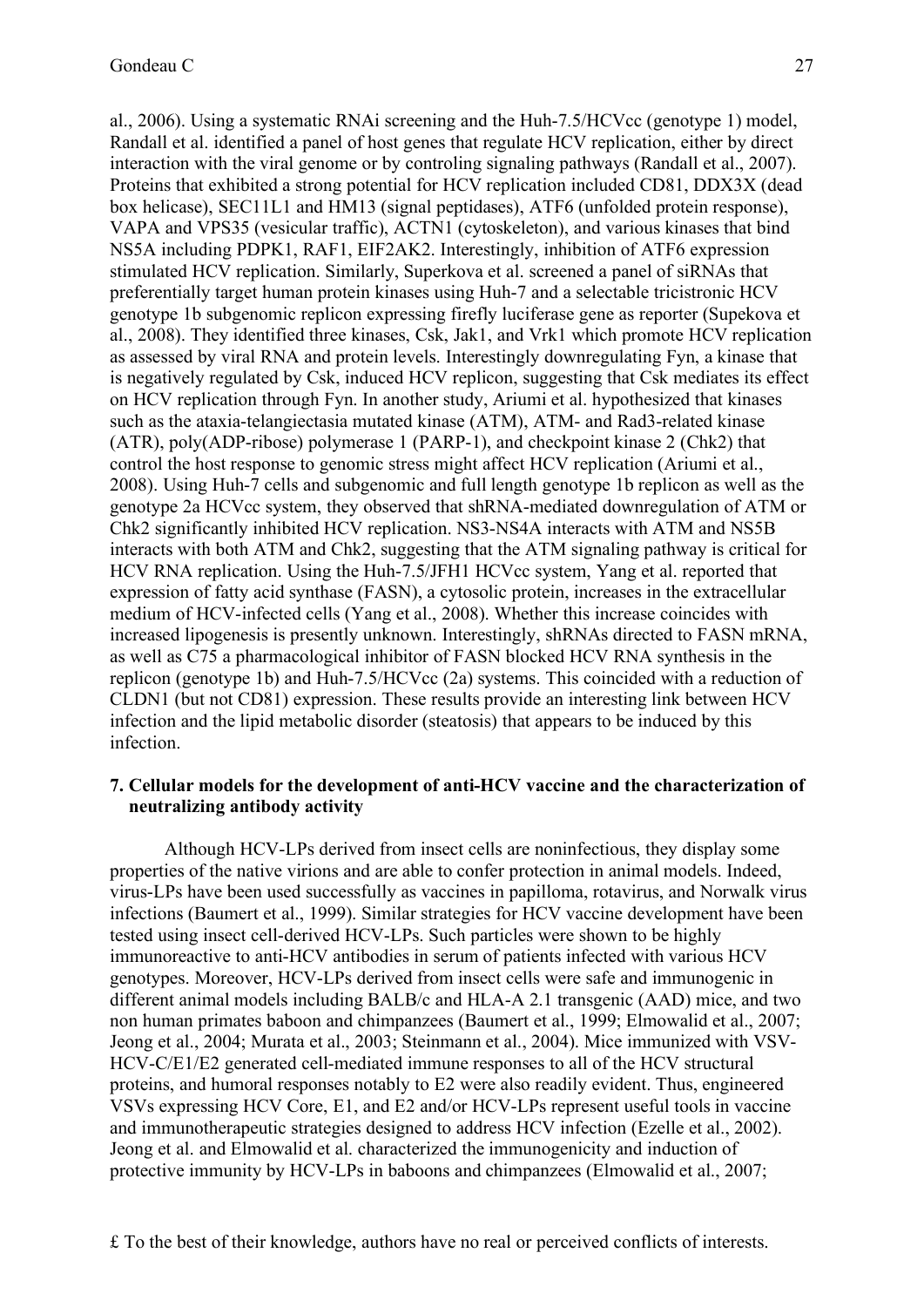Jeong et al., 2004). Animals were immunized with HCV-LPs or HCV-LPs plus AS01B adjuvant. After immunization, they developed an HCV-specific immune response and proliferative lymphocyte responses against core, E1, and E2. When submitted to infectious HCV inoculum, one chimpanzee developed transient viremia with low HCV RNA titers  $(10^3)$ to  $10<sup>4</sup>$  copies per ml) in the third and fourth weeks. Other animals exhibited high levels of viremia ( $10^4$  to  $10^5$  copies per ml) which however became undetectable by week 10 after infection. After infection, all animals demonstrated a significant increase in peripheral and intrahepatic T cell and proliferative responses against the HCV structural proteins. These responses correlated with the decrease in HCV RNA levels. Interestingly, when nonimmunized chimpanzees were infected with the same HCV inoculum, three developed persistent infection with viremia in the range of  $10^5$  to  $10^6$  copies per ml. These results show that HCV-LP immunization induces HCV-specific cellular immune responses that can control HCV challenge in primate models.

The factors leading to spontaneous clearance of HCV or to viral persistence are elusive. Understanding virus-host interactions that enable acute HCV clearance represent a major step in the development of more effective therapeutic and prophylactic strategies. In this respect, several groups used HCV particle infection systems to monitor the neutralizing activity of antibodies collected from acutely or chronically infected patients. Steinman et al developed an HCV-LP-based model system using hepatoma cell lines Huh-7 and HepG2 (Steinmann et al., 2004). They observed that cellular HCV-LP binding was specifically inhibited by antibodies from patients with acute or chronic hepatitis C in a dose-dependent manner. Interestingly, the presence of neutralizing antibodies was not associated with viral clearance *in vivo*. Using a library of homologous overlapping envelope peptides covering the entire HCV envelope, they identified an epitope in the N-terminal E2 region as a target of human neutralizing antibodies. Using a sensitive neutralization assay based on infectious HCVpp, it was reported that sera from haemodialysis infected patients (genotype 1b) either inhibited or enhanced HCVpp (E1/E2 genotype 1b or 1a) infectivity (Lavillette et al., 2005). The inhibitory effect inversely correlated with the HCV RNA level in the serum suggesting that inhibitory antibodies may be involved, at least in part, in the control of virus replication *in vivo*. However, using a similar system, Meunier et al. observed that the presence of neutralizing antibodies is not necessarilly required to clear the virus (Meunier et al., 2005). On the other hand, enhancement of infectivity was observed preferentially with serum from patients or chimpanzee with sustained high replication rate, as well as with serum from non infected individuals. Apolipoprotein C1 alone or as a component of HDL was shown to be responsible for this enhancement (Meunier et al., 2005). Owsianka et al. used HCVpp to assess the reactivity and neutralizing capability of antisera and monoclonal antibodies raised against portions of the HCV E2 envelope protein (Owsianka et al., 2005). Rabbit antisera raised against either HVR1 or ectodomain of E2 showed limited and strain specific neutralization. By contrast, the monoclonal antibody (MAb) AP33 (recognizing E2 residues 412-423, a region highly conserved across different genotypes) demonstrated potent neutralization (inhibition of CD81 binding) of infectivity against HCVpp carrying E1E2 representative of all genotypes tested. Identification of neutralizing antibodies is likely to be of significant benefit to future vaccine and therapeutic antibody development. Boo et al. investigated the capacity of antibodies in patients submitted to antiviral therapy to neutralize HCVpp (Boo et al., 2007). No correlation was observed between baseline viral load, quasispecies population, neutralizing antibody levels and the response of patients to treatment with PEG-IFN and ribavirin. More recently Haberstroh et al. using HCVpp in kinetic and fusion assays observed that after binding of the virus to the target cell, neutralizing antibodies in the majority of HCV-infected individuals target an early step of HCV entry, most likely related to HCV-CD81, SR-BI interactions as well as membrane fusion (Haberstroh et al.,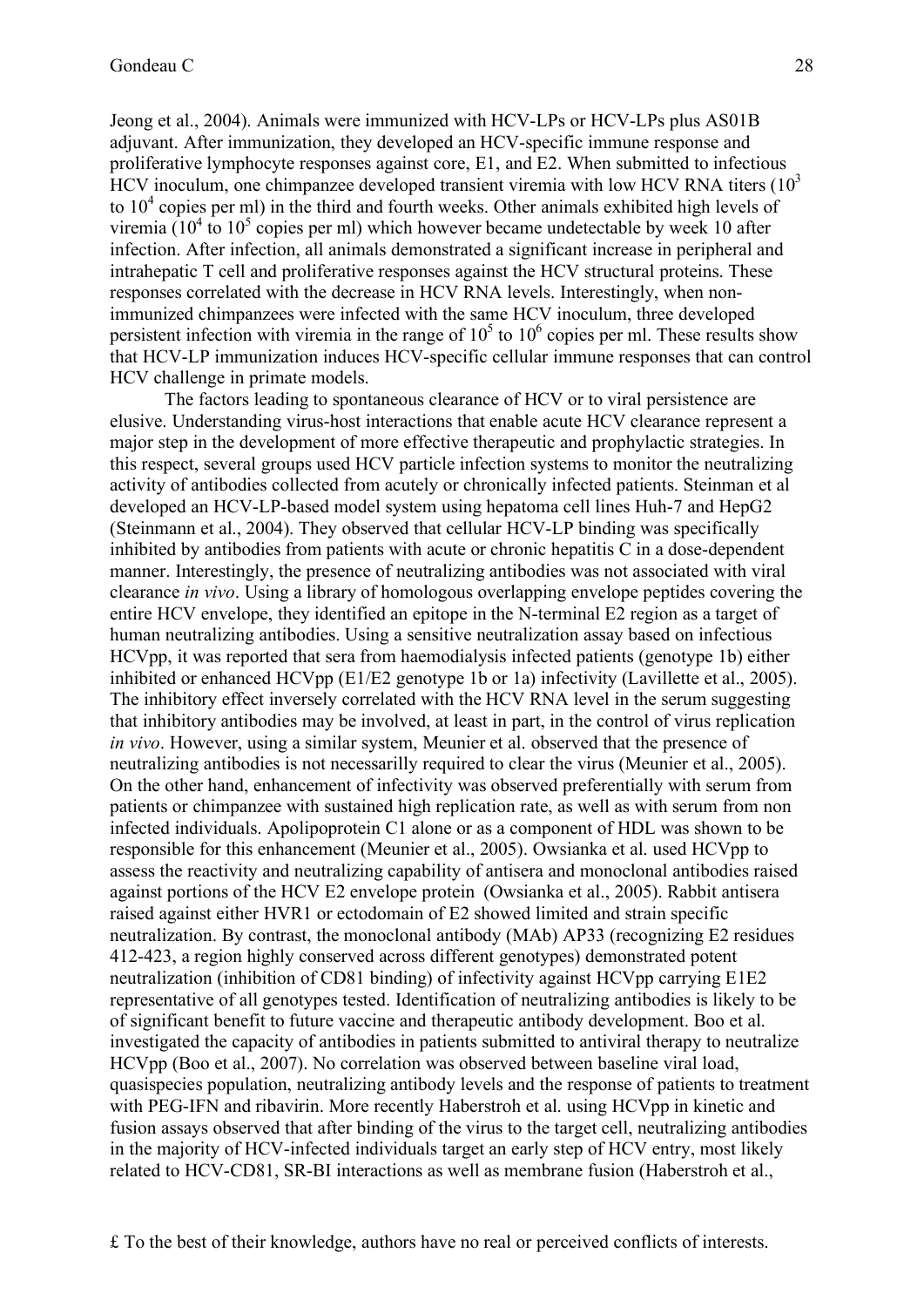2008). Furthermore, they identified viral epitopes in E1 and E2 representing potential targets for neutralizing antibodies.

## **8. Conclusion**

A number of *in vitro* cellular models have been generated to investigate different aspects of HCV biology including cell entry, replication, assembly, excretion, host antiviral and IFN responses and viral resistance to treatments. These models are based on a range of host cells and a range of forms of virion particles. All these models exhibit advantages and disadvantages at the biological and experimental levels. On the one hand, investivations aimed at basic research should favor the systems that most closely mimic the *in vivo* situation for the step of virus biology that is the object of the study. On the other hand, investigations aimed at applied therapeutics and pharmacology should first be based on the most adapted HTS systems for the screening of chemical libraries or other antiviral agents. A number of new chemical entities and new therapeutic strategies (RNAi) have been discovered and identified with these cellular models. In many cases, it will be necessary to subsequently confirm the efficacy of selected positive candidates with the model of primary human hepatocytes infected with natural HCVser, using different hepatocyte preparations (from different liver donors) and different serum samples (from different infected patients with different load and genotype). This model will even allow predicting pharmacokinetics of the new chemical entities as well as possible drug interactions and liver toxicity. These last points are important because it is now clearly anticipated that in the near future anti-HCV treatments will involved a series of different drugs/agents.

## **References**

- Abe, K., Nozaki, A., Tamura, K., Ikeda, M., Naka, K., Dansako, H., et al. (2007). Tandem repeats of lactoferrin-derived anti-hepatitis C virus peptide enhance antiviral activity in cultured human hepatocytes. *Microbiol Immunol, 51*(1), 117-125.
- Acton, S. L., Scherer, P. E., Lodish, H. F., & Krieger, M. (1994). Expression cloning of SR-BI, a CD36-related class B scavenger receptor. *J Biol Chem, 269*(33), 21003-21009.
- Agnello, V., Abel, G., Elfahal, M., Knight, G. B., & Zhang, Q. X. (1999). Hepatitis C virus and other flaviviridae viruses enter cells via low density lipoprotein receptor. *Proc Natl Acad Sci U S A, 96*(22), 12766-12771.
- Ait-Goughoulte, M., Hourioux, C., Patient, R., Trassard, S., Brand, D., & Roingeard, P. (2006). Core protein cleavage by signal peptide peptidase is required for hepatitis C virus-like particle assembly. *J Gen Virol, 87*(Pt 4), 855-860.
- Ait-Goughoulte, M., Kanda, T., Meyer, K., Ryerse, J. S., Ray, R. B., & Ray, R. (2008). Hepatitis C virus genotype 1a growth and induction of autophagy. *J Virol, 82*(5), 2241-2249.
- Aizaki, H., Lee, K. J., Sung, V. M., Ishiko, H., & Lai, M. M. (2004). Characterization of the hepatitis C virus RNA replication complex associated with lipid rafts. *Virology, 324*(2), 450-461.
- Aizaki, H., Nagamori, S., Matsuda, M., Kawakami, H., Hashimoto, O., Ishiko, H., et al. (2003). Production and release of infectious hepatitis C virus from human liver cell cultures in the three-dimensional radial-flow bioreactor. *Virology, 314*(1), 16-25.
- Akazawa, D., Date, T., Morikawa, K., Murayama, A., Miyamoto, M., Kaga, M., et al. (2007). CD81 expression is important for the permissiveness of Huh7 cell clones for heterogeneous hepatitis C virus infection. *J Virol, 81*(10), 5036-5045.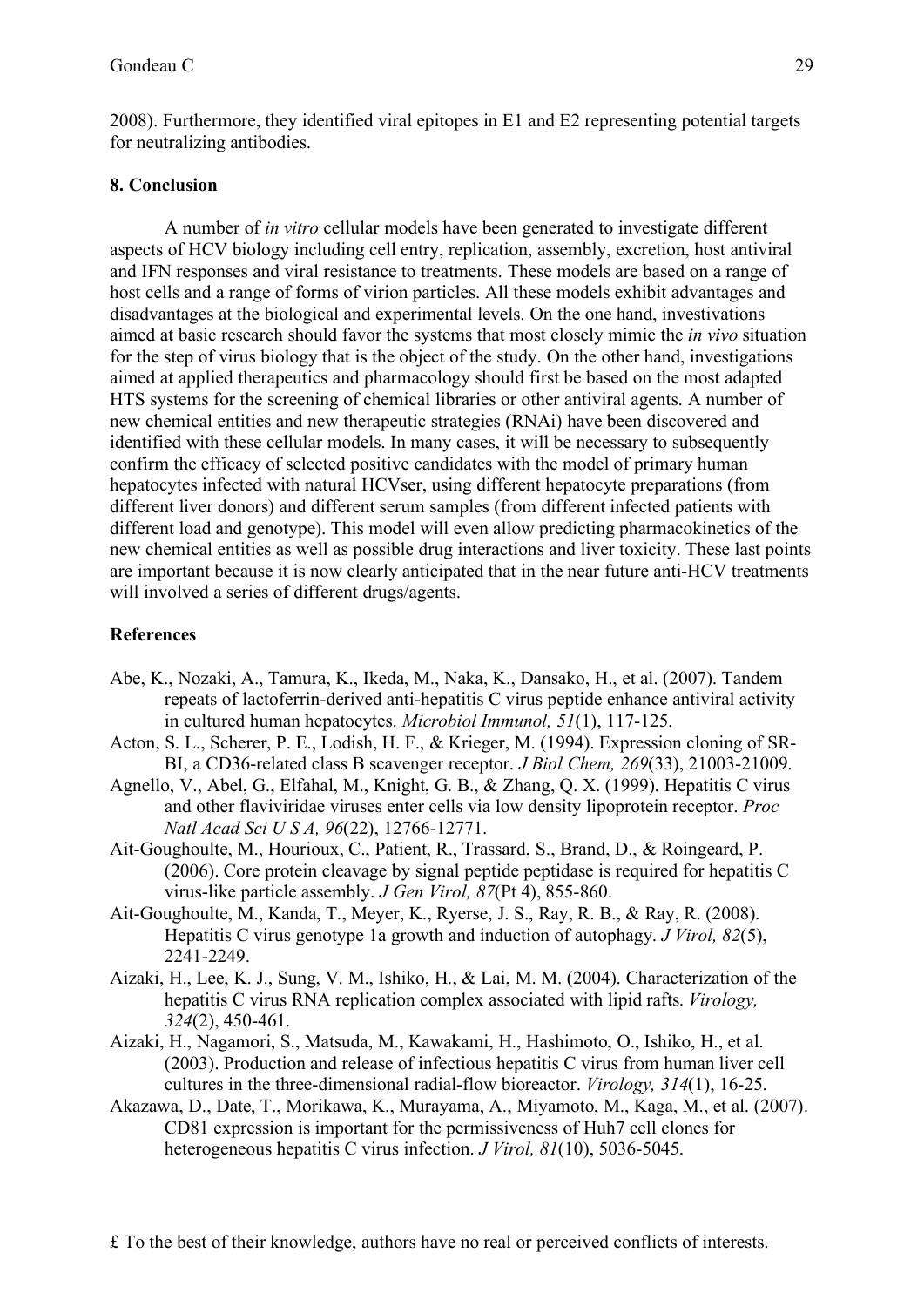- Alexopoulou, L., Holt, A. C., Medzhitov, R., & Flavell, R. A. (2001). Recognition of doublestranded RNA and activation of NF-kappaB by Toll-like receptor 3. *Nature, 413*(6857), 732-738.
- Ali, S., Leveque, V., Le Pogam, S., Ma, H., Philipp, F., Inocencio, N., et al. (2008). Selected replicon variants with low-level in vitro resistance to the hepatitis C virus NS5B polymerase inhibitor PSI-6130 lack cross-resistance with R1479. *Antimicrob Agents Chemother, 52*(12), 4356-4369.
- Aly, H. H., Watashi, K., Hijikata, M., Kaneko, H., Takada, Y., Egawa, H., et al. (2007). Serum-derived hepatitis C virus infectivity in interferon regulatory factor-7-suppressed human primary hepatocytes. *J Hepatol, 46*(1), 26-36.
- Andre, P., Komurian-Pradel, F., Deforges, S., Perret, M., Berland, J. L., Sodoyer, M., et al. (2002). Characterization of low- and very-low-density hepatitis C virus RNAcontaining particles. *J Virol, 76*(14), 6919-6928.
- Andre, P., Perlemuter, G., Budkowska, A., Brechot, C., & Lotteau, V. (2005). Hepatitis C virus particles and lipoprotein metabolism. *Semin Liver Dis, 25*(1), 93-104.
- Aoki, Y., Aizaki, H., Shimoike, T., Tani, H., Ishii, K., Saito, I., et al. (1998). A human liver cell line exhibits efficient translation of HCV RNAs produced by a recombinant adenovirus expressing T7 RNA polymerase. *Virology, 250*(1), 140-150.
- Ariumi, Y., Kuroki, M., Dansako, H., Abe, K., Ikeda, M., Wakita, T., et al. (2008). The DNA damage sensors ataxia-telangiectasia mutated kinase and checkpoint kinase 2 are required for hepatitis C virus RNA replication. *J Virol, 82*(19), 9639-9646.
- Bartenschlager, R. (2005). The hepatitis C virus replicon system: from basic research to clinical application. *J Hepatol, 43*(2), 210-216.
- Bartenschlager, R., Ahlborn-Laake, L., Mous, J., & Jacobsen, H. (1994). Kinetic and structural analyses of hepatitis C virus polyprotein processing. *J Virol, 68*(8), 5045- 5055.
- Bartenschlager, R., & Lohmann, V. (2000). Replication of hepatitis C virus. *J Gen Virol, 81*(Pt 7), 1631-1648.
- Bartenschlager, R., & Sparacio, S. (2007). Hepatitis C virus molecular clones and their replication capacity in vivo and in cell culture. *Virus Res, 127*(2), 195-207.
- Barth, H., Schnober, E. K., Zhang, F., Linhardt, R. J., Depla, E., Boson, B., et al. (2006). Viral and cellular determinants of the hepatitis C virus envelope-heparan sulfate interaction. *J Virol, 80*(21), 10579-10590.
- Barth, H., Ulsenheimer, A., Pape, G. R., Diepolder, H. M., Hoffmann, M., Neumann-Haefelin, C., et al. (2005). Uptake and presentation of hepatitis C virus-like particles by human dendritic cells. *Blood, 105*(9), 3605-3614.
- Bartosch, B., Dubuisson, J., & Cosset, F. L. (2003). Infectious hepatitis C virus pseudoparticles containing functional E1-E2 envelope protein complexes. *J Exp Med, 197*(5), 633-642.
- Bartosch, B., Vitelli, A., Granier, C., Goujon, C., Dubuisson, J., Pascale, S., et al. (2003a).
- Cell entry of hepatitis C virus requires a set of co-receptors that include the CD81 tetraspanin and the SR-B1 scavenger receptor. *J Biol Chem, 278*(43), 41624-41630.
- Bassit, L., Grier, J., Bennett, M., & Schinazi, R. F. (2008). Combinations of 2'-Cmethylcytidine analogues with interferon-alpha2b and triple combination with ribavirin in the hepatitis C virus replicon system. *Antivir Chem Chemother, 19*(1), 25- 31.
- Baumert, T. F., Ito, S., Wong, D. T., & Liang, T. J. (1998). Hepatitis C virus structural proteins assemble into viruslike particles in insect cells. *J Virol, 72*(5), 3827-3836.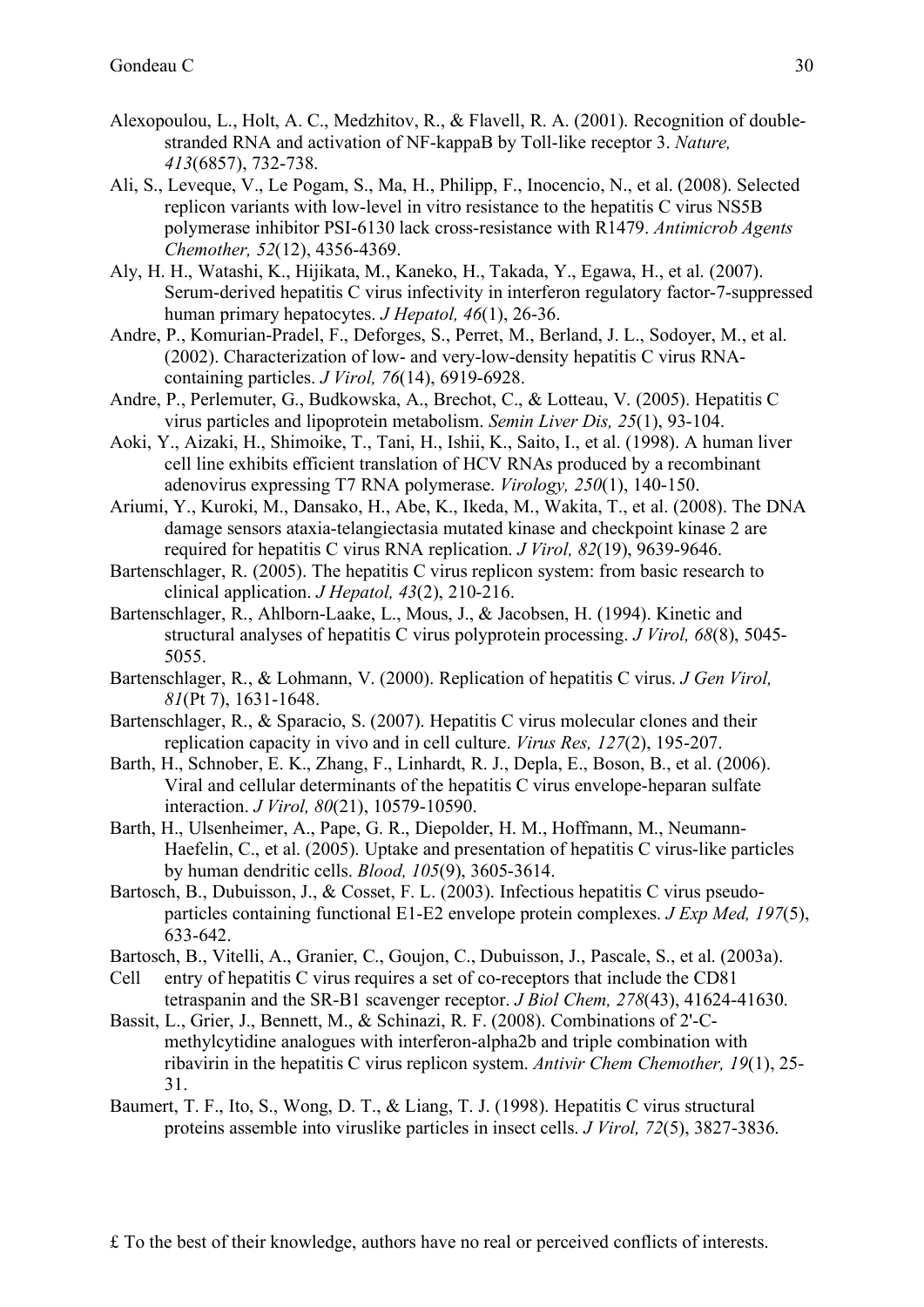- Baumert, T. F., Vergalla, J., Satoi, J., Thomson, M., Lechmann, M., Herion, D., et al. (1999). Hepatitis C virus-like particles synthesized in insect cells as a potential vaccine candidate. *Gastroenterology, 117*(6), 1397-1407.
- Beaulieu, P. L. (2007). Non-nucleoside inhibitors of the HCV NS5B polymerase: progress in the discovery and development of novel agents for the treatment of HCV infections. *Curr Opin Investig Drugs, 8*(8), 614-634.
- Benedicto, I., Molina-Jimenez, F., Barreiro, O., Maldonado-Rodriguez, A., Prieto, J., Moreno-Otero, R., et al. (2008). Hepatitis C virus envelope components alter localization of hepatocyte tight junction-associated proteins and promote occludin retention in the endoplasmic reticulum. *Hepatology, 48*(4), 1044-1053.
- Bhindi, R., Fahmy, R. G., Lowe, H. C., Chesterman, C. N., Dass, C. R., Cairns, M. J., et al. (2007). Brothers in arms: DNA enzymes, short interfering RNA, and the emerging wave of small-molecule nucleic acid-based gene-silencing strategies. *Am J Pathol, 171*(4), 1079-1088.
- Bian, T., Zhou, Y., Bi, S., Tan, W., & Wang, Y. (2009). HCV envelope protein function is dependent on the peptides preceding the glycoproteins. *Biochem Biophys Res Commun, 378*(1), 118-122.
- Blanchard, E., Belouzard, S., Goueslain, L., Wakita, T., Dubuisson, J., Wychowski, C., et al. (2006). Hepatitis C virus entry depends on clathrin-mediated endocytosis. *J Virol, 80*(14), 6964-6972.
- Blanchard, E., Brand, D., & Roingeard, P. (2003a). Endogenous virus and hepatitis C viruslike particle budding in BHK-21 cells. *J Virol, 77*(6), 3888-3889; author reply 3889.
- Blanchard, E., Brand, D., Trassard, S., Goudeau, A., & Roingeard, P. (2002). Hepatitis C virus-like particle morphogenesis. *J Virol, 76*(8), 4073-4079.
- Blanchard, E., Hourioux, C., Brand, D., Ait-Goughoulte, M., Moreau, A., Trassard, S., et al. (2003). Hepatitis C virus-like particle budding: role of the core protein and importance of its Asp111. *J Virol, 77*(18), 10131-10138.
- Blight, K. J., Kolykhalov, A. A., & Rice, C. M. (2000). Efficient initiation of HCV RNA replication in cell culture. *Science, 290*(5498), 1972-1974.
- Bode, J. G., Brenndorfer, E. D., & Haussinger, D. (2007). Subversion of innate host antiviral strategies by the hepatitis C virus. *Arch Biochem Biophys, 462*(2), 254-265.
- Boni, S., Lavergne, J.P., Boulant, S., & Cahour, A. (2005) Hepatitis C virus core protein acts as a trans-modulating factor on internal translation initiation of the viral RNA. *J Biol Chem*, *280*(18),17737-48.
- Boo, I., Fischer, A. E., Johnson, D., Chin, R., Giourouki, M., Bharadwaj, M., et al. (2007). Neutralizing antibodies in patients with chronic hepatitis C infection treated with (Peg)-interferon/ribavirin. *J Clin Virol, 39*(4), 288-294.
- Branza-Nichita, N., Durantel, D., Carrouee-Durantel, S., Dwek, R. A., & Zitzmann, N. (2001). Antiviral effect of N-butyldeoxynojirimycin against bovine viral diarrhea virus correlates with misfolding of E2 envelope proteins and impairment of their association into E1-E2 heterodimers. *J Virol, 75*(8), 3527-3536.
- Brazzoli, M., Bianchi, A., Filippini, S., Weiner, A., Zhu, Q., Pizza, M., et al. (2008). CD81 is a central regulator of cellular events required for hepatitis C virus infection of human hepatocytes. *J Virol, 82*(17), 8316-8329.
- Breinholt, V. M., Offord, E. A., Brouwer, C., Nielsen, S. E., Brosen, K., & Friedberg, T. (2002). In vitro investigation of cytochrome P450-mediated metabolism of dietary flavonoids. *Food Chem Toxicol, 40*(5), 609-616.
- Brill, S., Zimmermann, C., Berger, K., Drewe, J., & Gutmann, H. (2009). In vitro Interactions with Repeated Grapefruit Juice Administration - to Peel or not to Peel? *Planta Med*.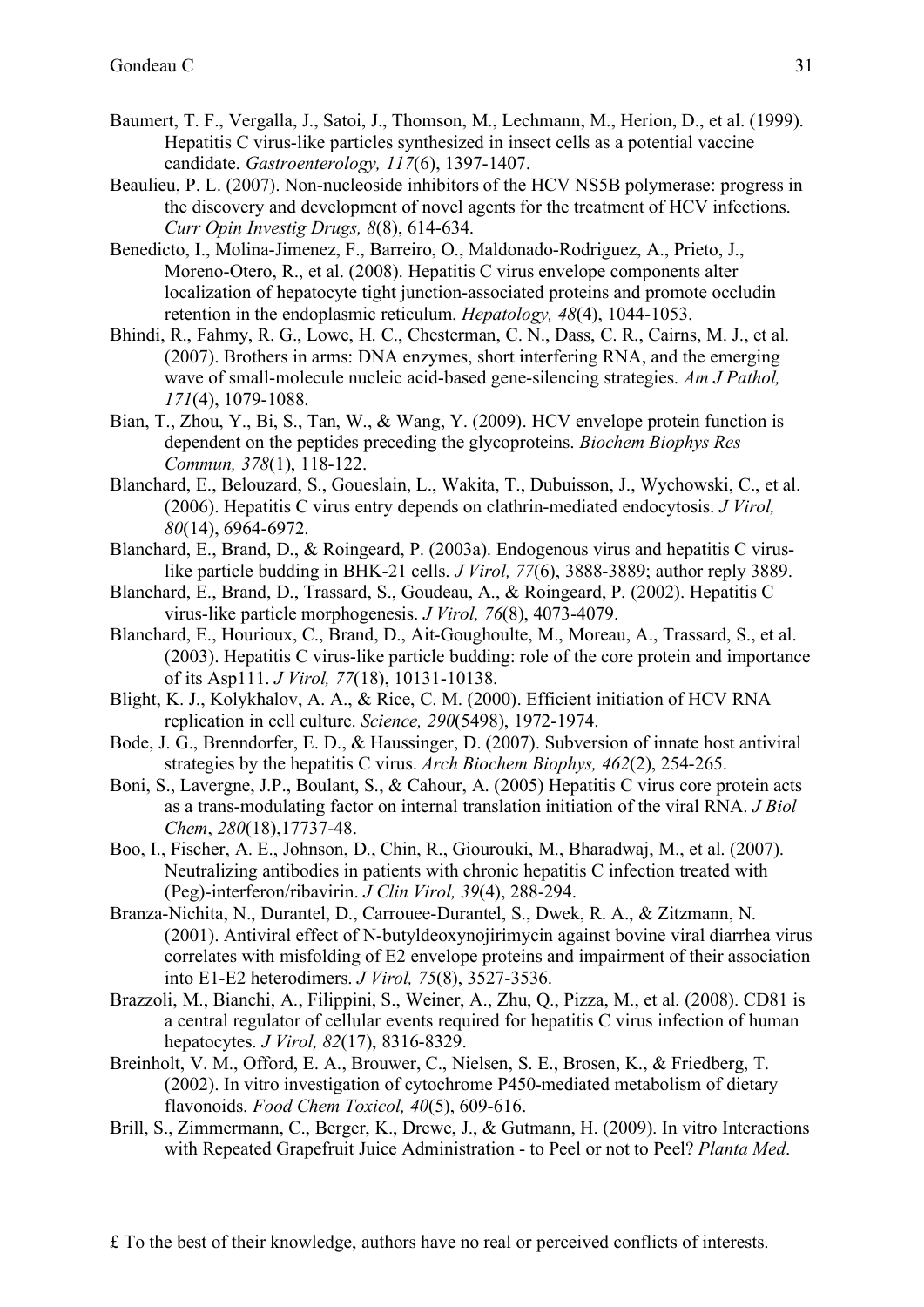- Buck, M. (2008). Direct infection and replication of naturally occurring hepatitis C virus genotypes 1, 2, 3 and 4 in normal human hepatocyte cultures. *PLoS ONE, 3*(7), e2660.
- Budhu, A., Chen, Y., Kim, J. W., Forgues, M., Valerie, K., Harris, C. C., et al. (2007). Induction of a unique gene expression profile in primary human hepatocytes by hepatitis C virus core, NS3 and NS5A proteins. *Carcinogenesis, 28*(7), 1552-1560.
- Cai, Z., Cai, L., Jiang, J., Chang, K. S., van der Westhuyzen, D. R., & Luo, G. (2007). Human serum amyloid A protein inhibits hepatitis C virus entry into cells. *J Virol, 81*(11), 6128-6133.
- Cai, Z., Zhang, C., Chang, K. S., Jiang, J., Ahn, B. C., Wakita, T., et al. (2005). Robust production of infectious hepatitis C virus (HCV) from stably HCV cDNA-transfected human hepatoma cells. *J Virol, 79*(22), 13963-13973.
- Carloni, G., Iacovacci, S., Sargiacomo, M., Ravagnan, G., Ponzetto, A., Peschle, C., et al. (1993). Susceptibility of human liver cell cultures to hepatitis C virus infection. *Arch Virol Suppl, 8*, 31-39.
- Carriere, M., Pene, V., Breiman, A., Conti, F., Chouzenoux, S., Meurs, E., et al. (2007). A novel, sensitive, and specific RT-PCR technique for quantitation of hepatitis C virus replication. *J Med Virol, 79*(2), 155-160.
- Castet, V., Fournier, C., Soulier, A., Brillet, R., Coste, J., Larrey, D., et al. (2002). Alpha interferon inhibits hepatitis C virus replication in primary human hepatocytes infected in vitro. *J Virol, 76*(16), 8189-8199.
- Chang, J., Guo, J. T., Jiang, D., Guo, H., Taylor, J. M., & Block, T. M. (2008). Liver-specific microRNA miR-122 enhances the replication of hepatitis C virus in nonhepatic cells. *J Virol, 82*(16), 8215-8223.
- Chang, K. S., Jiang, J., Cai, Z., & Luo, G. (2007). Human apolipoprotein e is required for infectivity and production of hepatitis C virus in cell culture. *J Virol, 81*(24), 13783- 13793.
- Chapel, C., Garcia, C., Bartosch, B., Roingeard, P., Zitzmann, N., Cosset, F. L., et al. (2007). Reduction of the infectivity of hepatitis C virus pseudoparticles by incorporation of misfolded glycoproteins induced by glucosidase inhibitors. *J Gen Virol, 88*(Pt 4), 1133-1143.
- Chen, W., Zhang, Z., Chen, J., Zhang, J., Zhang, J., Wu, Y., et al. (2008). HCV core protein interacts with Dicer to antagonize RNA silencing. *Virus Res, 133*(2), 250-258.
- Chevaliez, S., & Pawlotsky, J. M. (2007a). Hepatitis C virus: virology, diagnosis and management of antiviral therapy. *World J Gastroenterol, 13*(17), 2461-2466.
- Chevaliez, S., & Pawlotsky, J. M. (2007b). Interferon-based therapy of hepatitis C. *Adv Drug Deliv Rev, 59*(12), 1222-1241.
- Choi, S. H., Kim, S. Y., Park, K. J., Kim, Y. J., & Hwang, S. B. (2004). Hepatitis C virus core protein is efficiently released into the culture medium in insect cells. *J Biochem Mol Biol, 37*(6), 735-740.
- Chong, T. W., Smith, R. L., Hughes, M. G., Camden, J., Rudy, C. K., Evans, H. L., et al. (2006). Primary human hepatocytes in spheroid formation to study hepatitis C infection. *J Surg Res, 130*(1), 52-57.
- Choo, Q. L., Kuo, G., Weiner, A. J., Overby, L. R., Bradley, D. W., & Houghton, M. (1989). Isolation of a cDNA clone derived from a blood-borne non-A, non-B viral hepatitis genome. *Science, 244*(4902), 359-362.
- Clayton, R. F., Owsianka, A., Aitken, J., Graham, S., Bhella, D., & Patel, A. H. (2002). Analysis of antigenicity and topology of E2 glycoprotein present on recombinant hepatitis C virus-like particles. *J Virol, 76*(15), 7672-7682.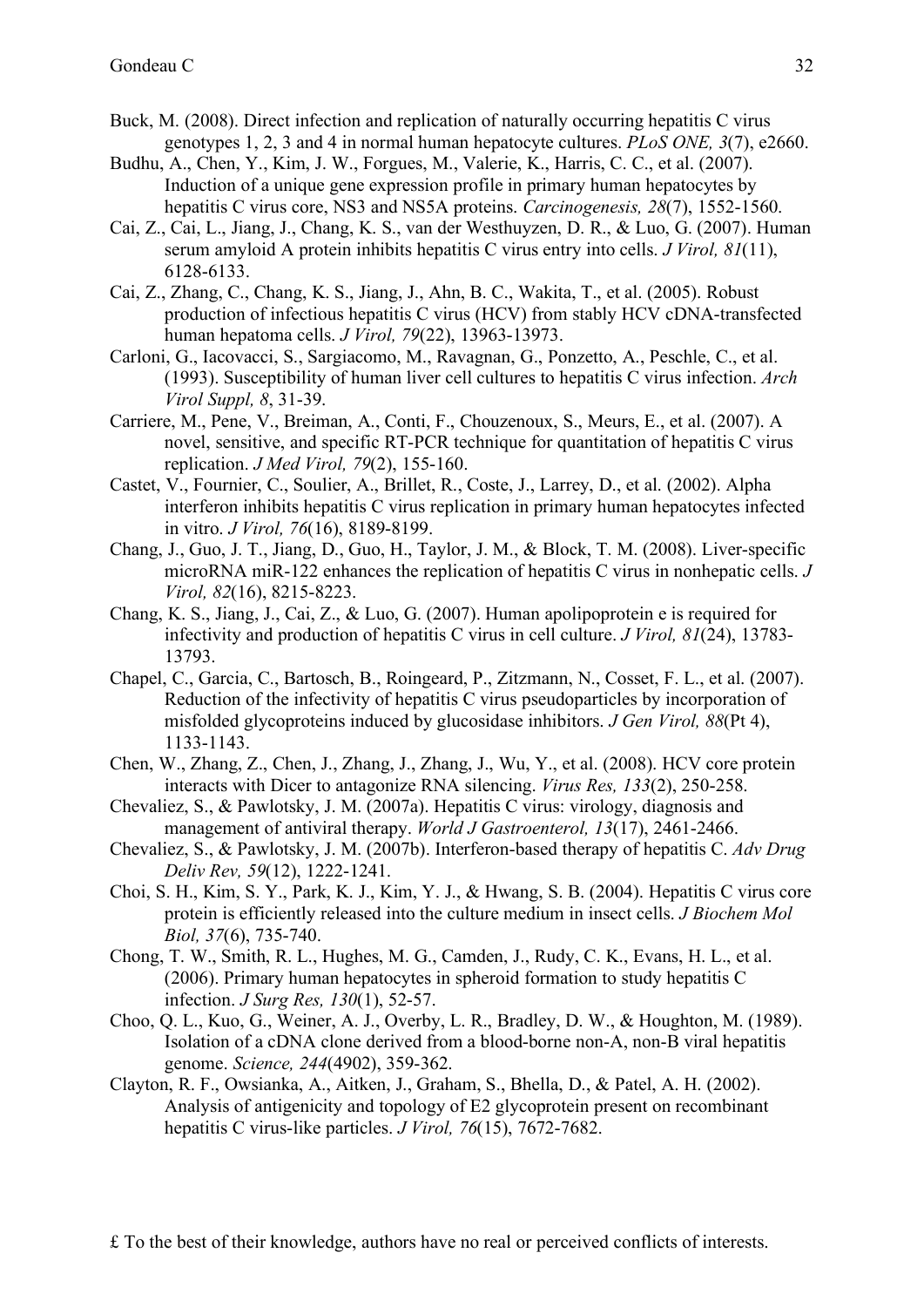- Codran, A., Royer, C., Jaeck, D., Bastien-Valle, M., Baumert, T. F., Kieny, M. P., et al. (2006). Entry of hepatitis C virus pseudotypes into primary human hepatocytes by clathrin-dependent endocytosis. *J Gen Virol, 87*(Pt 9), 2583-2593.
- Connelly, M. A., & Williams, D. L. (2004). Scavenger receptor BI: a scavenger receptor with a mission to transport high density lipoprotein lipids. *Curr Opin Lipidol, 15*(3), 287- 295.
- Cormier, E. G., Tsamis, F., Kajumo, F., Durso, R. J., Gardner, J. P., & Dragic, T. (2004). CD81 is an entry coreceptor for hepatitis C virus. *Proc Natl Acad Sci U S A, 101*(19), 7270-7274.
- Cribier, B., Schmitt, C., Bingen, A., Kirn, A., & Keller, F. (1995). In vitro infection of peripheral blood mononuclear cells by hepatitis C virus. *J Gen Virol, 76 (Pt 10)*, 2485- 2491.
- Dansako, H., Ikeda, M., & Kato, N. (2007). Limited suppression of the interferon-beta production by hepatitis C virus serine protease in cultured human hepatocytes. *Febs J, 274*(16), 4161-4176.
- Dash, S., Halim, A. B., Tsuji, H., Hiramatsu, N., & Gerber, M. A. (1997). Transfection of HepG2 cells with infectious hepatitis C virus genome. *Am J Pathol, 151*(2), 363-373.
- de Bouteiller, O., Merck, E., Hasan, U. A., Hubac, S., Benguigui, B., Trinchieri, G., et al. (2005). Recognition of double-stranded RNA by human toll-like receptor 3 and downstream receptor signaling requires multimerization and an acidic pH. *J Biol Chem, 280*(46), 38133-38145.
- De Francesco, R., & Migliaccio, G. (2005). Challenges and successes in developing new therapies for hepatitis C. *Nature, 436*(7053), 953-960.
- de Lucas, S., Bartolome, J., & Carreno, V. (2005). Hepatitis C virus core protein downregulates transcription of interferon-induced antiviral genes. *J Infect Dis, 191*(1), 93- 99.
- Deforges, S., Evlashev, A., Perret, M., Sodoyer, M., Pouzol, S., Scoazec, J. Y., et al. (2004). Expression of hepatitis C virus proteins in epithelial intestinal cells in vivo. *J Gen Virol, 85*(Pt 9), 2515-2523.
- Diaz, O., Delers, F., Maynard, M., Demignot, S., Zoulim, F., Chambaz, J., et al. (2006). Preferential association of Hepatitis C virus with apolipoprotein B48-containing lipoproteins. *J Gen Virol, 87*(Pt 10), 2983-2991.
- Dreux, M., Boson, B., Ricard-Blum, S., Molle, J., Lavillette, D., Bartosch, B., et al. (2007). The exchangeable apolipoprotein ApoC-I promotes membrane fusion of hepatitis C virus. *J Biol Chem, 282*(44), 32357-32369.
- Dreux, M., Dao Thi, V. L., Fresquet, J., Guerin, M., Julia, Z., Verney, G., et al. (2009). Receptor complementation and mutagenesis reveal SR-BI as an essential HCV entry factor and functionally imply its intra- and extra-cellular domains. *PLoS Pathog, 5*(2), e1000310.
- Dreux, M., Pietschmann, T., Granier, C., Voisset, C., Ricard-Blum, S., Mangeot, P. E., et al. (2006). High density lipoprotein inhibits hepatitis C virus-neutralizing antibodies by stimulating cell entry via activation of the scavenger receptor BI. *J Biol Chem, 281*(27), 18285-18295.
- Dubuisson, J., Helle, F., & Cocquerel, L. (2008). Early steps of the hepatitis C virus life cycle. *Cell Microbiol, 10*(4), 821-827.
- Egger, D., Wolk, B., Gosert, R., Bianchi, L., Blum, H. E., Moradpour, D., et al. (2002). Expression of hepatitis C virus proteins induces distinct membrane alterations including a candidate viral replication complex. *J Virol, 76*(12), 5974-5984.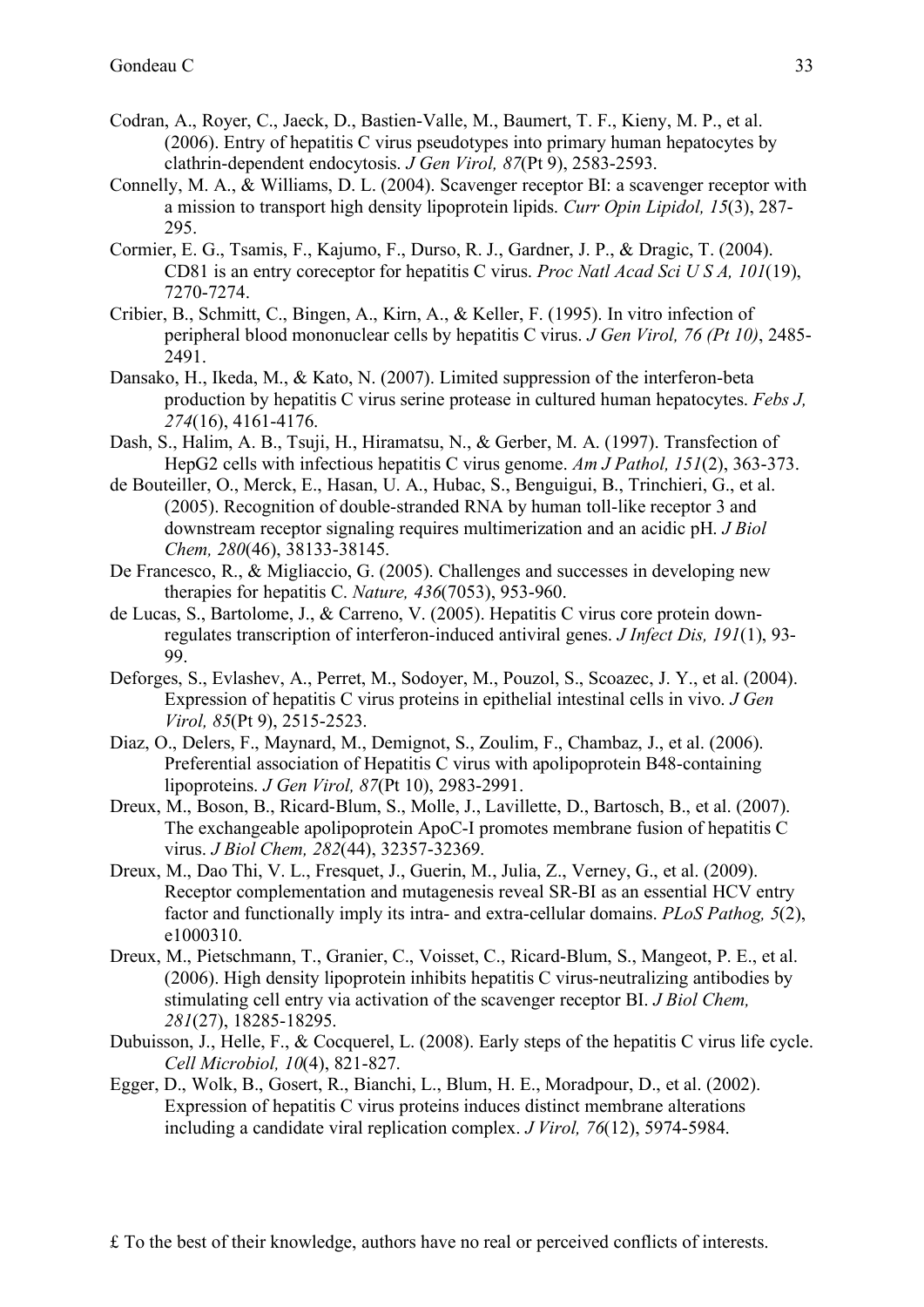- El-Farrash, M. A., Aly, H. H., Watashi, K., Hijikata, M., Egawa, H., & Shimotohno, K. (2007). In vitro infection of immortalized primary hepatocytes by HCV genotype 4a and inhibition of virus replication by cyclosporin. *Microbiol Immunol, 51*(1), 127-133.
- Elmowalid, G. A., Qiao, M., Jeong, S. H., Borg, B. B., Baumert, T. F., Sapp, R. K., et al. (2007). Immunization with hepatitis C virus-like particles results in control of hepatitis C virus infection in chimpanzees. *Proc Natl Acad Sci U S A, 104*(20), 8427-8432.
- Erickson, A. K., Seiwert, S., & Gale, M., Jr. (2008). Antiviral potency analysis and functional comparison of consensus interferon, interferon-alpha2a and pegylated interferonalpha2b against hepatitis C virus infection. *Antivir Ther, 13*(7), 851-862.
- Esau, C., Davis, S., Murray, S. F., Yu, X. X., Pandey, S. K., Pear, M., et al. (2006). miR-122 regulation of lipid metabolism revealed by in vivo antisense targeting. *Cell Metab, 3*(2), 87-98.
- Escuret, V., Martin, A., Durantel, D., Parent, R., Hantz, O., Trepo, C., et al. (2006). Novel alpha interferon (IFN-alpha) variant with improved inhibitory activity against hepatitis C virus genotype 1 replication compared to IFN-alpha2b therapy in a subgenomic replicon system. *Antimicrob Agents Chemother, 50*(12), 3984-3991.
- Evans, M. J., von Hahn, T., Tscherne, D. M., Syder, A. J., Panis, M., Wolk, B., et al. (2007). Claudin-1 is a hepatitis C virus co-receptor required for a late step in entry. *Nature, 446*(7137), 801-805.
- Ezelle, H. J., Markovic, D., & Barber, G. N. (2002). Generation of hepatitis C virus-like particles by use of a recombinant vesicular stomatitis virus vector. *J Virol, 76*(23), 12325-12334.
- Failla, C., Tomei, L., & De Francesco, R. (1995). An amino-terminal domain of the hepatitis C virus NS3 protease is essential for interaction with NS4A. *J Virol, 69*(3), 1769- 1777.
- Farci, P., Quinti, I., Farci, S., Alter, H. J., Strazzera, R., Palomba, E., et al. (2006). Evolution of hepatitis C viral quasispecies and hepatic injury in perinatally infected children followed prospectively. *Proc Natl Acad Sci U S A, 103*(22), 8475-8480.
- Farley, S. (2003). A double whammy for hep C. *Nature Reviews Drug Discovery, 2*, 419.
- Farquhar, M. J., & McKeating, J. A. (2008). Primary hepatocytes as targets for hepatitis C virus replication. *J Viral Hepat, 15*(12), 849-854.
- Fitzgerald, K. A., Rowe, D. C., Barnes, B. J., Caffrey, D. R., Visintin, A., Latz, E., et al. (2003). LPS-TLR4 signaling to IRF-3/7 and NF-kappaB involves the toll adapters TRAM and TRIF. *J Exp Med, 198*(7), 1043-1055.
- Flint, M., Thomas, J. M., Maidens, C. M., Shotton, C., Levy, S., Barclay, W. S., et al. (1999). Functional analysis of cell surface-expressed hepatitis C virus E2 glycoprotein. *J Virol, 73*(8), 6782-6790.
- Forster, C. (2008). Tight junctions and the modulation of barrier function in disease. *Histochem Cell Biol, 130*(1), 55-70.
- Fournier, C., Sureau, C., Coste, J., Ducos, J., Pageaux, G., Larrey, D., et al. (1998). In vitro infection of adult normal human hepatocytes in primary culture by hepatitis C virus. *J Gen Virol, 79 (Pt 10)*, 2367-2374.
- Foy, E., Li, K., Wang, C., Sumpter, R., Jr., Ikeda, M., Lemon, S. M., et al. (2003). Regulation of interferon regulatory factor-3 by the hepatitis C virus serine protease. *Science, 300*(5622), 1145-1148.
- Frelin, L., Brenndorfer, E. D., Ahlen, G., Weiland, M., Hultgren, C., Alheim, M., et al. (2006). The hepatitis C virus and immune evasion: non-structural 3/4A transgenic mice are resistant to lethal tumour necrosis factor alpha mediated liver disease. *Gut, 55*(10), 1475-1483.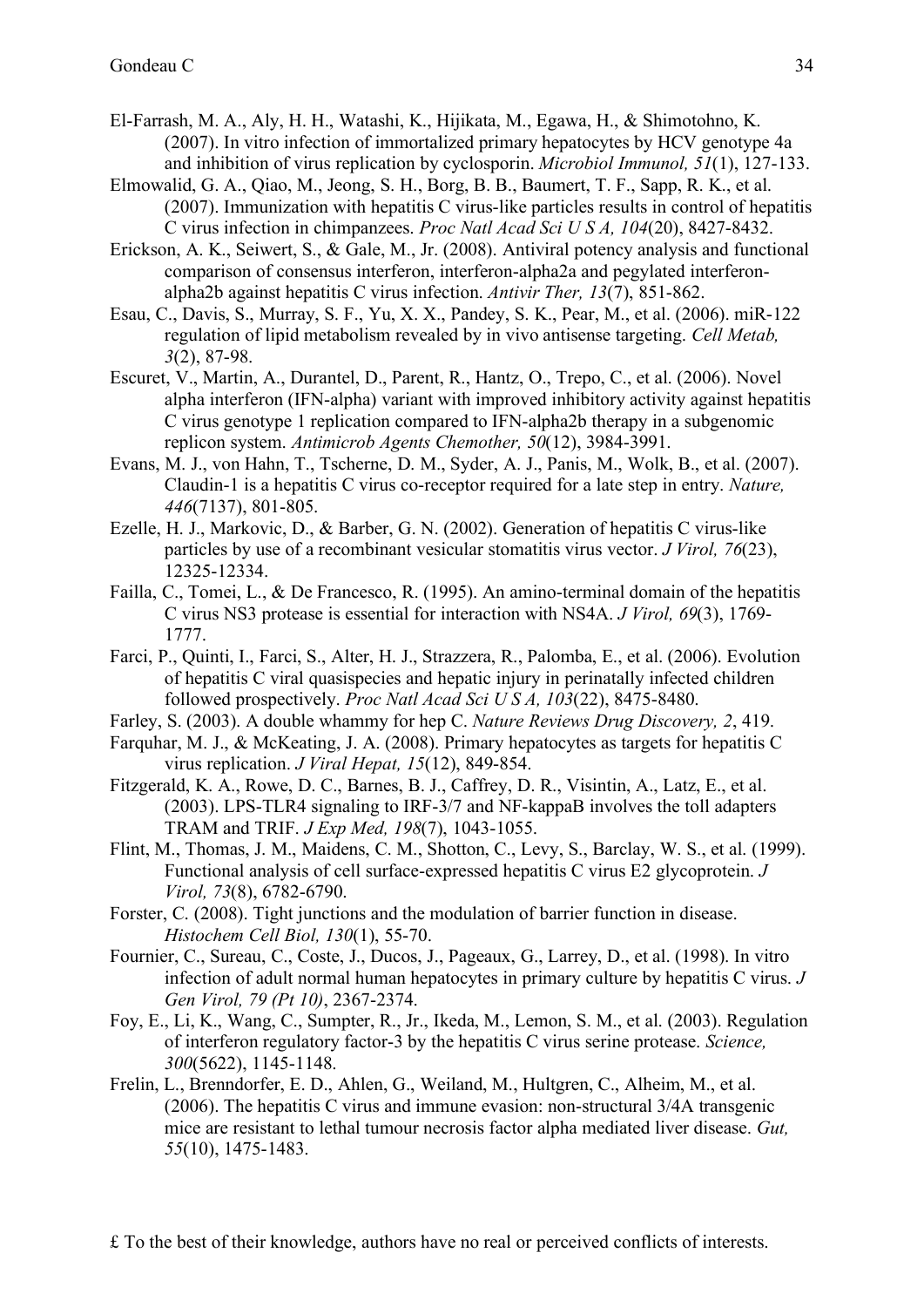- Friebe, P., Lohmann, V., Krieger, N., & Bartenschlager, R. (2001). Sequences in the 5' nontranslated region of hepatitis C virus required for RNA replication. *J Virol, 75*(24), 12047-12057.
- Furuse, M., Fujita, K., Hiiragi, T., Fujimoto, K., & Tsukita, S. (1998). Claudin-1 and -2: novel integral membrane proteins localizing at tight junctions with no sequence similarity to occludin. *J Cell Biol, 141*(7), 1539-1550.
- Gale, M., Jr., Blakely, C. M., Kwieciszewski, B., Tan, S. L., Dossett, M., Tang, N. M., et al. (1998). Control of PKR protein kinase by hepatitis C virus nonstructural 5A protein: molecular mechanisms of kinase regulation. *Mol Cell Biol, 18*(9), 5208-5218.
- Gale, M., Jr., & Foy, E. M. (2005). Evasion of intracellular host defence by hepatitis C virus. *Nature, 436*(7053), 939-945.
- Gao, L., Aizaki, H., He, J. W., & Lai, M. M. (2004). Interactions between viral nonstructural proteins and host protein hVAP-33 mediate the formation of hepatitis C virus RNA replication complex on lipid raft. *J Virol, 78*(7), 3480-3488.
- Gee, P., Chua, P. K., Gevorkyan, J., Klumpp, K., Najera, I., Swinney, D. C., et al. (2008). Essential role of the N-terminal domain in the regulation of RIG-I ATPase activity. *J Biol Chem, 283*(14), 9488-9496.
- Girard, C., Ravallec, M., Mariller, M., Bossy, J. P., Cahour, A., Lopez-Ferber, M., et al. (2004). Effect of the 5' non-translated region on self-assembly of hepatitis C virus genotype 1a structural proteins produced in insect cells. *J Gen Virol, 85*(Pt 12), 3659- 3670.
- Girard, S., Shalhoub, P., Lescure, P., Sabile, A., Misek, D. E., Hanash, S., et al. (2002). An altered cellular response to interferon and up-regulation of interleukin-8 induced by the hepatitis C viral protein NS5A uncovered by microarray analysis. *Virology, 295*(2), 272-283.
- Gomez-Lechon, M. J., Castell, J. V., & Donato, M. T. (2007). Hepatocytes--the choice to investigate drug metabolism and toxicity in man: in vitro variability as a reflection of in vivo. *Chem Biol Interact, 168*(1), 30-50.
- Gong, G. Z., Jiang, Y. F., He, Y., Lai, L. Y., Zhu, Y. H., & Su, X. S. (2004). HCV NS5A abrogates p53 protein function by interfering with p53-DNA binding. *World J Gastroenterol, 10*(15), 2223-2227.
- Gonzalez-Carmona, M. A., Schussler, S., Serwe, M., Alt, M., Ludwig, J., Sproat, B. S., et al. (2006). Hammerhead ribozymes with cleavage site specificity for NUH and NCH display significant anti-hepatitis C viral effect in vitro and in recombinant HepG2 and CCL13 cells. *J Hepatol, 44*(6), 1017-1025.
- Gosert, R., Egger, D., Lohmann, V., Bartenschlager, R., Blum, H. E., Bienz, K., et al. (2003). Identification of the hepatitis C virus RNA replication complex in Huh-7 cells harboring subgenomic replicons. *J Virol, 77*(9), 5487-5492.
- Gottwein, J. M., Scheel, T. K., Hoegh, A. M., Lademann, J. B., Eugen-Olsen, J., Lisby, G., et al. (2007). Robust hepatitis C genotype 3a cell culture releasing adapted intergenotypic 3a/2a (S52/JFH1) viruses. *Gastroenterology, 133*(5), 1614-1626.
- Grove, J., Huby, T., Stamataki, Z., Vanwolleghem, T., Meuleman, P., Farquhar, M., et al. (2007). Scavenger receptor BI and BII expression levels modulate hepatitis C virus infectivity. *J Virol, 81*(7), 3162-3169.
- Guguen-Guillouzo, C., Bourel, M., & Guillouzo, A. (1986). Human hepatocyte cultures. *Prog Liver Dis, 8*, 33-50.
- Guillouzo, A. (1998). Liver cell models in in vitro toxicology. *Environ Health Perspect, 106 Suppl 2*, 511-532.
- Guo, J. T., Bichko, V. V., & Seeger, C. (2001). Effect of alpha interferon on the hepatitis C virus replicon. *J Virol, 75*(18), 8516-8523.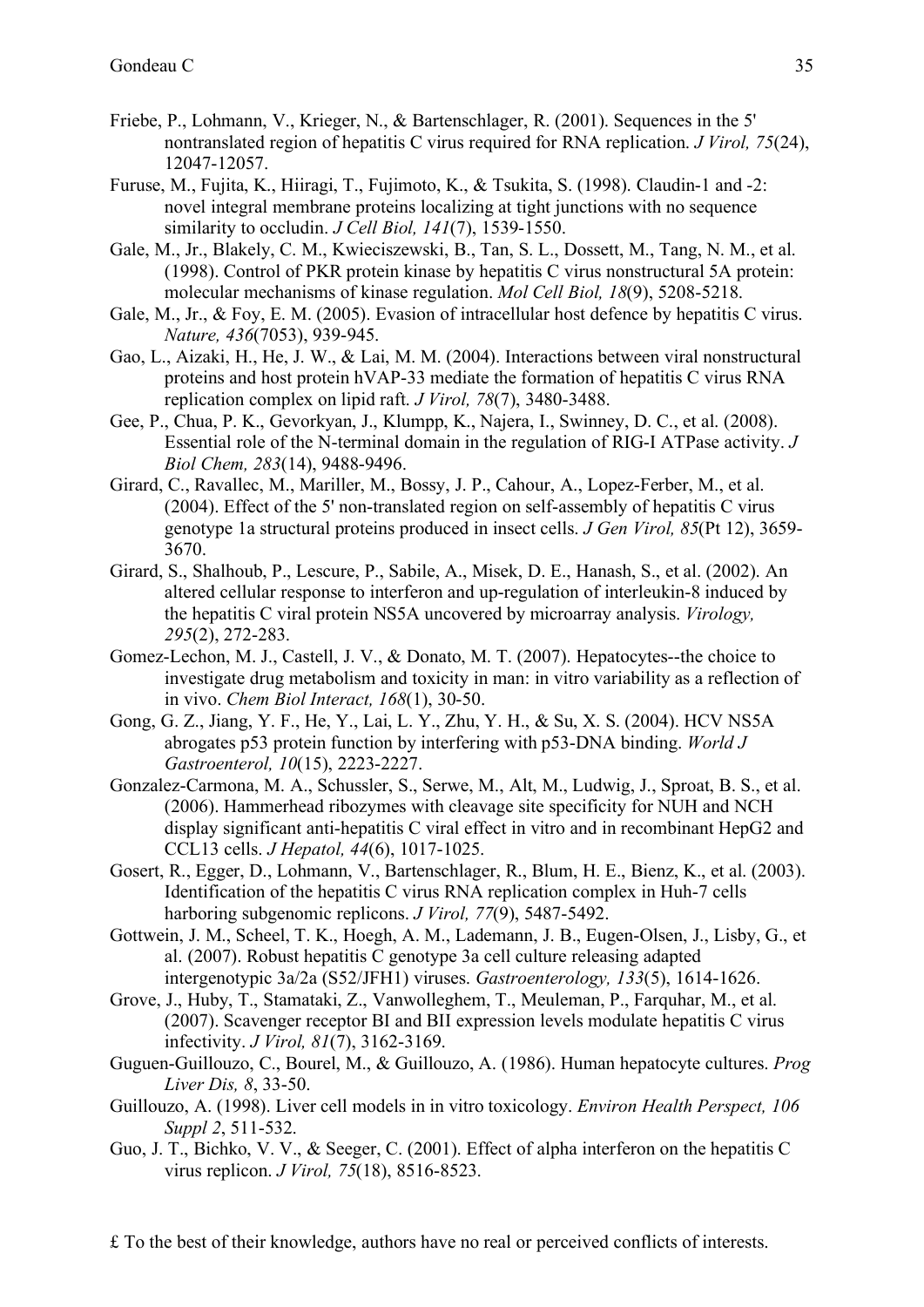- Haberstroh, A., Schnober, E. K., Zeisel, M. B., Carolla, P., Barth, H., Blum, H. E., et al. (2008). Neutralizing host responses in hepatitis C virus infection target viral entry at postbinding steps and membrane fusion. *Gastroenterology, 135*(5), 1719-1728 e1711.
- Harris, H. J., Farquhar, M. J., Mee, C. J., Davis, C., Reynolds, G. M., Jennings, A., et al. (2008). CD81 and claudin 1 coreceptor association: role in hepatitis C virus entry. *J Virol, 82*(10), 5007-5020.
- Hassan, M., Ghozlan, H., & Abdel-Kader, O. (2004). Activation of RB/E2F signaling pathway is required for the modulation of hepatitis C virus core protein-induced cell growth in liver and non-liver cells. *Cell Signal, 16*(12), 1375-1385.
- Hayashi, N., & Takehara, T. (2006). Antiviral therapy for chronic hepatitis C: past, present, and future. *J Gastroenterol, 41*(1), 17-27.
- Hazari, S., Taylor, L., Haque, S., Garry, R. F., Florman, S., Luftig, R., et al. (2007). Reduced expression of Jak-1 and Tyk-2 proteins leads to interferon resistance in hepatitis C virus replicon. *Virol J, 4*, 89.
- He, Y., King, M. S., Kempf, D. J., Lu, L., Lim, H. B., Krishnan, P., et al. (2008). Relative replication capacity and selective advantage profiles of protease inhibitor-resistant hepatitis C virus (HCV) NS3 protease mutants in the HCV genotype 1b replicon system. *Antimicrob Agents Chemother, 52*(3), 1101-1110.
- Helle, F., Wychowski, C., Vu-Dac, N., Gustafson, K. R., Voisset, C., & Dubuisson, J. (2006). Cyanovirin-N inhibits hepatitis C virus entry by binding to envelope protein glycans. *J Biol Chem, 281*(35), 25177-25183.
- Heller, T., Saito, S., Auerbach, J., Williams, T., Moreen, T. R., Jazwinski, A., et al. (2005). An in vitro model of hepatitis C virion production. *Proc Natl Acad Sci U S A, 102*(7), 2579-2583.
- Hemmes, H., Lakatos, L., Goldbach, R., Burgyan, J., & Prins, M. (2007). The NS3 protein of Rice hoja blanca tenuivirus suppresses RNA silencing in plant and insect hosts by efficiently binding both siRNAs and miRNAs. *Rna, 13*(7), 1079-1089.
- Henke, J. I., Goergen, D., Zheng, J., Song, Y., Schuttler, C. G., Fehr, C., et al. (2008). microRNA-122 stimulates translation of hepatitis C virus RNA. *Embo J, 27*(24), 3300-3310.
- Henry, S. D., Metselaar, H. J., Lonsdale, R. C., Kok, A., Haagmans, B. L., Tilanus, H. W., et al. (2006). Mycophenolic acid inhibits hepatitis C virus replication and acts in synergy with cyclosporin A and interferon-alpha. *Gastroenterology, 131*(5), 1452-1462.
- Henry, S. D., van der Wegen, P., Metselaar, H. J., Tilanus, H. W., Scholte, B. J., & van der Laan, L. J. (2006). Simultaneous targeting of HCV replication and viral binding with a single lentiviral vector containing multiple RNA interference expression cassettes. *Mol Ther, 14*(4), 485-493.
- Heo, T. H., Lee, S. M., Bartosch, B., Cosset, F. L., & Kang, C. Y. (2006). Hepatitis C virus E2 links soluble human CD81 and SR-B1 protein. *Virus Res, 121*(1), 58-64.
- Herlihy, K. J., Graham, J. P., Kumpf, R., Patick, A. K., Duggal, R., & Shi, S. T. (2008). Development of intergenotypic chimeric replicons to determine the broad-spectrum antiviral activities of hepatitis C virus polymerase inhibitors. *Antimicrob Agents Chemother, 52*(10), 3523-3531.
- Hernandez-Santiago, B. I., Beltran, T., Stuyver, L., Chu, C. K., & Schinazi, R. F. (2004). Metabolism of the anti-hepatitis C virus nucleoside beta-D-N4-hydroxycytidine in different liver cells. *Antimicrob Agents Chemother, 48*(12), 4636-4642.
- Hewitt, N. J., Lechon, M. J., Houston, J. B., Hallifax, D., Brown, H. S., Maurel, P., et al. (2007). Primary hepatocytes: current understanding of the regulation of metabolic enzymes and transporter proteins, and pharmaceutical practice for the use of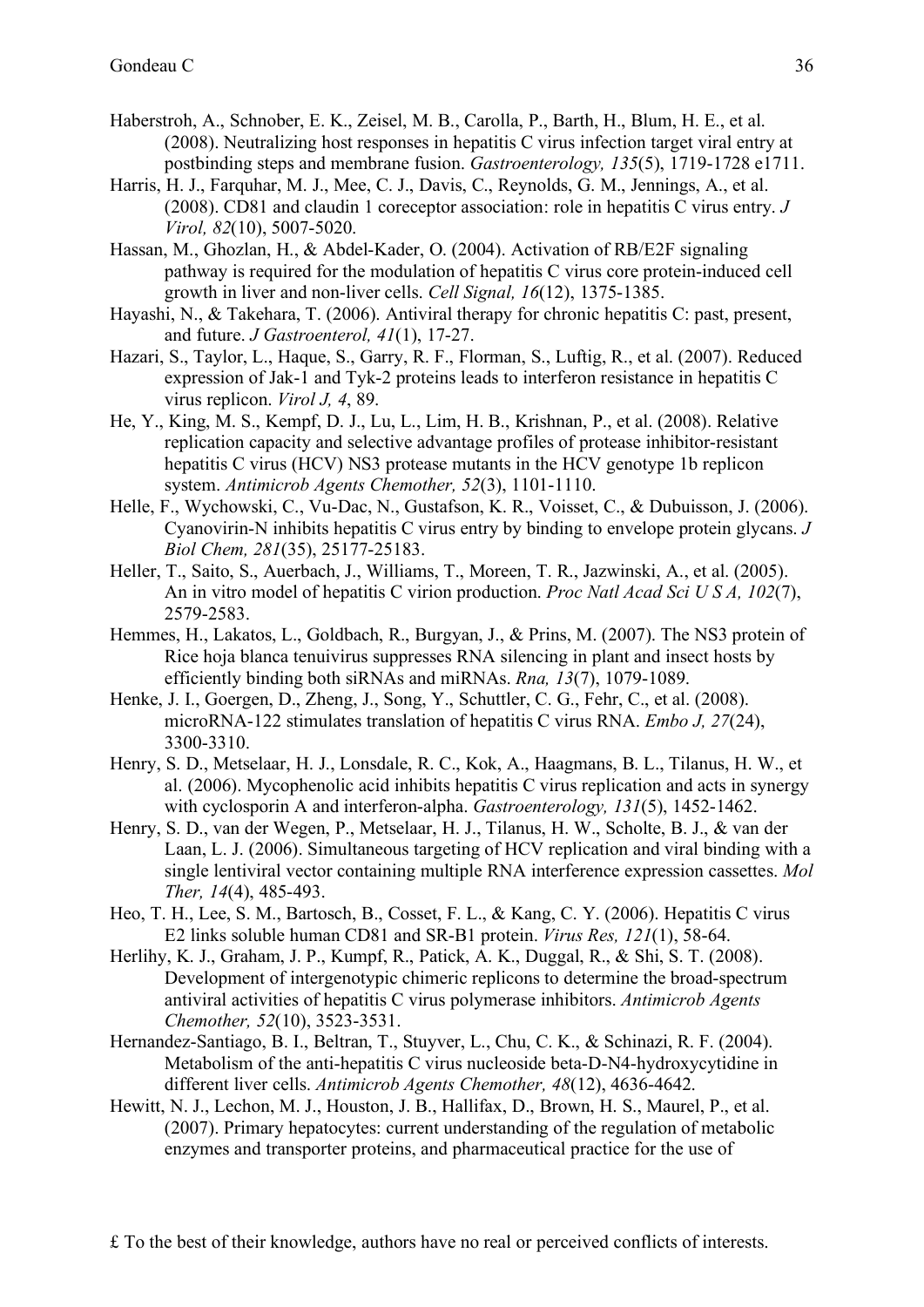hepatocytes in metabolism, enzyme induction, transporter, clearance, and hepatotoxicity studies. *Drug Metab Rev, 39*(1), 159-234.

- Hines, R. N. (2008). The ontogeny of drug metabolism enzymes and implications for adverse drug events. *Pharmacol Ther, 118*(2), 250-267.
- Hiscott, J., Lin, R., Nakhaei, P., & Paz, S. (2006). MasterCARD: a priceless link to innate immunity. *Trends Mol Med, 12*(2), 53-56.
- Horscroft, N., Lai, V. C., Cheney, W., Yao, N., Wu, J. Z., Hong, Z., et al. (2005). Replicon cell culture system as a valuable tool in antiviral drug discovery against hepatitis C virus. *Antivir Chem Chemother, 16*(1), 1-12.
- Houghton, M., Weiner, A., Han, J., Kuo, G., & Choo, Q. L. (1991). Molecular biology of the hepatitis C viruses: implications for diagnosis, development and control of viral disease. *Hepatology, 14*(2), 381-388.
- Hourioux, C., Ait-Goughoulte, M., Patient, R., Fouquenet, D., Arcanger-Doudet, F., Brand, D., et al. (2007). Core protein domains involved in hepatitis C virus-like particle assembly and budding at the endoplasmic reticulum membrane. *Cell Microbiol, 9*(4), 1014-1027.
- Hsu, M., Zhang, J., Flint, M., Logvinoff, C., Cheng-Mayer, C., Rice, C. M., et al. (2003). Hepatitis C virus glycoproteins mediate pH-dependent cell entry of pseudotyped retroviral particles. *Proc Natl Acad Sci U S A, 100*(12), 7271-7276.
- Huang, H., Sun, F., Owen, D. M., Li, W., Chen, Y., Gale, M., Jr., et al. (2007). Hepatitis C virus production by human hepatocytes dependent on assembly and secretion of very low-density lipoproteins. *Proc Natl Acad Sci U S A, 104*(14), 5848-5853.
- Huang, P., Goff, D. A., Huang, Q., Martinez, A., Xu, X., Crowder, S., et al. (2008). Discovery and characterization of substituted diphenyl heterocyclic compounds as potent and s elective inhibitors of hepatitis C virus replication. *Antimicrob Agents Chemother, 52*(4), 1419-1429.
- Iacovacci, S., Manzin, A., Barca, S., Sargiacomo, M., Serafino, A., Valli, M. B., et al. (1997). Molecular characterization and dynamics of hepatitis C virus replication in human fetal hepatocytes infected in vitro. *Hepatology, 26*(5), 1328-1337.
- Ikeda, M., Abe, K., Dansako, H., Nakamura, T., Naka, K., & Kato, N. (2005). Efficient replication of a full-length hepatitis C virus genome, strain O, in cell culture, and development of a luciferase reporter system. *Biochem Biophys Res Commun, 329*(4), 1350-1359.
- Ikeda, M., & Kato, N. (2007). Modulation of host metabolism as a target of new antivirals. *Adv Drug Deliv Rev, 59*(12), 1277-1289.
- Ikeda, M., Sugiyama, K., Mizutani, T., Tanaka, T., Tanaka, K., Sekihara, H., et al. (1998). Human hepatocyte clonal cell lines that support persistent replication of hepatitis C virus. *Virus Res, 56*(2), 157-167.
- Ito, T., Mukaigawa, J., Zuo, J., Hirabayashi, Y., Mitamura, K., & Yasui, K. (1996). Cultivation of hepatitis C virus in primary hepatocyte culture from patients with chronic hepatitis C results in release of high titre infectious virus. *J Gen Virol, 77 (Pt 5)*, 1043-1054.
- Jarczak, D., Korf, M., Beger, C., Manns, M. P., & Kruger, M. (2005). Hairpin ribozymes in combination with siRNAs against highly conserved hepatitis C virus sequence inhibit RNA replication and protein translation from hepatitis C virus subgenomic replicons. *Febs J, 272*(22), 5910-5922.
- Jeong, S. H., Qiao, M., Nascimbeni, M., Hu, Z., Rehermann, B., Murthy, K., et al. (2004). Immunization with hepatitis C virus-like particles induces humoral and cellular immune responses in nonhuman primates. *J Virol, 78*(13), 6995-7003.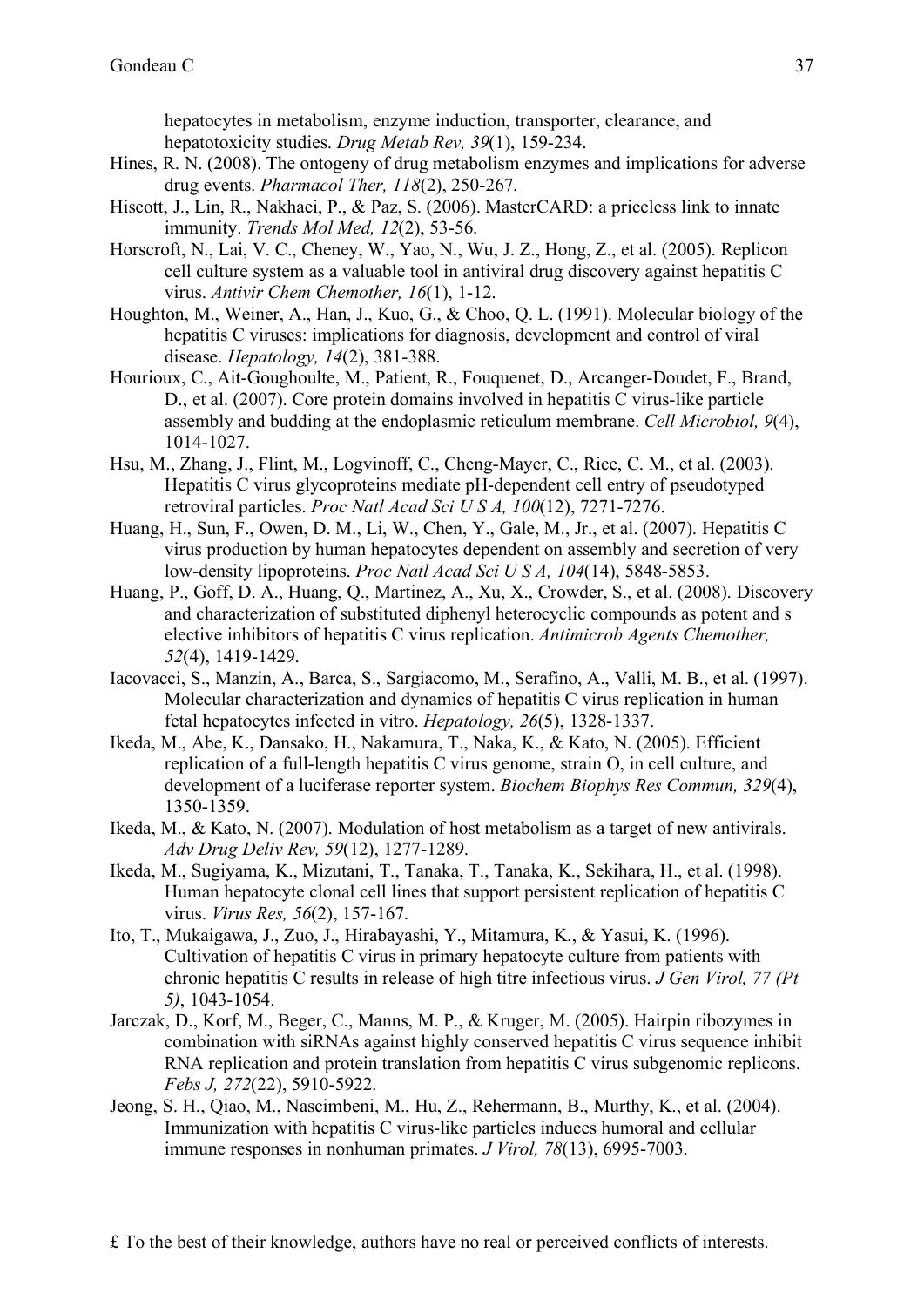- Ji, J., Glaser, A., Wernli, M., Berke, J. M., Moradpour, D., & Erb, P. (2008). Suppression of short interfering RNA-mediated gene silencing by the structural proteins of hepatitis C virus. *J Gen Virol, 89*(Pt 11), 2761-2766.
- Jiang, D., Guo, H., Xu, C., Chang, J., Gu, B., Wang, L., et al. (2008). Identification of three interferon-inducible cellular enzymes that inhibit the replication of hepatitis C virus. *J Virol, 82*(4), 1665-1678.
- Johnsen, I. B., Nguyen, T. T., Ringdal, M., Tryggestad, A. M., Bakke, O., Lien, E., et al. (2006). Toll-like receptor 3 associates with c-Src tyrosine kinase on endosomes to initiate antiviral signaling. *Embo J, 25*(14), 3335-3346.
- Jopling, C. L., Norman, K. L., & Sarnow, P. (2006). Positive and negative modulation of viral and cellular mRNAs by liver-specific microRNA miR-122. *Cold Spring Harb Symp Quant Biol, 71*, 369-376.
- Jopling, C. L., Schutz, S., & Sarnow, P. (2008). Position-dependent function for a tandem microRNA miR-122-binding site located in the hepatitis C virus RNA genome. *Cell Host Microbe, 4*(1), 77-85.
- Jopling, C. L., Yi, M., Lancaster, A. M., Lemon, S. M., & Sarnow, P. (2005). Modulation of hepatitis C virus RNA abundance by a liver-specific MicroRNA. *Science, 309*(5740), 1577-1581.
- Jover, R., Bort, R., Gomez-Lechon, M. J., & Castell, J. V. (1998). Re-expression of C/EBP alpha induces CYP2B6, CYP2C9 and CYP2D6 genes in HepG2 cells. *FEBS Lett, 431*(2), 227-230.
- Kanda, T., Basu, A., Steele, R., Wakita, T., Ryerse, J. S., Ray, R., et al. (2006). Generation of infectious hepatitis C virus in immortalized human hepatocytes. *J Virol, 80*(9), 4633- 4639.
- Kanda, T., Steele, R., Ray, R., & Ray, R. B. (2007). Hepatitis C virus infection induces the beta interferon signaling pathway in immortalized human hepatocytes. *J Virol, 81*(22), 12375-12381.
- Kanto, T., Hayashi, N., Takehara, T., Hagiwara, H., Mita, E., Naito, M., et al. (1995). Density analysis of hepatitis C virus particle population in the circulation of infected hosts: implications for virus neutralization or persistence. *J Hepatol, 22*(4), 440-448.
- Kapadia, S. B., Barth, H., Baumert, T., McKeating, J. A., & Chisari, F. V. (2007). Initiation of hepatitis C virus infection is dependent on cholesterol and cooperativity between CD81 and scavenger receptor B type I. *J Virol, 81*(1), 374-383.
- Kapadia, S. B., & Chisari, F. V. (2005). Hepatitis C virus RNA replication is regulated by host geranylgeranylation and fatty acids. *Proc Natl Acad Sci U S A, 102*(7), 2561- 2566.
- Kato, T., Date, T., Miyamoto, M., Furusaka, A., Tokushige, K., Mizokami, M., et al. (2003). Efficient replication of the genotype 2a hepatitis C virus subgenomic replicon. *Gastroenterology, 125*(6), 1808-1817.
- Kato, T., Matsumura, T., Heller, T., Saito, S., Sapp, R. K., Murthy, K., et al. (2007). Production of infectious hepatitis C virus of various genotypes in cell cultures. *J Virol, 81*(9), 4405-4411.
- Keskinen, P., Nyqvist, M., Sareneva, T., Pirhonen, J., Melen, K., & Julkunen, I. (1999). Impaired antiviral response in human hepatoma cells. *Virology, 263*(2), 364-375.
- Khabar, K. S., Al-Zoghaibi, F., Al-Ahdal, M. N., Murayama, T., Dhalla, M., Mukaida, N., et al. (1997). The alpha chemokine, interleukin 8, inhibits the antiviral action of interferon alpha. *J Exp Med, 186*(7), 1077-1085.
- Kim, S. S., Peng, L. F., Lin, W., Choe, W. H., Sakamoto, N., Kato, N., et al. (2007). A cellbased, high-throughput screen for small molecule regulators of hepatitis C virus replication. *Gastroenterology, 132*(1), 311-320.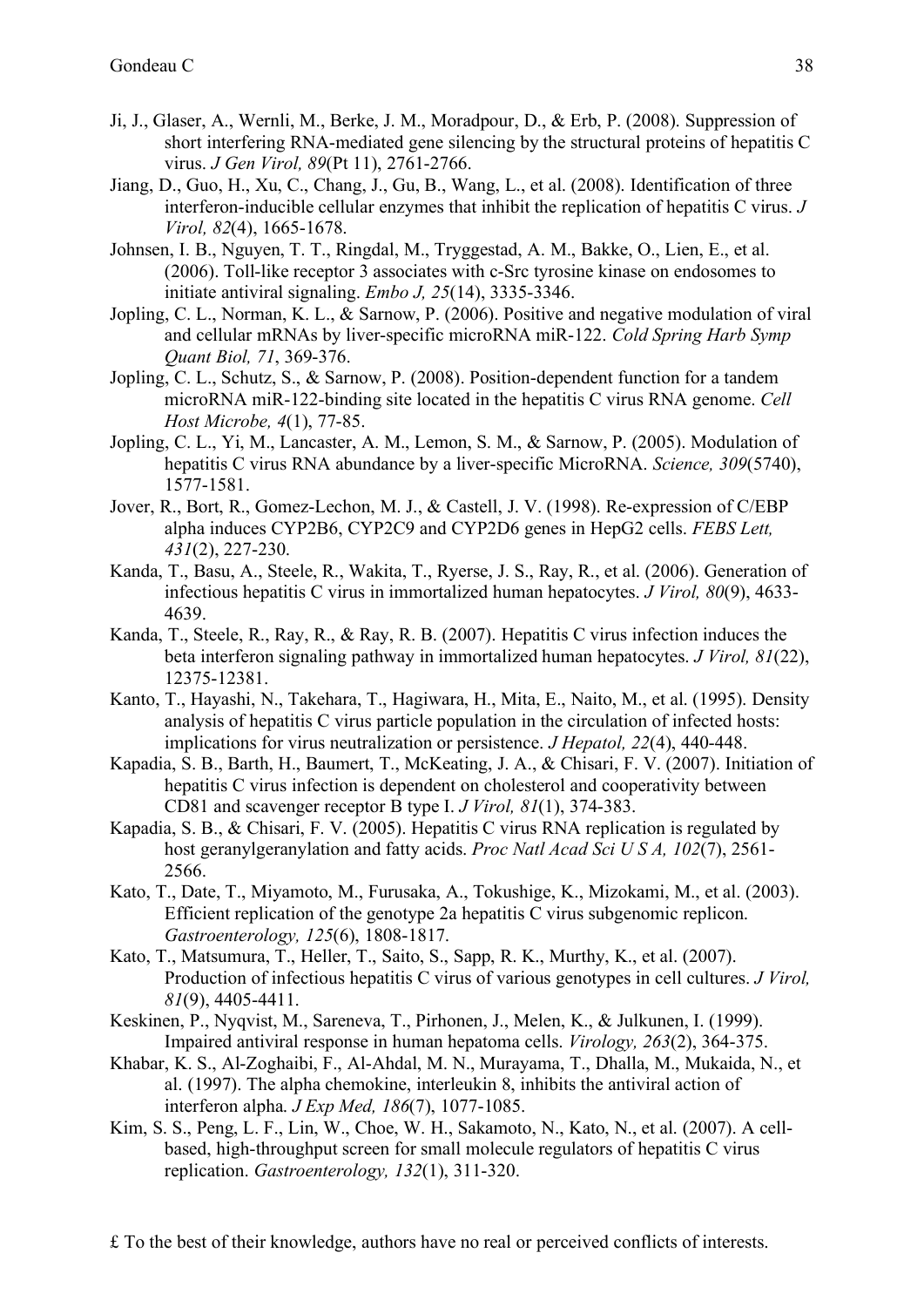- Klumpp, K., Kalayanov, G., Ma, H., Le Pogam, S., Leveque, V., Jiang, W. R., et al. (2008). 2'-deoxy-4'-azido nucleoside analogs are highly potent inhibitors of hepatitis C virus replication despite the lack of 2'-alpha-hydroxyl groups. *J Biol Chem, 283*(4), 2167- 2175.
- Kolykhalov, A. A., Mihalik, K., Feinstone, S. M., & Rice, C. M. (2000). Hepatitis C virusencoded enzymatic activities and conserved RNA elements in the 3' nontranslated region are essential for virus replication in vivo. *J Virol, 74*(4), 2046-2051.
- Korf, M., Meyer, A., Jarczak, D., Beger, C., Manns, M. P., & Kruger, M. (2007). Inhibition of HCV subgenomic replicons by siRNAs derived from plasmids with opposing U6 and H1 promoters. *J Viral Hepat, 14*(2), 122-132.
- Koutsoudakis, G., Herrmann, E., Kallis, S., Bartenschlager, R., & Pietschmann, T. (2007). The level of CD81 cell surface expression is a key determinant for productive entry of hepatitis C virus into host cells. *J Virol, 81*(2), 588-598.
- Kravchenko, V. V., Mathison, J. C., Schwamborn, K., Mercurio, F., & Ulevitch, R. J. (2003). IKKi/IKKepsilon plays a key role in integrating signals induced by pro-inflammatory stimuli. *J Biol Chem, 278*(29), 26612-26619.
- Krieger, M. (2001). Scavenger receptor class B type I is a multiligand HDL receptor that influences diverse physiologic systems. *J Clin Invest, 108*(6), 793-797.
- Krieger, N., Lohmann, V., & Bartenschlager, R. (2001). Enhancement of hepatitis C virus RNA replication by cell culture-adaptive mutations. *J Virol, 75*(10), 4614-4624.
- Lagging, L. M., Meyer, K., Owens, R. J., & Ray, R. (1998). Functional role of hepatitis C virus chimeric glycoproteins in the infectivity of pseudotyped virus. *J Virol, 72*(5), 3539-3546.
- Lamarre, D., Anderson, P. C., Bailey, M., Beaulieu, P., Bolger, G., Bonneau, P., et al. (2003). An NS3 protease inhibitor with antiviral effects in humans infected with hepatitis C virus. *Nature, 426*(6963), 186-189.
- Lanford, R. E., Guerra, B., Lee, H., Averett, D. R., Pfeiffer, B., Chavez, D., et al. (2003). Antiviral effect and virus-host interactions in response to alpha interferon, gamma interferon, poly(i)-poly(c), tumor necrosis factor alpha, and ribavirin in hepatitis C virus subgenomic replicons. *J Virol, 77*(2), 1092-1104.
- Lavie, M., Goffard, A., & Dubuisson, J. (2007). Assembly of a functional HCV glycoprotein heterodimer. *Curr Issues Mol Biol, 9*(2), 71-86.
- Lavie, M., Voisset, C., Vu-Dac, N., Zurawski, V., Duverlie, G., Wychowski, C., et al. (2006). Serum amyloid A has antiviral activity against hepatitis C virus by inhibiting virus entry in a cell culture system. *Hepatology, 44*(6), 1626-1634.
- Lavillette, D., Morice, Y., Germanidis, G., Donot, P., Soulier, A., Pagkalos, E., et al. (2005). Human serum facilitates hepatitis C virus infection, and neutralizing responses inversely correlate with viral replication kinetics at the acute phase of hepatitis C virus infection. *J Virol, 79*(10), 6023-6034.
- Lavillette, D., Tarr, A. W., Voisset, C., Donot, P., Bartosch, B., Bain, C., et al. (2005a). Characterization of host-range and cell entry properties of the major genotypes and subtypes of hepatitis C virus. *Hepatology, 41*(2), 265-274.
- Lazaro, C. A., Chang, M., Tang, W., Campbell, J., Sullivan, D. G., Gretch, D. R., et al. (2007). Hepatitis C virus replication in transfected and serum-infected cultured human fetal hepatocytes. *Am J Pathol, 170*(2), 478-489.
- Le Guillou-Guillemette, H., Vallet, S., Gaudy-Graffin, C., Payan, C., Pivert, A., Goudeau, A., et al. (2007). Genetic diversity of the hepatitis C virus: impact and issues in the antiviral therapy. *World J Gastroenterol, 13*(17), 2416-2426.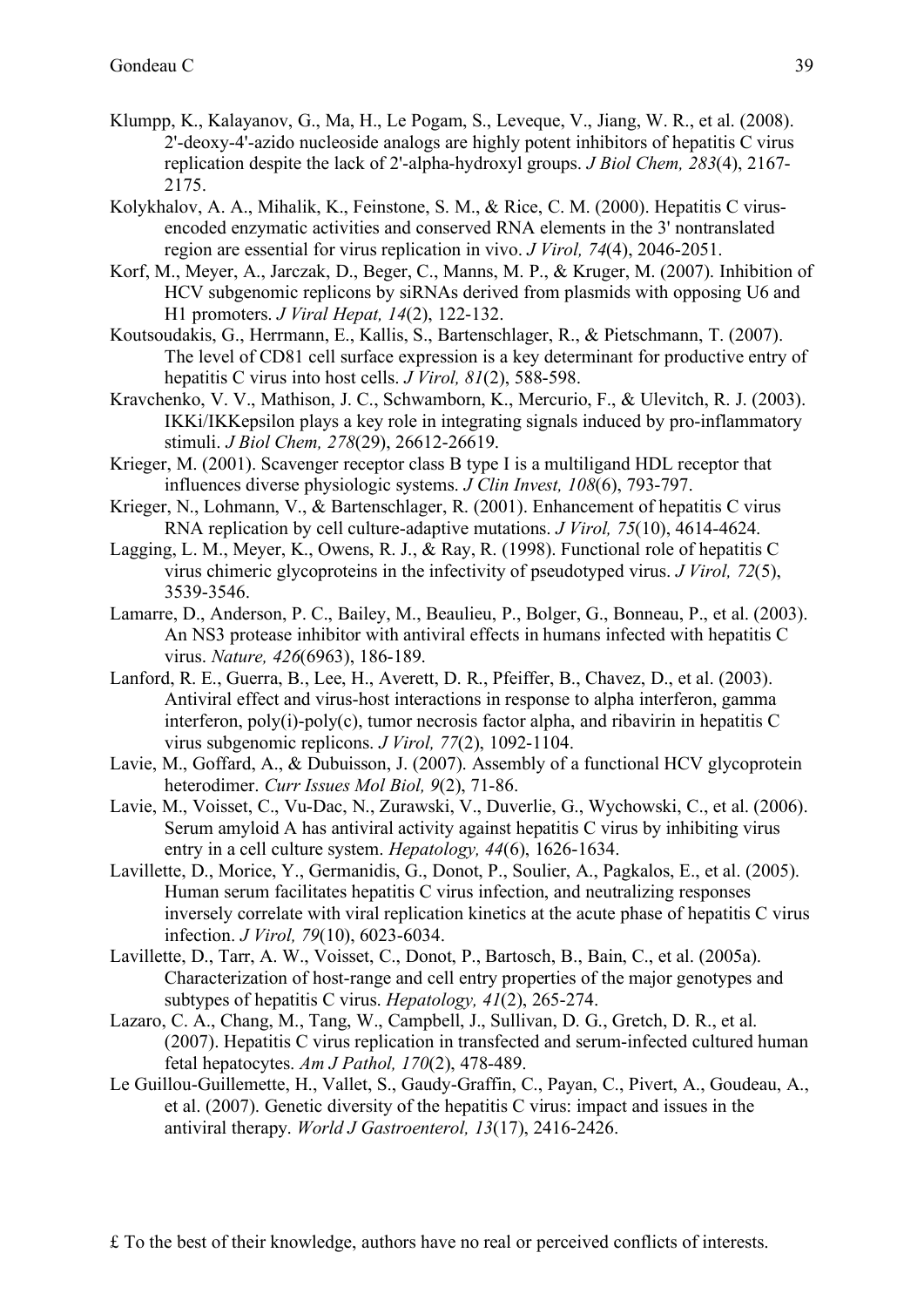- Lee, H. Y., Yum, J. H., Rho, Y. K., Oh, S. J., Choi, H. S., Chang, H. B., et al. (2007). Inhibition of HCV replicon cell growth by 2-arylbenzofuran derivatives isolated from Mori Cortex Radicis. *Planta Med, 73*(14), 1481-1485.
- Lee, S. H., Kim, Y. K., Kim, C. S., Seol, S. K., Kim, J., Cho, S., et al. (2005). E2 of hepatitis C virus inhibits apoptosis. *J Immunol, 175*(12), 8226-8235.
- Lerat, H., Berby, F., Trabaud, M. A., Vidalin, O., Major, M., Trepo, C., et al. (1996). Specific detection of hepatitis C virus minus strand RNA in hematopoietic cells. *J Clin Invest, 97*(3), 845-851.
- Leu, G. Z., Lin, T. Y., & Hsu, J. T. (2004). Anti-HCV activities of selective polyunsaturated fatty acids. *Biochem Biophys Res Commun, 318*(1), 275-280.
- Li, K., Chen, Z., Kato, N., Gale, M., Jr., & Lemon, S. M. (2005). Distinct poly(I-C) and virusactivated signaling pathways leading to interferon-beta production in hepatocytes. *J Biol Chem, 280*(17), 16739-16747.
- Li, K., Foy, E., Ferreon, J. C., Nakamura, M., Ferreon, A. C., Ikeda, M., et al. (2005). Immune evasion by hepatitis C virus NS3/4A protease-mediated cleavage of the Tolllike receptor 3 adaptor protein TRIF. *Proc Natl Acad Sci U S A, 102*(8), 2992-2997.
- Liang, Y., Ishida, H., Lenz, O., Lin, T. I., Nyanguile, O., Simmen, K., et al. (2008). Antiviral suppression vs restoration of RIG-I signaling by hepatitis C protease and polymerase inhibitors. *Gastroenterology, 135*(5), 1710-1718 e1712.
- Lin, C., Pragai, B. M., Grakoui, A., Xu, J., & Rice, C. M. (1994). Hepatitis C virus NS3 serine proteinase: trans-cleavage requirements and processing kinetics. *J Virol, 68*(12), 8147-8157.
- Lin, R., Yang, L., Nakhaei, P., Sun, Q., Sharif-Askari, E., Julkunen, I., et al. (2006). Negative regulation of the retinoic acid-inducible gene I-induced antiviral state by the ubiquitinediting protein A20. *J Biol Chem, 281*(4), 2095-2103.
- Lindenbach, B. D., Evans, M. J., Syder, A. J., Wolk, B., Tellinghuisen, T. L., Liu, C. C., et al. (2005). Complete replication of hepatitis C virus in cell culture. *Science, 309*(5734), 623-626.
- Lindenbach, B. D., Meuleman, P., Ploss, A., Vanwolleghem, T., Syder, A. J., McKeating, J. A., et al. (2006). Cell culture-grown hepatitis C virus is infectious in vivo and can be recultured in vitro. *Proc Natl Acad Sci U S A, 103*(10), 3805-3809.
- Liu, S., Yang, W., Shen, L., Turner, J. R., Coyne, C. B., & Wang, T. (2009). Tight junction proteins claudin-1 and occludin control hepatitis C virus entry and are downregulated during infection to prevent superinfection. *J Virol, 83*(4), 2011-2014.
- Lohmann, V., Hoffmann, S., Herian, U., Penin, F., & Bartenschlager, R. (2003). Viral and cellular determinants of hepatitis C virus RNA replication in cell culture. *J Virol, 77*(5), 3007-3019.
- Lohmann, V., Korner, F., Dobierzewska, A., & Bartenschlager, R. (2001). Mutations in hepatitis C virus RNAs conferring cell culture adaptation. *J Virol, 75*(3), 1437-1449.
- Lohmann, V., Korner, F., Koch, J., Herian, U., Theilmann, L., & Bartenschlager, R. (1999). Replication of subgenomic hepatitis C virus RNAs in a hepatoma cell line. *Science, 285*(5424), 110-113.
- Loriot, M. A., Bronowicki, J. P., Lagorce, D., Lakehal, F., Persico, T., Barba, G., et al. (1999). Permissiveness of human biliary epithelial cells to infection by hepatitis C virus. *Hepatology, 29*(5), 1587-1595.
- Ma, H., Jiang, W. R., Robledo, N., Leveque, V., Ali, S., Lara-Jaime, T., et al. (2007). Characterization of the metabolic activation of hepatitis C virus nucleoside inhibitor beta-D-2'-Deoxy-2'-fluoro-2'-C-methylcytidine (PSI-6130) and identification of a novel active 5'-triphosphate species. *J Biol Chem, 282*(41), 29812-29820.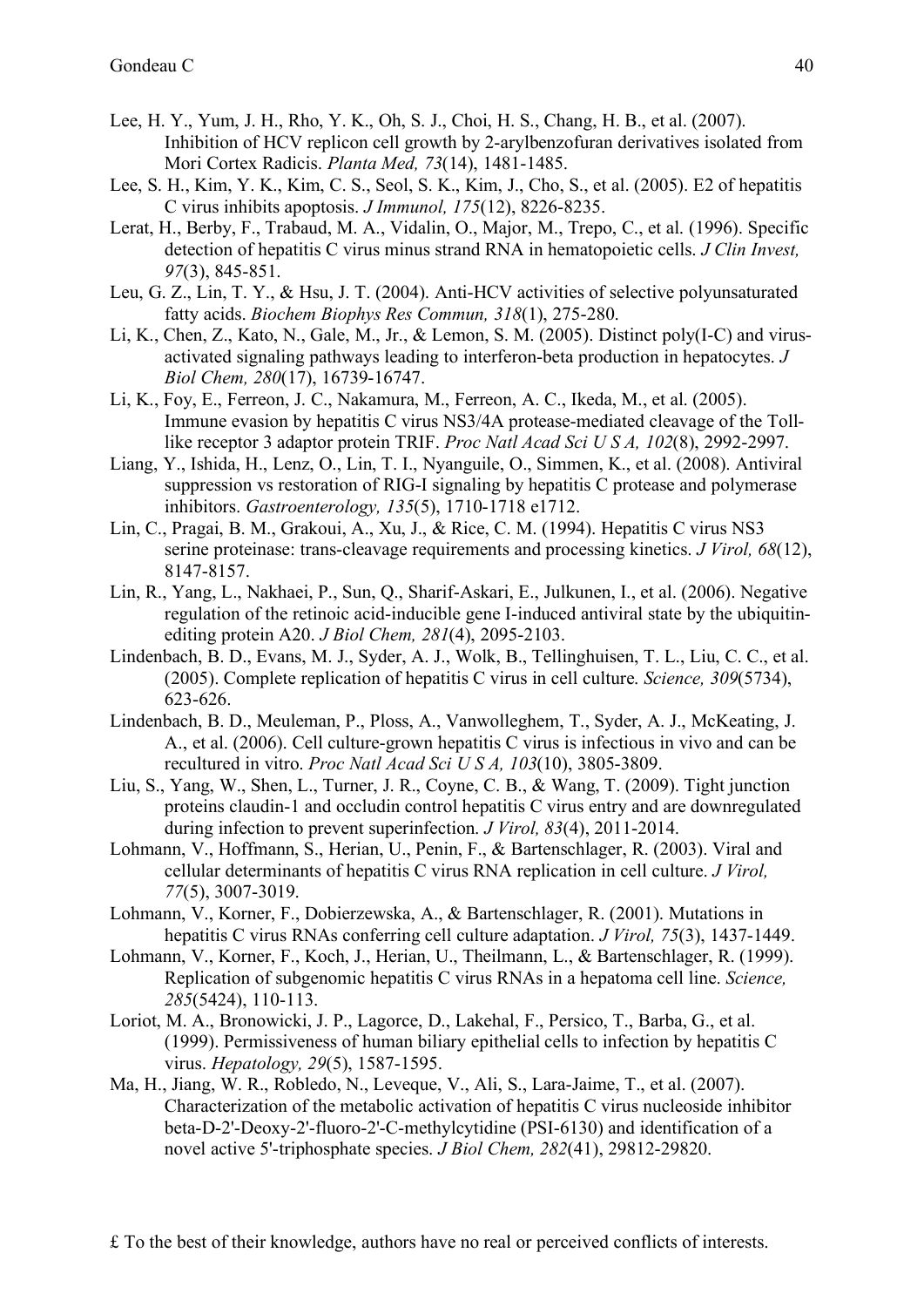- Maillard, P., Huby, T., Andreo, U., Moreau, M., Chapman, J., & Budkowska, A. (2006). The interaction of natural hepatitis C virus with human scavenger receptor SR-BI/Cla1 is mediated by ApoB-containing lipoproteins. *Faseb J, 20*(6), 735-737.
- Majumder, M., Ghosh, A. K., Steele, R., Zhou, X. Y., Phillips, N. J., Ray, R., et al. (2002). Hepatitis C virus NS5A protein impairs TNF-mediated hepatic apoptosis, but not by an anti-FAS antibody, in transgenic mice. *Virology, 294*(1), 94-105.
- Martell, M., Esteban, J. I., Quer, J., Genesca, J., Weiner, A., Esteban, R., et al. (1992). Hepatitis C virus (HCV) circulates as a population of different but closely related genomes: quasispecies nature of HCV genome distribution. *J Virol, 66*(5), 3225-3229.
- Masaki, T., Suzuki, R., Murakami, K., Aizaki, H., Ishii, K., Murayama, A., et al. (2008). Interaction of hepatitis C virus nonstructural protein 5A with core protein is critical for the production of infectious virus particles. *J Virol, 82*(16), 7964-7976.
- Matsui, K., Kumagai, Y., Kato, H., Sato, S., Kawagoe, T., Uematsu, S., et al. (2006). Cutting edge: Role of TANK-binding kinase 1 and inducible IkappaB kinase in IFN responses against viruses in innate immune cells. *J Immunol, 177*(9), 5785-5789.
- Matsumoto, M., Hwang, S. B., Jeng, K. S., Zhu, N., & Lai, M. M. (1996). Homotypic interaction and multimerization of hepatitis C virus core protein. *Virology, 218*(1), 43- 51.
- Matsumoto, M., & Seya, T. (2008). TLR3: interferon induction by double-stranded RNA including poly(I:C). *Adv Drug Deliv Rev, 60*(7), 805-812.
- Matsuura, Y., Tani, H., Suzuki, K., Kimura-Someya, T., Suzuki, R., Aizaki, H., et al. (2001). Characterization of pseudotype VSV possessing HCV envelope proteins. *Virology, 286*(2), 263-275.
- McKeating, J. A., Zhang, L. Q., Logvinoff, C., Flint, M., Zhang, J., Yu, J., et al. (2004). Diverse hepatitis C virus glycoproteins mediate viral infection in a CD81-dependent manner. *J Virol, 78*(16), 8496-8505.
- Mee, C. J., Grove, J., Harris, H. J., Hu, K., Balfe, P., & McKeating, J. A. (2008). Effect of cell polarization on hepatitis C virus entry. *J Virol, 82*(1), 461-470.
- Meertens, L., Bertaux, C., Cukierman, L., Cormier, E., Lavillette, D., Cosset, F. L., et al. (2008). The tight junction proteins claudin-1, -6, and -9 are entry cofactors for hepatitis C virus. *J Virol, 82*(7), 3555-3560.
- Meertens, L., Bertaux, C., & Dragic, T. (2006). Hepatitis C virus entry requires a critical postinternalization step and delivery to early endosomes via clathrin-coated vesicles. *J Virol, 80*(23), 11571-11578.
- Meuleman, P., Hesselgesser, J., Paulson, M., Vanwolleghem, T., Desombere, I., Reiser, H., et al. (2008). Anti-CD81 antibodies can prevent a hepatitis C virus infection in vivo. *Hepatology, 48*(6), 1761-1768.
- Meunier, J. C., Engle, R. E., Faulk, K., Zhao, M., Bartosch, B., Alter, H., et al. (2005). Evidence for cross-genotype neutralization of hepatitis C virus pseudo-particles and enhancement of infectivity by apolipoprotein C1. *Proc Natl Acad Sci U S A, 102*(12), 4560-4565.
- Meunier, J. C., Russell, R. S., Engle, R. E., Faulk, K. N., Purcell, R. H., & Emerson, S. U. (2008). Apolipoprotein c1 association with hepatitis C virus. *J Virol, 82*(19), 9647- 9656.
- Meurs, E. F., & Breiman, A. (2007). The interferon inducing pathways and the hepatitis C virus. *World J Gastroenterol, 13*(17), 2446-2454.
- Meylan, E., Curran, J., Hofmann, K., Moradpour, D., Binder, M., Bartenschlager, R., et al. (2005). Cardif is an adaptor protein in the RIG-I antiviral pathway and is targeted by hepatitis C virus. *Nature, 437*(7062), 1167-1172.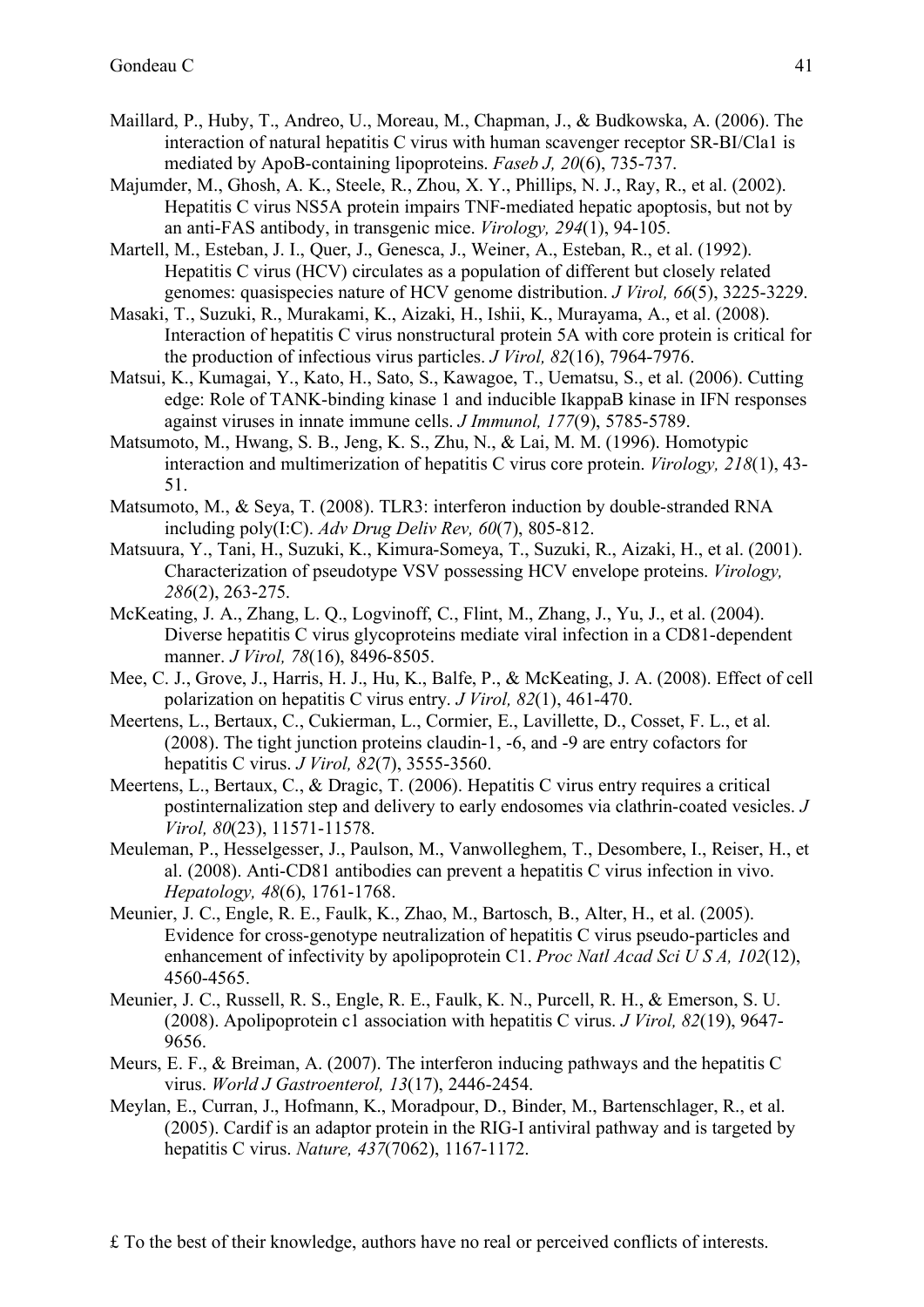- Miyamoto, H., Okamoto, H., Sato, K., Tanaka, T., & Mishiro, S. (1992). Extraordinarily low density of hepatitis C virus estimated by sucrose density gradient centrifugation and the polymerase chain reaction. *J Gen Virol, 73 (Pt 3)*, 715-718.
- Molina, S., Castet, V., Fournier-Wirth, C., Pichard-Garcia, L., Avner, R., Harats, D., et al. (2007). The low-density lipoprotein receptor plays a role in the infection of primary human hepatocytes by hepatitis C virus. *J Hepatol, 46*(3), 411-419.
- Molina, S., Castet, V., Pichard-Garcia, L., Wychowski, C., Meurs, E., Pascussi, J. M., et al. (2008). Serum-derived hepatitis C virus infection of primary human hepatocytes is tetraspanin CD81 dependent. *J Virol, 82*(1), 569-574.
- Molla, A., Vasavanonda, S., Kumar, G., Sham, H. L., Johnson, M., Grabowski, B., et al. (1998). Human serum attenuates the activity of protease inhibitors toward wild-type and mutant human immunodeficiency virus. *Virology, 250*(2), 255-262.
- Moradpour, D., Evans, M. J., Gosert, R., Yuan, Z., Blum, H. E., Goff, S. P., et al. (2004). Insertion of green fluorescent protein into nonstructural protein 5A allows direct visualization of functional hepatitis C virus replication complexes. *J Virol, 78*(14), 7400-7409.
- Moriishi, K., & Matsuura, Y. (2007). Host factors involved in the replication of hepatitis C virus. *Rev Med Virol, 17*(5), 343-354.
- Morikawa, K., Zhao, Z., Date, T., Miyamoto, M., Murayama, A., Akazawa, D., et al. (2007). The roles of CD81 and glycosaminoglycans in the adsorption and uptake of infectious HCV particles. *J Med Virol, 79*(6), 714-723.
- Murakami, K., Inoue, Y., Hmwe, S. S., Omata, K., Hongo, T., Ishii, K., et al. (2008). Dynamic behavior of hepatitis C virus quasispecies in a long-term culture of the threedimensional radial-flow bioreactor system. *J Virol Methods, 148*(1-2), 174-181.
- Murakami, K., Ishii, K., Ishihara, Y., Yoshizaki, S., Tanaka, K., Gotoh, Y., et al. (2006). Production of infectious hepatitis C virus particles in three-dimensional cultures of the cell line carrying the genome-length dicistronic viral RNA of genotype 1b. *Virology, 351*(2), 381-392.
- Murakami, Y., Aly, H. H., Tajima, A., Inoue, I., & Shimotohno, K. (2009). Regulation of the hepatitis C virus genome replication by miR-199a(\*). *J Hepatol, 50*(3), 453-460.
- Murata, K., Lechmann, M., Qiao, M., Gunji, T., Alter, H. J., & Liang, T. J. (2003). Immunization with hepatitis C virus-like particles protects mice from recombinant hepatitis C virus-vaccinia infection. *Proc Natl Acad Sci U S A, 100*(11), 6753-6758.
- Nahmias, Y., Goldwasser, J., Casali, M., van Poll, D., Wakita, T., Chung, R. T., et al. (2008). Apolipoprotein B-dependent hepatitis C virus secretion is inhibited by the grapefruit flavonoid naringenin. *Hepatology, 47*(5), 1437-1445.
- Naka, K., Ikeda, M., Abe, K., Dansako, H., & Kato, N. (2005). Mizoribine inhibits hepatitis C virus RNA replication: effect of combination with interferon-alpha. *Biochem Biophys Res Commun, 330*(3), 871-879.
- Nakagawa, M., Sakamoto, N., Enomoto, N., Tanabe, Y., Kanazawa, N., Koyama, T., et al. (2004). Specific inhibition of hepatitis C virus replication by cyclosporin A. *Biochem Biophys Res Commun, 313*(1), 42-47.
- Nakai, K., Okamoto, T., Kimura-Someya, T., Ishii, K., Lim, C. K., Tani, H., et al. (2006). Oligomerization of hepatitis C virus core protein is crucial for interaction with the cytoplasmic domain of E1 envelope protein. *J Virol, 80*(22), 11265-11273.
- Neyts, J. (2006). Selective inhibitors of hepatitis C virus replication. *Antiviral Res, 71*(2-3), 363-371.
- Owsianka, A., Clayton, R. F., Loomis-Price, L. D., McKeating, J. A., & Patel, A. H. (2001). Functional analysis of hepatitis C virus E2 glycoproteins and virus-like particles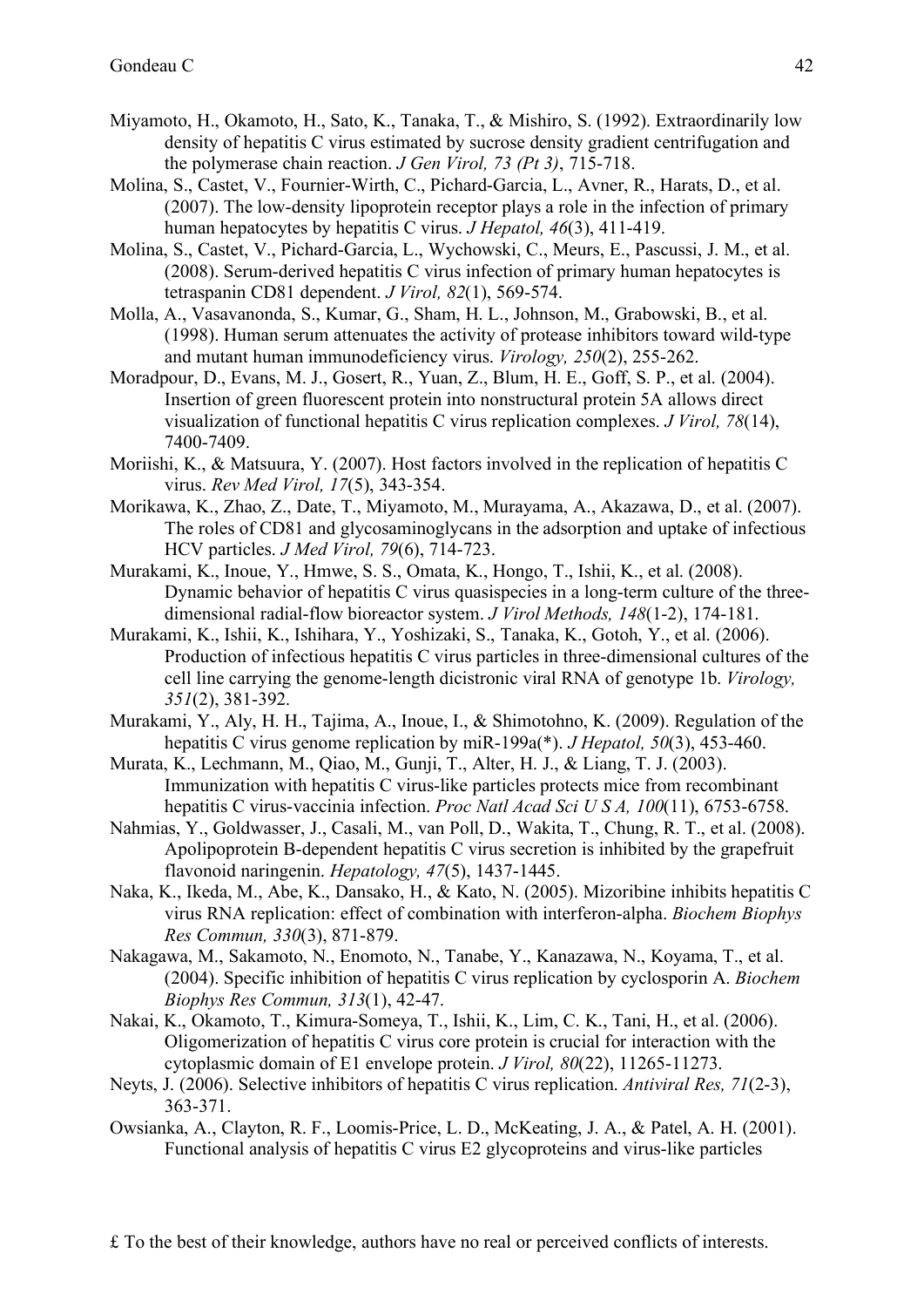reveals structural dissimilarities between different forms of E2. *J Gen Virol, 82*(Pt 8), 1877-1883.

- Owsianka, A., Tarr, A. W., Juttla, V. S., Lavillette, D., Bartosch, B., Cosset, F. L., et al. (2005). Monoclonal antibody AP33 defines a broadly neutralizing epitope on the hepatitis C virus E2 envelope glycoprotein. *J Virol, 79*(17), 11095-11104.
- Paek, K. Y., Kim, C. S., Park, S. M., Kim, J. H., & Jang, S. K. (2008). RNA-binding protein hnRNP D modulates internal ribosome entry site-dependent translation of hepatitis C virus RNA. *J Virol, 82*(24), 12082-12093.
- Paeshuyse, J., Vliegen, I., Coelmont, L., Leyssen, P., Tabarrini, O., Herdewijn, P., et al. (2008). Comparative in vitro anti-hepatitis C virus activities of a selected series of polymerase, protease, and helicase inhibitors. *Antimicrob Agents Chemother, 52*(9), 3433-3437.
- Pauwels, F., Mostmans, W., Quirynen, L. M., van der Helm, L., Boutton, C. W., Rueff, A. S., et al. (2007). Binding-site identification and genotypic profiling of hepatitis C virus polymerase inhibitors. *J Virol, 81*(13), 6909-6919.
- Pawlotsky, J. M. (2004). Pathophysiology of hepatitis C virus infection and related liver disease. *Trends Microbiol, 12*(2), 96-102.
- Pawlotsky, J. M. (2006). Hepatitis C virus population dynamics during infection. *Curr Top Microbiol Immunol, 299*, 261-284.
- Pecheur, E. I., Lavillette, D., Alcaras, F., Molle, J., Boriskin, Y. S., Roberts, M., et al. (2007). Biochemical mechanism of hepatitis C virus inhibition by the broad-spectrum antiviral arbidol. *Biochemistry, 46*(20), 6050-6059.
- Pedersen, I. M., Cheng, G., Wieland, S., Volinia, S., Croce, C. M., Chisari, F. V., et al. (2007). Interferon modulation of cellular microRNAs as an antiviral mechanism. *Nature, 449*(7164), 919-922.
- Petracca, R., Falugi, F., Galli, G., Norais, N., Rosa, D., Campagnoli, S., et al. (2000). Structure-function analysis of hepatitis C virus envelope-CD81 binding. *J Virol, 74*(10), 4824-4830.
- Pichard, L., Raulet, E., Fabre, G., Ferrini, J. B., Ourlin, J. C., & Maurel, P. (2006). Human hepatocyte culture. *Methods Mol Biol, 320*, 283-293.
- Pichard-Garcia, L., Gerbal-Chaloin, S., Ferrini, J. B., Fabre, J. M., & Maurel, P. (2002). Use of long-term cultures of human hepatocytes to study cytochrome P450 gene expression. *Methods Enzymol, 357*, 311-321.
- Pietschmann, T., & Bartenschlager, R. (2003). Tissue culture and animal models for hepatitis C virus. *Clin Liver Dis, 7*(1), 23-43.
- Pietschmann, T., Kaul, A., Koutsoudakis, G., Shavinskaya, A., Kallis, S., Steinmann, E., et al. (2006). Construction and characterization of infectious intragenotypic and intergenotypic hepatitis C virus chimeras. *Proc Natl Acad Sci U S A, 103*(19), 7408- 7413.
- Pileri, P., Uematsu, Y., Campagnoli, S., Galli, G., Falugi, F., Petracca, R., et al. (1998). Binding of hepatitis C virus to CD81. *Science, 282*(5390), 938-941.
- Ploss, A., Evans, M. J., Gaysinskaya, V. A., Panis, M., You, H., de Jong, Y. P., et al. (2009). Human occludin is a hepatitis C virus entry factor required for infection of mouse cells. *Nature*.
- Pollard, S. (2004). Calcineurin inhibition and disease recurrence in the hepatitis C viruspositive liver transplant recipient. *Liver Int, 24*(5), 402-406.
- Preiss, S., Thompson, A., Chen, X., Rodgers, S., Markovska, V., Desmond, P., et al. (2008). Characterization of the innate immune signalling pathways in hepatocyte cell lines. *J Viral Hepat, 15*(12), 888-900.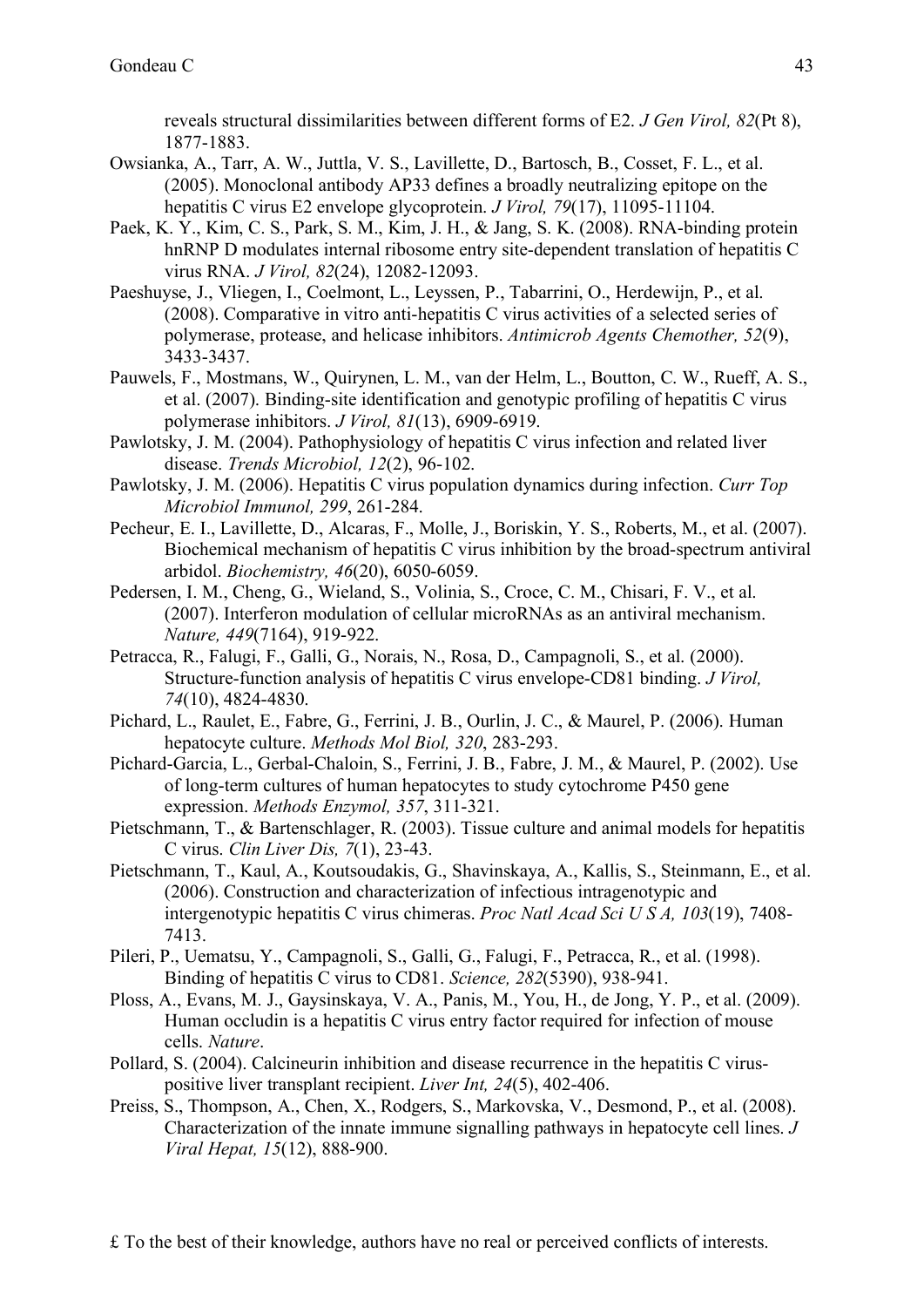- Prince, A. M., Huima-Byron, T., Parker, T. S., & Levine, D. M. (1996). Visualization of hepatitis C virions and putative defective interfering particles isolated from lowdensity lipoproteins. *J Viral Hepat, 3*(1), 11-17.
- Randall, G., Panis, M., Cooper, J. D., Tellinghuisen, T. L., Sukhodolets, K. E., Pfeffer, S., et al. (2007). Cellular cofactors affecting hepatitis C virus infection and replication. *Proc Natl Acad Sci U S A, 104*(31), 12884-12889.
- Randall, R. E., & Goodbourn, S. (2008). Interferons and viruses: an interplay between induction, signalling, antiviral responses and virus countermeasures. *J Gen Virol, 89*(Pt 1), 1-47.
- Ray, R. B., Meyer, K., & Ray, R. (2000). Hepatitis C virus core protein promotes immortalization of primary human hepatocytes. *Virology, 271*(1), 197-204.
- Regeard, M., Trotard, M., Lepere, C., Gripon, P., & Le Seyec, J. (2008). Entry of pseudotyped hepatitis C virus into primary human hepatocytes depends on the scavenger class B type I receptor. *J Viral Hepat, 15*(12), 865-870.
- Reiser, M., Hinrichsen, H., Benhamou, Y., Reesink, H. W., Wedemeyer, H., Avendano, C., et al. (2005). Antiviral efficacy of NS3-serine protease inhibitor BILN-2061 in patients with chronic genotype 2 and 3 hepatitis C. *Hepatology, 41*(4), 832-835.
- Reynolds, G. M., Harris, H. J., Jennings, A., Hu, K., Grove, J., Lalor, P. F., et al. (2008). Hepatitis C virus receptor expression in normal and diseased liver tissue. *Hepatology, 47*(2), 418-427.
- Rocha-Perugini, V., Montpellier, C., Delgrange, D., Wychowski, C., Helle, F., Pillez, A., et al. (2008). The CD81 partner EWI-2wint inhibits hepatitis C virus entry. *PLoS ONE, 3*(4), e1866.
- Roskams, T. (2006). Liver stem cells and their implication in hepatocellular and cholangiocarcinoma. *Oncogene, 25*(27), 3818-3822.
- Rothwangl, K. B., Manicassamy, B., Uprichard, S. L., & Rong, L. (2008). Dissecting the role of putative CD81 binding regions of E2 in mediating HCV entry: putative CD81 binding region 1 is not involved in CD81 binding. *Virol J, 5*, 46.
- Rouille, Y., Helle, F., Delgrange, D., Roingeard, P., Voisset, C., Blanchard, E., et al. (2006). Subcellular localization of hepatitis C virus structural proteins in a cell culture system that efficiently replicates the virus. *J Virol, 80*(6), 2832-2841.
- Roy, S., Gupta, N., Subramanian, N., Mondal, T., Banerjea, A. C., & Das, S. (2008). Sequence-specific cleavage of hepatitis C virus RNA by DNAzymes: inhibition of viral RNA translation and replication. *J Gen Virol, 89*(Pt 7), 1579-1586.
- Rumin, S., Berthillon, P., Tanaka, E., Kiyosawa, K., Trabaud, M. A., Bizollon, T., et al. (1999). Dynamic analysis of hepatitis C virus replication and quasispecies selection in long-term cultures of adult human hepatocytes infected in vitro. *J Gen Virol, 80 (Pt 11)*, 3007-3018.
- Ryu, K. J., & Lee, S. W. (2004). Comparative analysis of intracellular trans-splicing ribozyme activity against hepatitis C virus internal ribosome entry site. *J Microbiol, 42*(4), 361- 364.
- Saha, S. K., Pietras, E. M., He, J. Q., Kang, J. R., Liu, S. Y., Oganesyan, G., et al. (2006). Regulation of antiviral responses by a direct and specific interaction between TRAF3 and Cardif. *Embo J, 25*(14), 3257-3263.
- Saito, K., Meyer, K., Warner, R., Basu, A., Ray, R. B., & Ray, R. (2006). Hepatitis C virus core protein inhibits tumor necrosis factor alpha-mediated apoptosis by a protective effect involving cellular FLICE inhibitory protein. *J Virol, 80*(9), 4372-4379.
- Saito, T., Hirai, R., Loo, Y. M., Owen, D., Johnson, C. L., Sinha, S. C., et al. (2007). Regulation of innate antiviral defenses through a shared repressor domain in RIG-I and LGP2. *Proc Natl Acad Sci U S A, 104*(2), 582-587.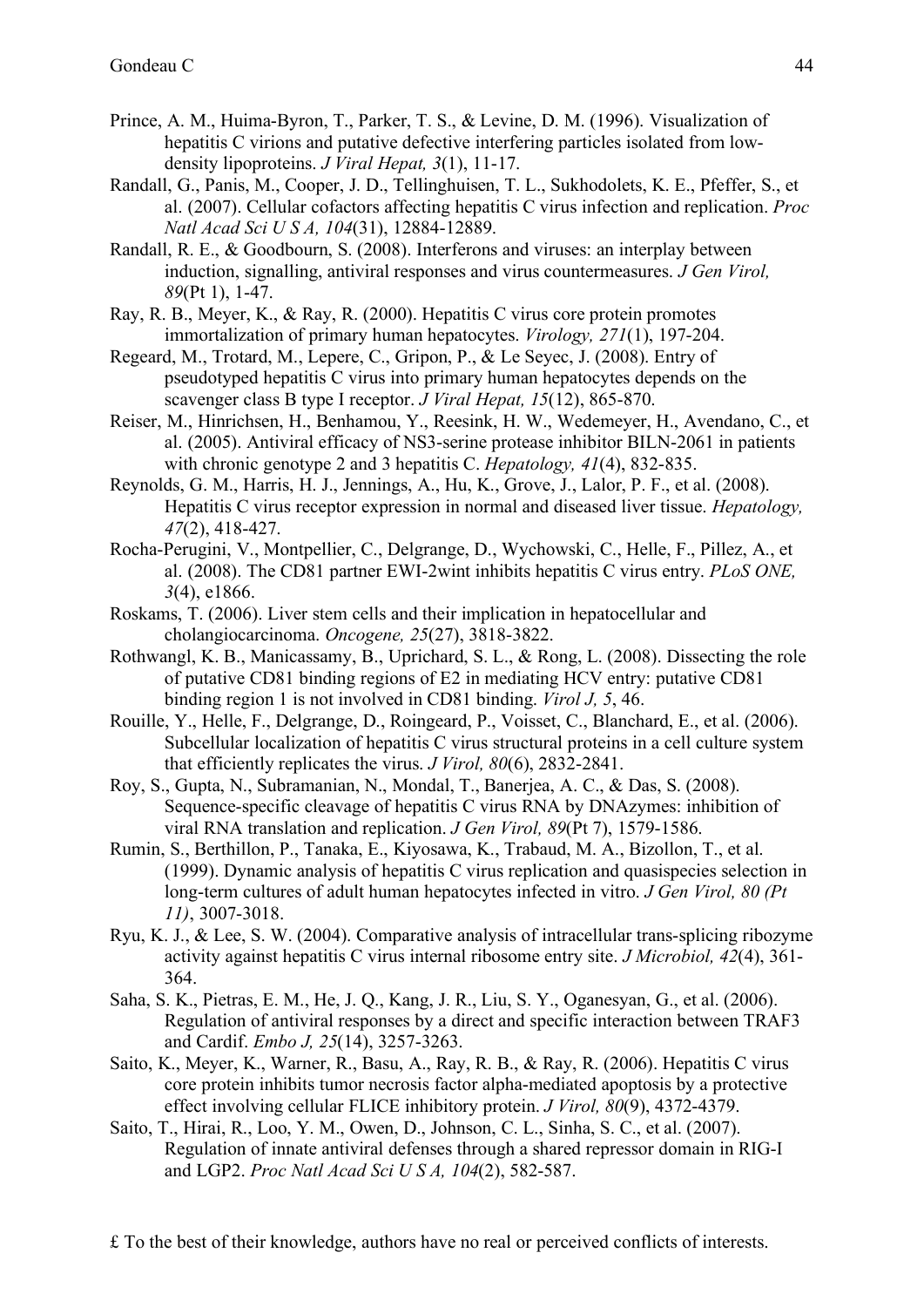- Saito, T., Owen, D. M., Jiang, F., Marcotrigiano, J., & Gale, M., Jr. (2008). Innate immunity induced by composition-dependent RIG-I recognition of hepatitis C virus RNA. *Nature, 454*(7203), 523-527.
- Sakamoto, H., Okamoto, K., Aoki, M., Kato, H., Katsume, A., Ohta, A., et al. (2005). Host sphingolipid biosynthesis as a target for hepatitis C virus therapy. *Nat Chem Biol, 1*(6), 333-337.
- Sato, M., Suemori, H., Hata, N., Asagiri, M., Ogasawara, K., Nakao, K., et al. (2000). Distinct and essential roles of transcription factors IRF-3 and IRF-7 in response to viruses for IFN-alpha/beta gene induction. *Immunity, 13*(4), 539-548.
- Scarselli, E., Ansuini, H., Cerino, R., Roccasecca, R. M., Acali, S., Filocamo, G., et al. (2002). The human scavenger receptor class B type I is a novel candidate receptor for the hepatitis C virus. *Embo J, 21*(19), 5017-5025.
- Sharma, S., tenOever, B. R., Grandvaux, N., Zhou, G. P., Lin, R., & Hiscott, J. (2003). Triggering the interferon antiviral response through an IKK-related pathway. *Science, 300*(5622), 1148-1151.
- Sheikh, M. Y., Choi, J., Qadri, I., Friedman, J. E., & Sanyal, A. J. (2008). Hepatitis C virus infection: molecular pathways to metabolic syndrome. *Hepatology, 47*(6), 2127-2133.
- Shepherd, J., Jones, J., Hartwell, D., Davidson, P., Price, A., & Waugh, N. (2007). Interferon alpha (pegylated and non-pegylated) and ribavirin for the treatment of mild chronic hepatitis C: a systematic review and economic evaluation. *Health Technol Assess, 11*(11), 1-205, iii.
- Shi, S. T., Lee, K. J., Aizaki, H., Hwang, S. B., & Lai, M. M. (2003). Hepatitis C virus RNA replication occurs on a detergent-resistant membrane that cofractionates with caveolin-2. *J Virol, 77*(7), 4160-4168.
- Soriano, V., Madejon, A., Vispo, E., Labarga, P., Garcia-Samaniego, J., Martin-Carbonero, L., et al. (2008). Emerging drugs for hepatitis C. *Expert Opin Emerg Drugs, 13*(1), 1- 19.
- Stauber, R. E., & Kessler, H. H. (2008). Drugs in development for hepatitis C. *Drugs, 68*(10), 1347-1359.
- Steinmann, D., Barth, H., Gissler, B., Schurmann, P., Adah, M. I., Gerlach, J. T., et al. (2004). Inhibition of hepatitis C virus-like particle binding to target cells by antiviral antibodies in acute and chronic hepatitis C. *J Virol, 78*(17), 9030-9040.
- Street, A., Macdonald, A., McCormick, C., & Harris, M. (2005). Hepatitis C virus NS5Amediated activation of phosphoinositide 3-kinase results in stabilization of cellular beta-catenin and stimulation of beta-catenin-responsive transcription. *J Virol, 79*(8), 5006-5016.
- Sumpter, R., Jr., Loo, Y. M., Foy, E., Li, K., Yoneyama, M., Fujita, T., et al. (2005). Regulating intracellular antiviral defense and permissiveness to hepatitis C virus RNA replication through a cellular RNA helicase, RIG-I. *J Virol, 79*(5), 2689-2699.
- Supekova, L., Supek, F., Lee, J., Chen, S., Gray, N., Pezacki, J. P., et al. (2008). Identification of human kinases involved in hepatitis C virus replication by small interference RNA library screening. *J Biol Chem, 283*(1), 29-36.
- Suzuki, T., Ishii, K., Aizaki, H., & Wakita, T. (2007). Hepatitis C viral life cycle. *Adv Drug Deliv Rev, 59*(12), 1200-1212.
- Taguchi, T., Nagano-Fujii, M., Akutsu, M., Kadoya, H., Ohgimoto, S., Ishido, S., et al. (2004). Hepatitis C virus NS5A protein interacts with 2',5'-oligoadenylate synthetase and inhibits antiviral activity of IFN in an IFN sensitivity-determining regionindependent manner. *J Gen Virol, 85*(Pt 4), 959-969.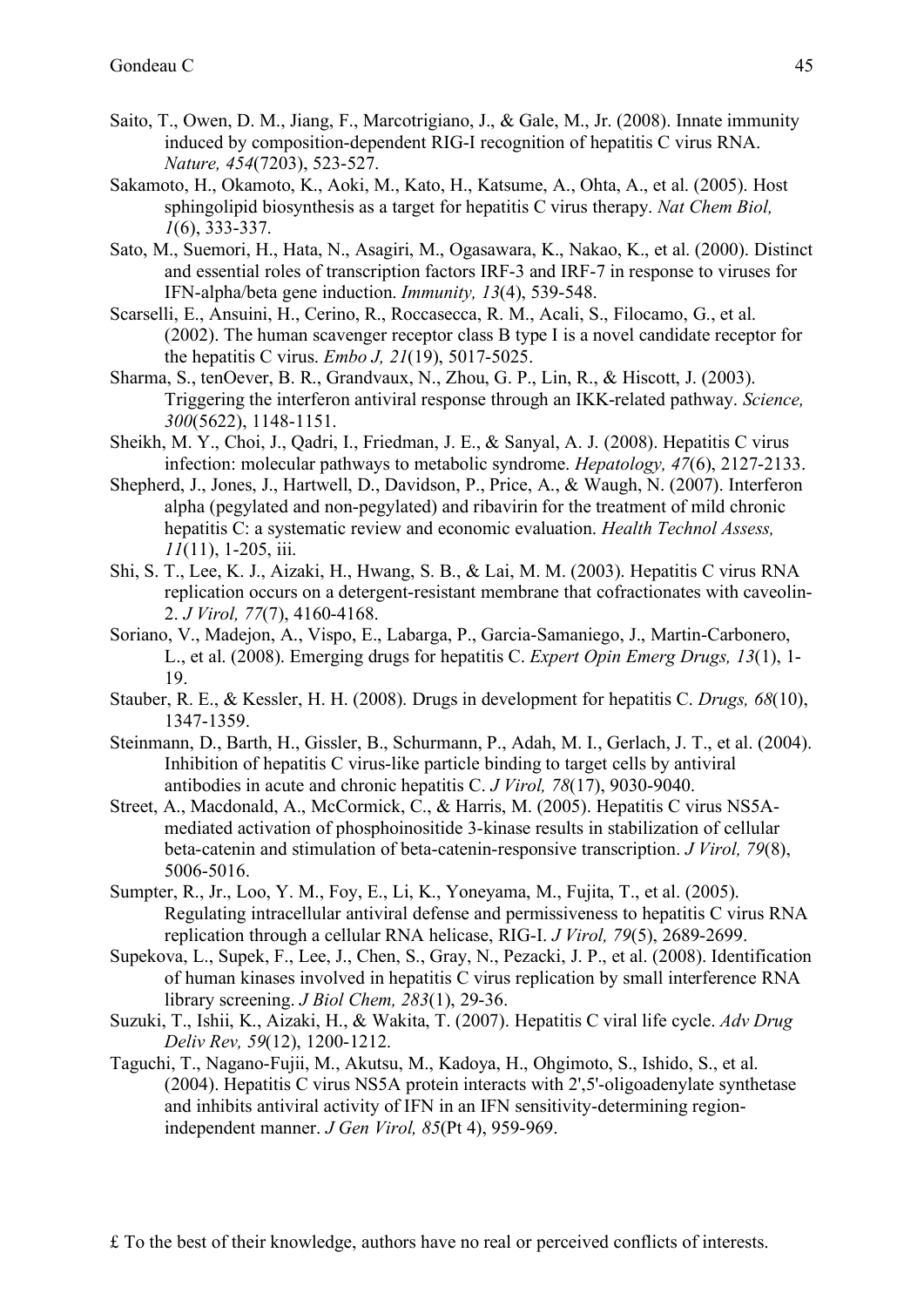- Tanaka, M., Nagano-Fujii, M., Deng, L., Ishido, S., Sada, K., & Hotta, H. (2006). Singlepoint mutations of hepatitis C virus NS3 that impair p53 interaction and anti-apoptotic activity of NS3. *Biochem Biophys Res Commun, 340*(3), 792-799.
- Tanaka, Y., Shimoike, T., Ishii, K., Suzuki, R., Suzuki, T., Ushijima, H., et al. (2000). Selective binding of hepatitis C virus core protein to synthetic oligonucleotides corresponding to the 5' untranslated region of the viral genome. *Virology, 270*(1), 229- 236.
- Tanji, Y., Hijikata, M., Hirowatari, Y., & Shimotohno, K. (1994). Hepatitis C virus polyprotein processing: kinetics and mutagenic analysis of serine proteinasedependent cleavage. *J Virol, 68*(12), 8418-8422.
- Taylor, D. R., Shi, S. T., Romano, P. R., Barber, G. N., & Lai, M. M. (1999). Inhibition of the interferon-inducible protein kinase PKR by HCV E2 protein. *Science, 285*(5424), 107- 110.
- tenOever, B. R., Sharma, S., Zou, W., Sun, Q., Grandvaux, N., Julkunen, I., et al. (2004). Activation of TBK1 and IKKvarepsilon kinases by vesicular stomatitis virus infection and the role of viral ribonucleoprotein in the development of interferon antiviral immunity. *J Virol, 78*(19), 10636-10649.
- Thompson, A., Patel, K., Tillman, H., & McHutchison, J. G. (2009). Directly acting antivirals for the treatment of patients with hepatitis C infection: a clinical development update addressing key future challenges. *J Hepatol, 50*(1), 184-194.
- Thomssen, R., Bonk, S., & Thiele, A. (1993). Density heterogeneities of hepatitis C virus in human sera due to the binding of beta-lipoproteins and immunoglobulins. *Med Microbiol Immunol (Berl), 182*(6), 329-334.
- Trahtenherts, A., Gal-Tanamy, M., Zemel, R., Bachmatov, L., Loewenstein, S., Tur-Kaspa, R., et al. (2008). Inhibition of hepatitis C virus RNA replicons by peptide aptamers. *Antiviral Res, 77*(3), 195-205.
- Trepanier, J. B., Tanner, J. E., & Alfieri, C. (2008). Reduction in intracellular HCV RNA and virus protein expression in human hepatoma cells following treatment with 2'-Omethyl-modified anti-core deoxyribozyme. *Virology, 377*(2), 339-344.
- Triyatni, M., Saunier, B., Maruvada, P., Davis, A. R., Ulianich, L., Heller, T., et al. (2002). Interaction of hepatitis C virus-like particles and cells: a model system for studying viral binding and entry. *J Virol, 76*(18), 9335-9344.
- Tscherne, D. M., Jones, C. T., Evans, M. J., Lindenbach, B. D., McKeating, J. A., & Rice, C. M. (2006). Time- and temperature-dependent activation of hepatitis C virus for lowpH-triggered entry. *J Virol, 80*(4), 1734-1741.
- Usman, N., & Blatt, L. M. (2000). Nuclease-resistant synthetic ribozymes: developing a new class of therapeutics. *J Clin Invest, 106*(10), 1197-1202.
- Vitour, D., & Meurs, E. F. (2007). Regulation of interferon production by RIG-I and LGP2: a lesson in self-control. *Sci STKE, 2007*(384), pe20.
- Voinnet, O. (2005). Induction and suppression of RNA silencing: insights from viral infections. *Nat Rev Genet, 6*(3), 206-220.
- Voisset, C., Callens, N., Blanchard, E., Op De Beeck, A., Dubuisson, J., & Vu-Dac, N. (2005). High density lipoproteins facilitate hepatitis C virus entry through the scavenger receptor class B type I. *J Biol Chem, 280*(9), 7793-7799.
- Voisset, C., Lavie, M., Helle, F., Op De Beeck, A., Bilheu, A., Bertrand-Michel, J., et al. (2008). Ceramide enrichment of the plasma membrane induces CD81 internalization and inhibits hepatitis C virus entry. *Cell Microbiol, 10*(3), 606-617.
- Voisset, C., Op de Beeck, A., Horellou, P., Dreux, M., Gustot, T., Duverlie, G., et al. (2006). High-density lipoproteins reduce the neutralizing effect of hepatitis C virus (HCV)-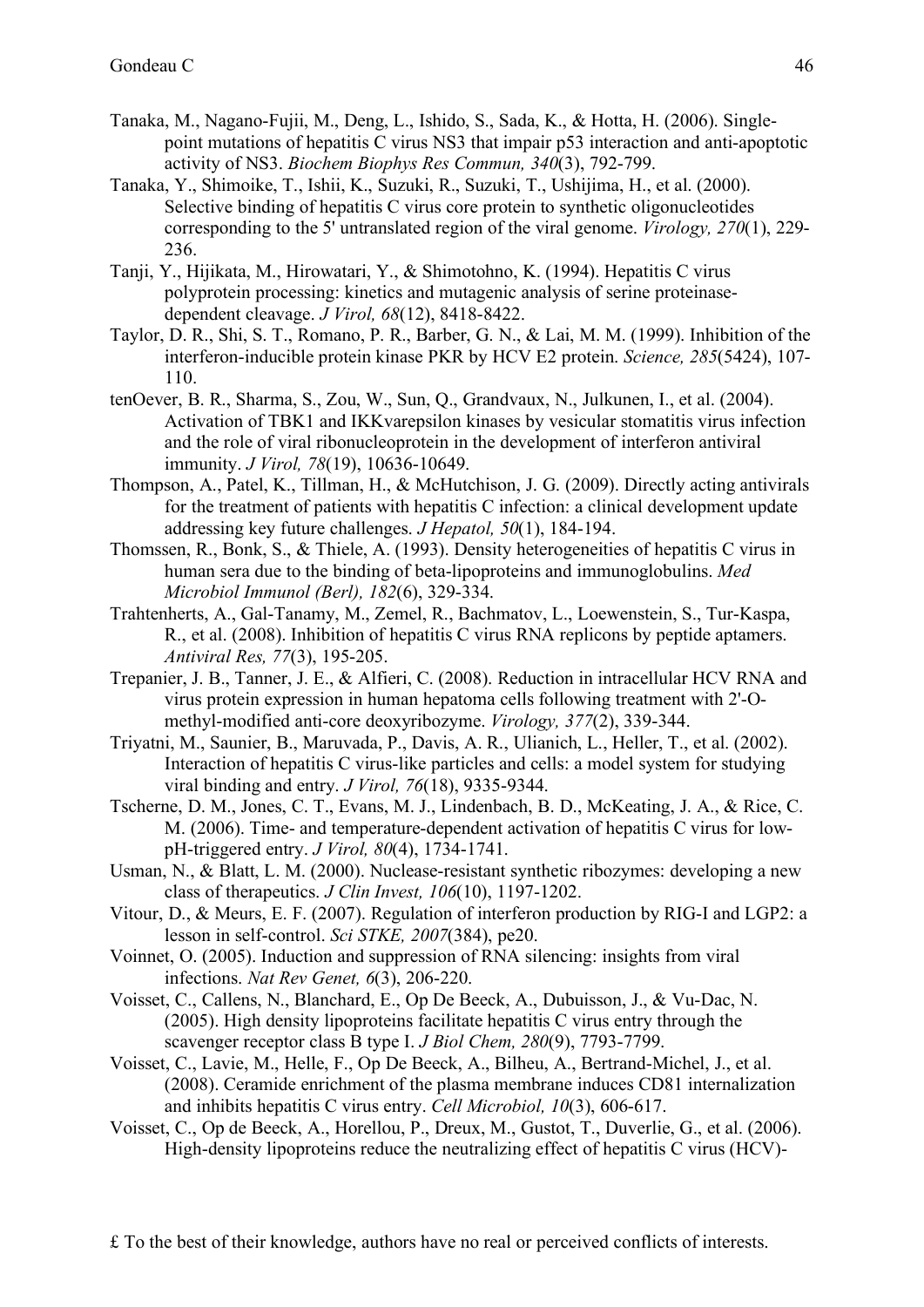infected patient antibodies by promoting HCV entry. *J Gen Virol, 87*(Pt 9), 2577- 2581.

- von Hahn, T., Lindenbach, B. D., Boullier, A., Quehenberger, O., Paulson, M., Rice, C. M., et al. (2006). Oxidized low-density lipoprotein inhibits hepatitis C virus cell entry in human hepatoma cells. *Hepatology, 43*(5), 932-942.
- Wakita, T. (2007). HCV research and anti-HCV drug discovery: toward the next generation. *Adv Drug Deliv Rev, 59*(12), 1196-1199.
- Wakita, T., Pietschmann, T., Kato, T., Date, T., Miyamoto, M., Zhao, Z., et al. (2005). Production of infectious hepatitis C virus in tissue culture from a cloned viral genome. *Nat Med, 11*(7), 791-796.
- Wang, C., Gale, M., Jr., Keller, B. C., Huang, H., Brown, M. S., Goldstein, J. L., et al. (2005). Identification of FBL2 as a geranylgeranylated cellular protein required for hepatitis C virus RNA replication. *Mol Cell, 18*(4), 425-434.
- Wang, C., Sarnow, P., & Siddiqui, A. (1993). Translation of human hepatitis C virus RNA in cultured cells is mediated by an internal ribosome-binding mechanism. *J Virol, 67*(6), 3338-3344.
- Wang, Y., Kato, N., Jazag, A., Dharel, N., Otsuka, M., Taniguchi, H., et al. (2006). Hepatitis C virus core protein is a potent inhibitor of RNA silencing-based antiviral response. *Gastroenterology, 130*(3), 883-892.
- Watanabe, T., Sudoh, M., Miyagishi, M., Akashi, H., Arai, M., Inoue, K., et al. (2006). Intracellular-diced dsRNA has enhanced efficacy for silencing HCV RNA and overcomes variation in the viral genotype. *Gene Ther, 13*(11), 883-892.
- Watanabe, T., Umehara, T., & Kohara, M. (2007). Therapeutic application of RNA interference for hepatitis C virus. *Adv Drug Deliv Rev, 59*(12), 1263-1276.
- Wunschmann, S., Medh, J. D., Klinzmann, D., Schmidt, W. N., & Stapleton, J. T. (2000). Characterization of hepatitis C virus (HCV) and HCV E2 interactions with CD81 and the low-density lipoprotein receptor. *J Virol, 74*(21), 10055-10062.
- Xu, L. G., Wang, Y. Y., Han, K. J., Li, L. Y., Zhai, Z., & Shu, H. B. (2005). VISA is an adapter protein required for virus-triggered IFN-beta signaling. *Mol Cell, 19*(6), 727- 740.
- Yanagi, M., St Claire, M., Emerson, S. U., Purcell, R. H., & Bukh, J. (1999). In vivo analysis of the 3' untranslated region of the hepatitis C virus after in vitro mutagenesis of an infectious cDNA clone. *Proc Natl Acad Sci U S A, 96*(5), 2291-2295.
- Yang, W., Hood, B. L., Chadwick, S. L., Liu, S., Watkins, S. C., Luo, G., et al. (2008). Fatty acid synthase is up-regulated during hepatitis C virus infection and regulates hepatitis C virus entry and production. *Hepatology, 48*(5), 1396-1403.
- Ye, J., Wang, C., Sumpter, R., Jr., Brown, M. S., Goldstein, J. L., & Gale, M., Jr. (2003). Disruption of hepatitis C virus RNA replication through inhibition of host protein geranylgeranylation. *Proc Natl Acad Sci U S A, 100*(26), 15865-15870.
- Yi, M., Villanueva, R. A., Thomas, D. L., Wakita, T., & Lemon, S. M. (2006). Production of infectious genotype 1a hepatitis C virus (Hutchinson strain) in cultured human hepatoma cells. *Proc Natl Acad Sci U S A, 103*(7), 2310-2315.
- Yoneyama, M., Kikuchi, M., Natsukawa, T., Shinobu, N., Imaizumi, T., Miyagishi, M., et al. (2004). The RNA helicase RIG-I has an essential function in double-stranded RNAinduced innate antiviral responses. *Nat Immunol, 5*(7), 730-737.
- Yoo, B. J., Selby, M. J., Choe, J., Suh, B. S., Choi, S. H., Joh, J. S., et al. (1995). Transfection of a differentiated human hepatoma cell line (Huh7) with in vitro-transcribed hepatitis C virus (HCV) RNA and establishment of a long-term culture persistently infected with HCV. *J Virol, 69*(1), 32-38.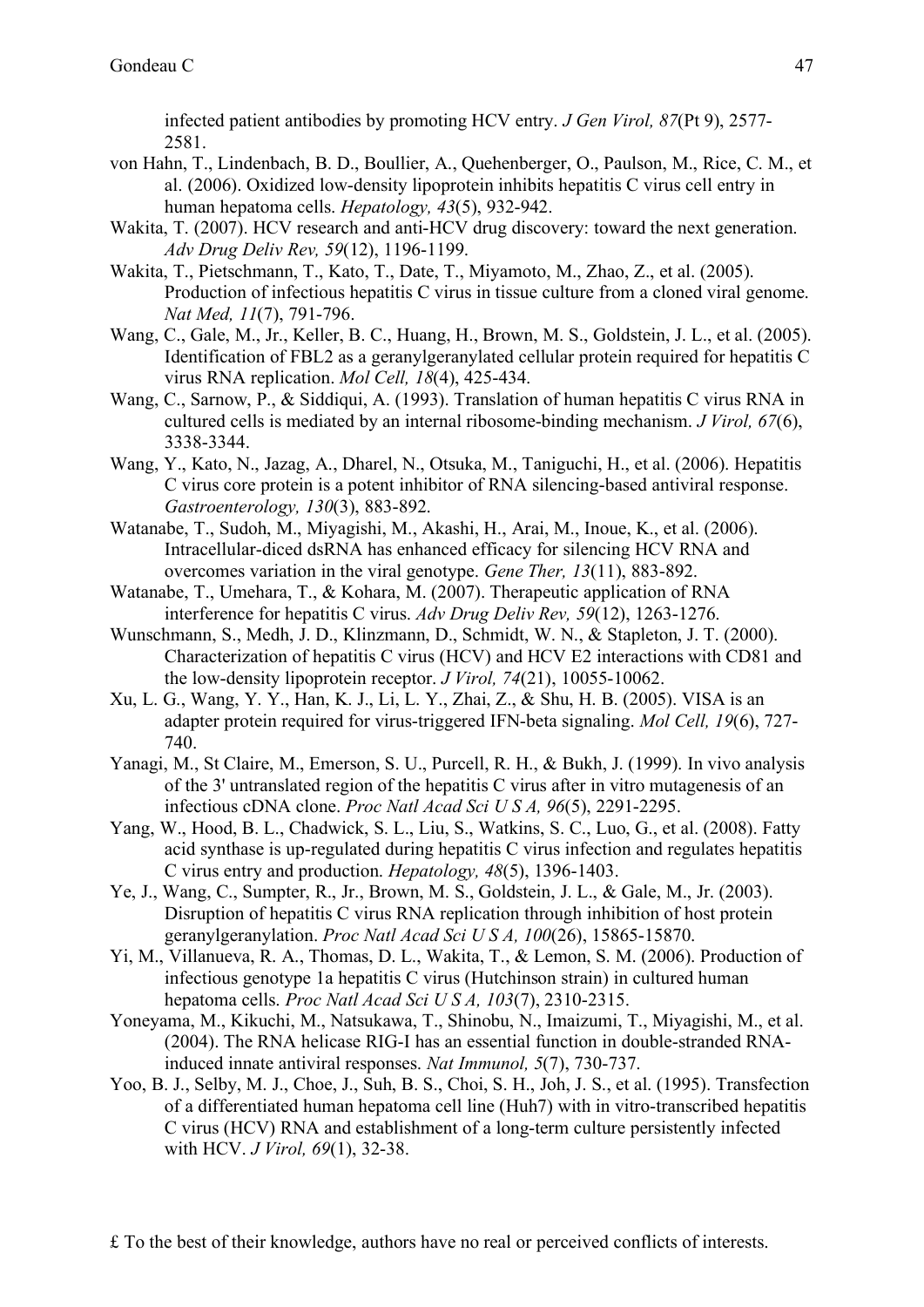- Yoshida, T., Hanada, T., Tokuhisa, T., Kosai, K., Sata, M., Kohara, M., et al. (2002). Activation of STAT3 by the hepatitis C virus core protein leads to cellular transformation. *J Exp Med, 196*(5), 641-653.
- Younossi, Z., Kallman, J., & Kincaid, J. (2007). The effects of HCV infection and management on health-related quality of life. *Hepatology, 45*(3), 806-816.
- Zeisel, M. B., Koutsoudakis, G., Schnober, E. K., Haberstroh, A., Blum, H. E., Cosset, F. L., et al. (2007). Scavenger receptor class B type I is a key host factor for hepatitis C virus infection required for an entry step closely linked to CD81. *Hepatology, 46*(6), 1722- 1731.
- Zhang, J., Randall, G., Higginbottom, A., Monk, P., Rice, C. M., & McKeating, J. A. (2004). CD81 is required for hepatitis C virus glycoprotein-mediated viral infection. *J Virol, 78*(3), 1448-1455.
- Zhang, J., Yamada, O., Sakamoto, T., Yoshida, H., Iwai, T., Matsushita, Y., et al. (2004). Down-regulation of viral replication by adenoviral-mediated expression of siRNA against cellular cofactors for hepatitis C virus. *Virology, 320*(1), 135-143.
- Zhao, W., Liao, G. Y., Jiang, Y. J., & Jiang, S. D. (2003). No requirement of HCV 5'NCR for HCV-like particles assembly in insect cells. *World J Gastroenterol, 9*(10), 2226-2231.
- Zheng, A., Yuan, F., Li, Y., Zhu, F., Hou, P., Li, J., et al. (2007). Claudin-6 and claudin-9 function as additional coreceptors for hepatitis C virus. *J Virol, 81*(22), 12465-12471.
- Zhong, J., Gastaminza, P., Cheng, G., Kapadia, S., Kato, T., Burton, D. R., et al. (2005). Robust hepatitis C virus infection in vitro. *Proc Natl Acad Sci U S A, 102*(26), 9294- 9299.
- Zhou, S., Liu, R., Baroudy, B. M., Malcolm, B. A., & Reyes, G. R. (2003). The effect of ribavirin and IMPDH inhibitors on hepatitis C virus subgenomic replicon RNA. *Virology, 310*(2), 333-342.
- Zhu, H., Nelson, D. R., Crawford, J. M., & Liu, C. (2005). Defective Jak-Stat activation in hepatoma cells is associated with hepatitis C viral IFN-alpha resistance. *J Interferon Cytokine Res, 25*(9), 528-539.